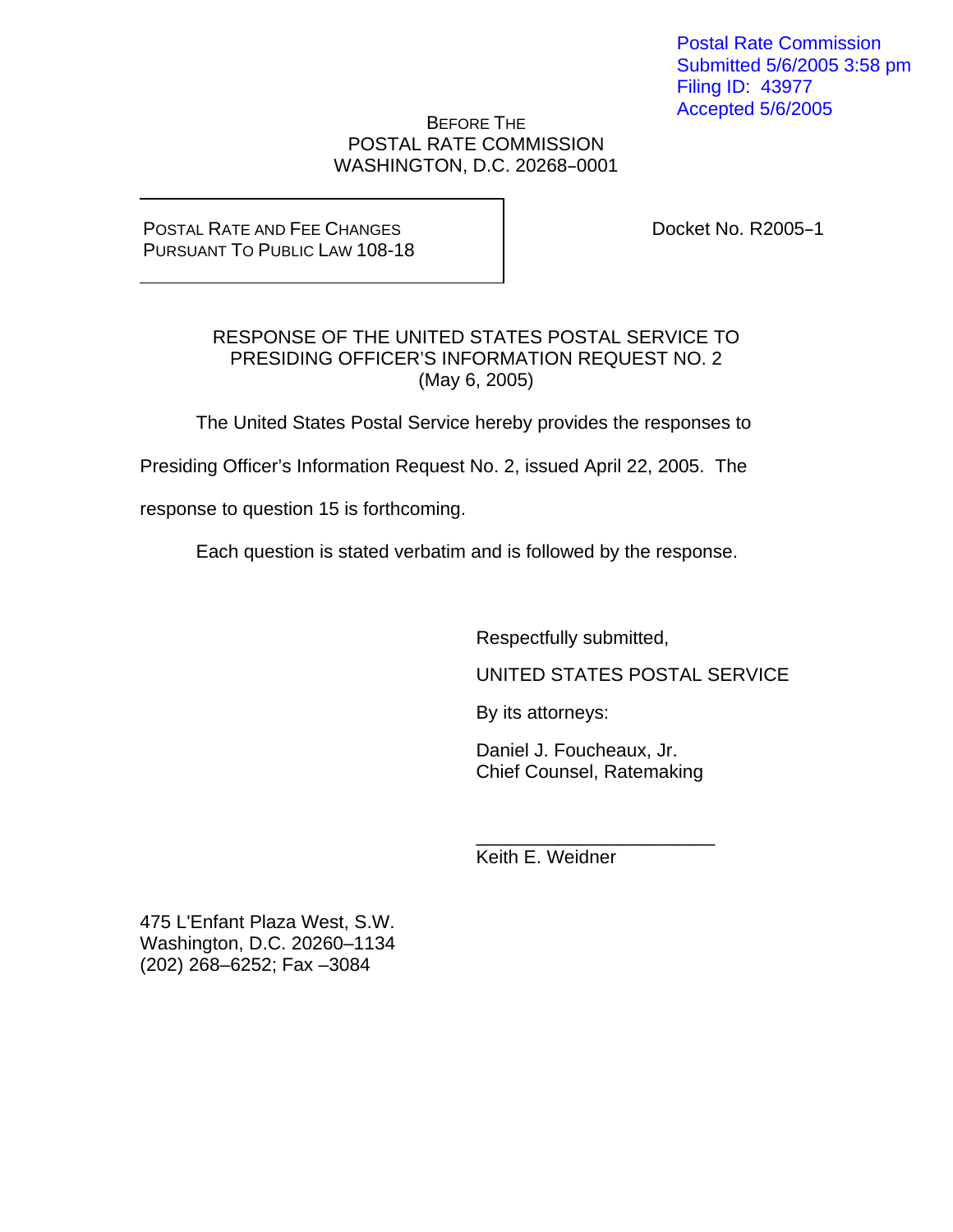# RESPONSE OF POSTAL SERVICE WITNESS KELLEY TO POIR NO. 2, QUESTION 1

**1.** This question concerns the calculation of unit delivery costs for Periodicals Outside County subclass. In Docket No. R2001-1 these costs were developed in USPS-LR-J-117, worksheets "Table 1" and "summary TY" and appeared in USPS-LR-J-107 worksheet "Discounts." The library reference corresponding to USPS-LR-J-117 and using the Commission's methodology is USPS-LR-K-101. Worksheet "summary TY" of USPS-LR-K-101, however, does not contain the calculations appearing in cells C124 to H137 of USPS-LR-J-117. These calculations provided the carrier costs appearing in cells D33, D59, D60, and D61 of worksheet "Discounts" in USPS-LR-J-107 for Outside County Periodicals.

Please examine the following table and confirm that it contains the values that correspond to those in cells C124 to H137 of worksheet "summary TY" of USPS-LR-J-117. If you do not confirm, please provide the correct values and explain fully their derivation. Please note that the table in USPS-LR-J-117 did not contain line and column titles. Please provide them.

| 2,338,199    | 112,666   | 112.666   | 0.0482  | 112,666   | 0.0482 |
|--------------|-----------|-----------|---------|-----------|--------|
| 2,165,011    | 209,869   | 209,869   | 0.0969  | 209,869   | 0.0969 |
| 664.626      | 29,485    | 29,485    | 0.0444  | 29,485    | 0.0444 |
| 4,229,835    | 184,392   | 184,392   | 0.0436  | 184,392   | 0.0436 |
|              |           |           |         |           |        |
| 9,397,672    | 536,413   | 536,413   | 0.0571  | 536,413   | 0.0571 |
|              |           |           |         |           |        |
| 14, 167, 185 | 874,601   | 874,601   | 0.06173 | 874,601   | 0.0617 |
| 1,907,304    | 89,336    | 89,336    | 0.04684 | 89,336    | 0.0468 |
| 11,003,920   | 452,015   | 452,015   | 0.04108 | 452,015   | 0.0411 |
|              |           |           |         |           |        |
| 27,078,409   | 1,415,952 | 1,415,952 | 0.05229 | 1,415,952 | 0.0523 |
|              |           |           |         |           |        |
|              | 1.952.365 | 1.952.365 |         |           |        |
|              |           |           |         |           |        |

# **RESPONSE:**

Confirmed. The above table contains the LR-K-101 the values that correspond to cells C124 to H137 of worksheet "summary TY" in USPS-LR-J-117. The following table provides the line and column titles for the LR-K-101 values.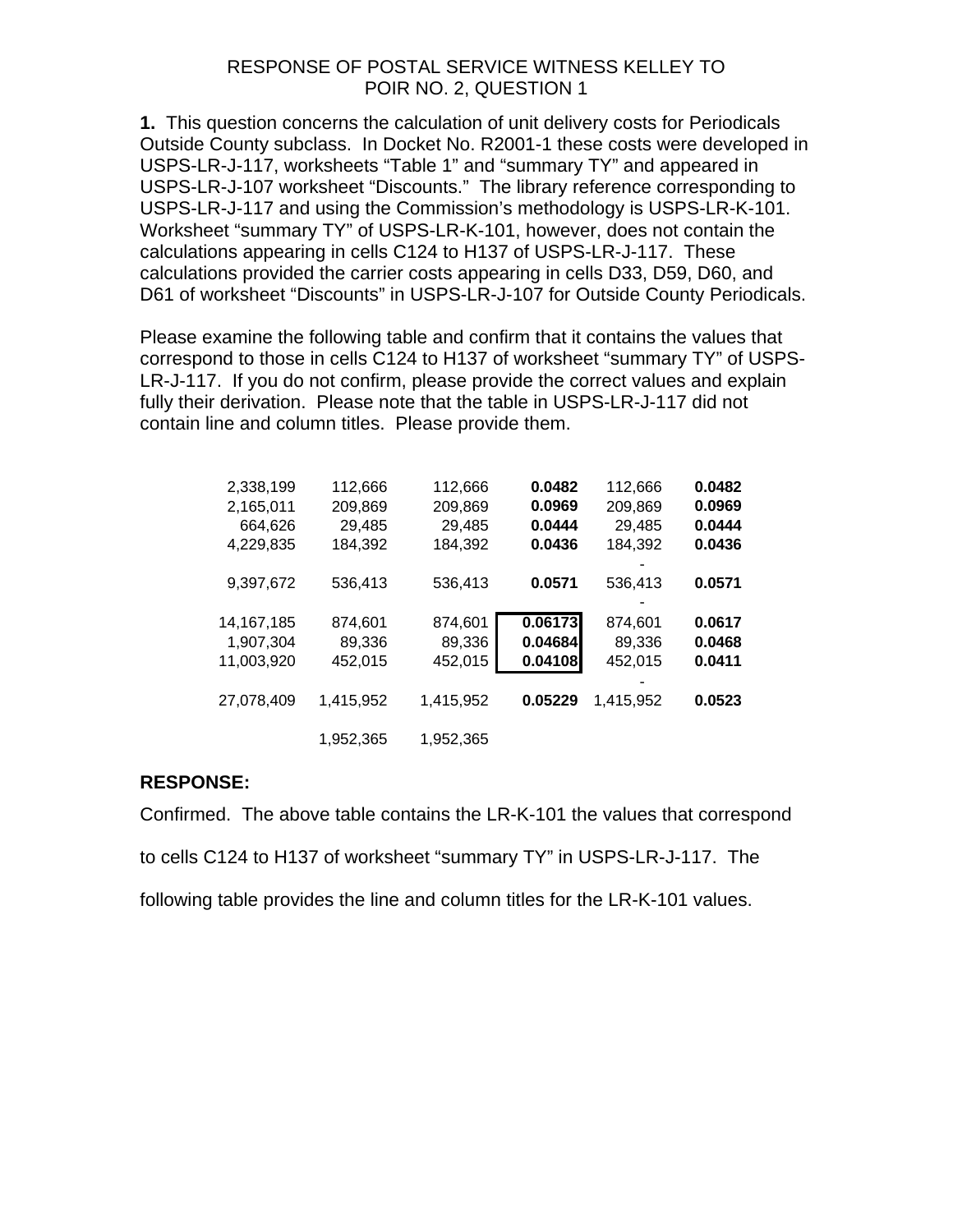# RESPONSE OF POSTAL SERVICE WITNESS KELLEY TO POIR NO. 2, QUESTION 1

|                          | Adj TY Volume<br>(000) | Total<br>Cost<br>(\$000) | Total<br>Cost<br>(\$000) | <b>Total Unit</b><br>Cost<br>(\$0.0000) | Total<br>Cost<br>(\$000) | <b>Total Unit</b><br>Cost<br>(\$0.0000) |
|--------------------------|------------------------|--------------------------|--------------------------|-----------------------------------------|--------------------------|-----------------------------------------|
| <b>ECR Basic Auto</b>    |                        |                          |                          |                                         |                          |                                         |
| Letters                  |                        |                          |                          |                                         |                          |                                         |
|                          | 2,338,199              | 112,666                  | 112,666                  | 0.0482                                  | 112,666                  | 0.0482                                  |
|                          |                        |                          |                          |                                         |                          |                                         |
| <b>ECR Basic</b>         |                        |                          |                          |                                         |                          |                                         |
| Letters                  | 2,165,011              | 209,869                  | 209,869                  | 0.0969                                  | 209,869                  | 0.0969                                  |
| <b>ECR High</b>          |                        |                          |                          |                                         |                          |                                         |
| <b>Density Letters</b>   | 664,626                |                          | 29,485                   | 0.0444                                  |                          | 0.0444                                  |
|                          |                        | 29,485                   |                          |                                         | 29,485                   |                                         |
| <b>ECR Saturation</b>    |                        |                          |                          |                                         |                          |                                         |
| Letters                  | 4,229,835              | 184,392                  | 184,392                  | 0.0436                                  | 184,392                  | 0.0436                                  |
|                          |                        |                          |                          |                                         |                          |                                         |
| <b>Total ECR Letters</b> | 9,397,672              | 536,413                  | 536,413                  | 0.0571                                  | 536,413                  | 0.0571                                  |
|                          |                        |                          |                          |                                         |                          |                                         |
| <b>ECR Basic</b>         |                        |                          |                          |                                         |                          |                                         |
| <b>Nonletters</b>        | 14, 167, 185           | 874,601                  | 874,601                  | 0.06173                                 | 874,601                  | 0.0617                                  |
| <b>ECR High</b>          |                        |                          |                          |                                         |                          |                                         |
| Density                  |                        |                          |                          |                                         |                          |                                         |
| <b>Nonletters</b>        | 1,907,304              | 89,336                   | 89,336                   | 0.04684                                 | 89,336                   | 0.0468                                  |
| <b>ECR Saturation</b>    |                        |                          |                          |                                         |                          |                                         |
| Nonletters               | 11,003,920             | 452,015                  | 452,015                  | 0.04108                                 | 452,015                  | 0.0411                                  |
|                          |                        |                          |                          |                                         |                          |                                         |
|                          |                        |                          |                          |                                         |                          |                                         |
| <b>Total ECR</b>         |                        |                          |                          |                                         |                          |                                         |
| <b>NonLetters</b>        | 27,078,409             | 1,415,952                | 1,415,952                | 0.05229                                 | 1,415,952                | 0.0523                                  |
|                          |                        |                          |                          |                                         |                          |                                         |
| Total ECR, All           |                        |                          |                          |                                         |                          |                                         |
| <b>Shapes</b>            |                        | 1,952,365                | 1,952,365                |                                         |                          |                                         |

# **USPS-LR-K-101, Sheet "summary TY," BY04 ECR Unit Costs**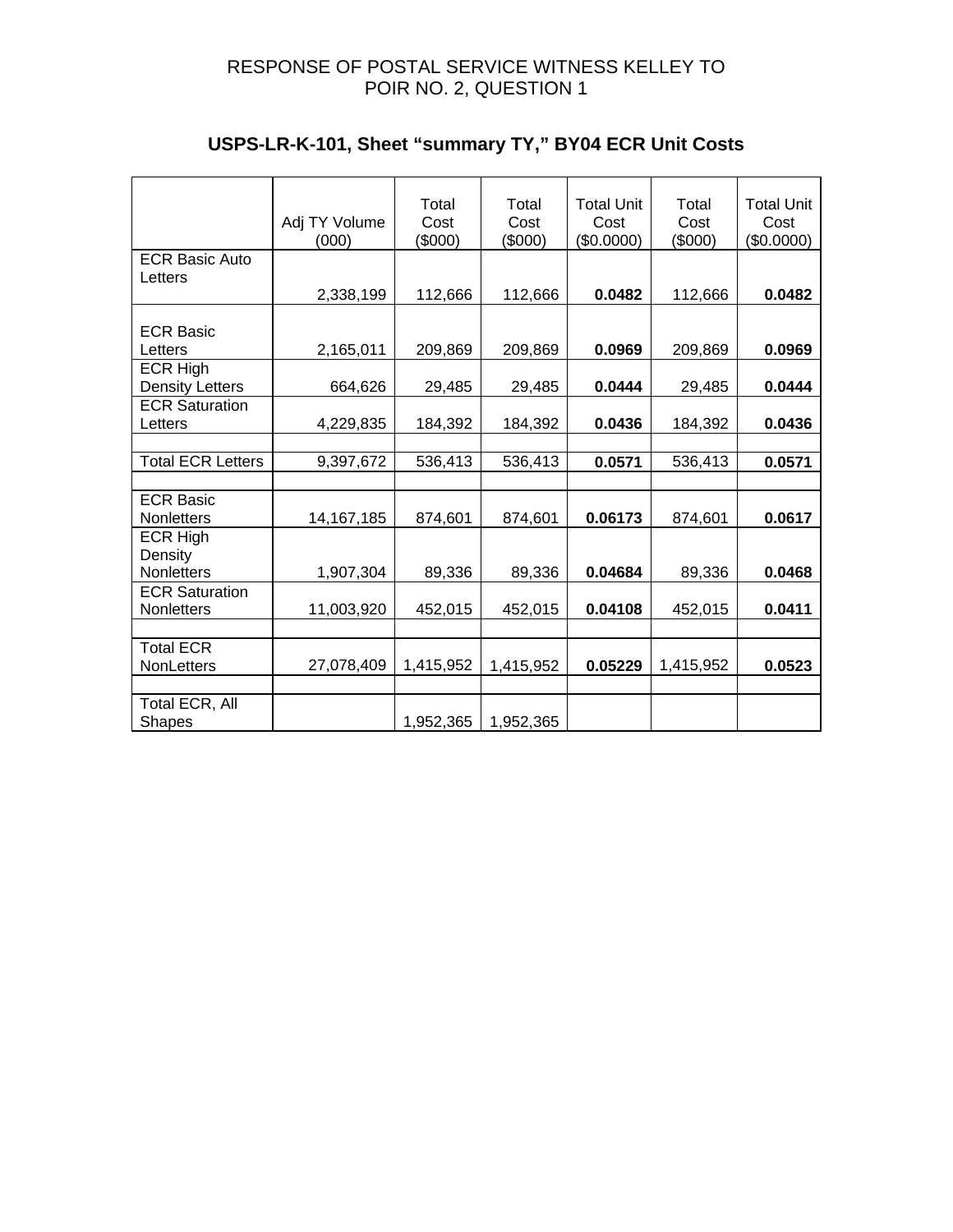**2.** Please provide total attributable costs by shape for Standard Mail and the electronic spreadsheets showing the development of these costs. The equivalent spreadsheets were filed as LR-J-199 containing file LR-J-199STDCBS\_prc in Docket No. R2001-1. Please use the PRC costing methodology reflected in the Commission's decision in Docket R2001-1.

# **RESPONSE:**

Please see USPS-LR-K-119, a Category 4 library reference, and USPS-LR-K-

120, a Category 5 library reference, both filed today.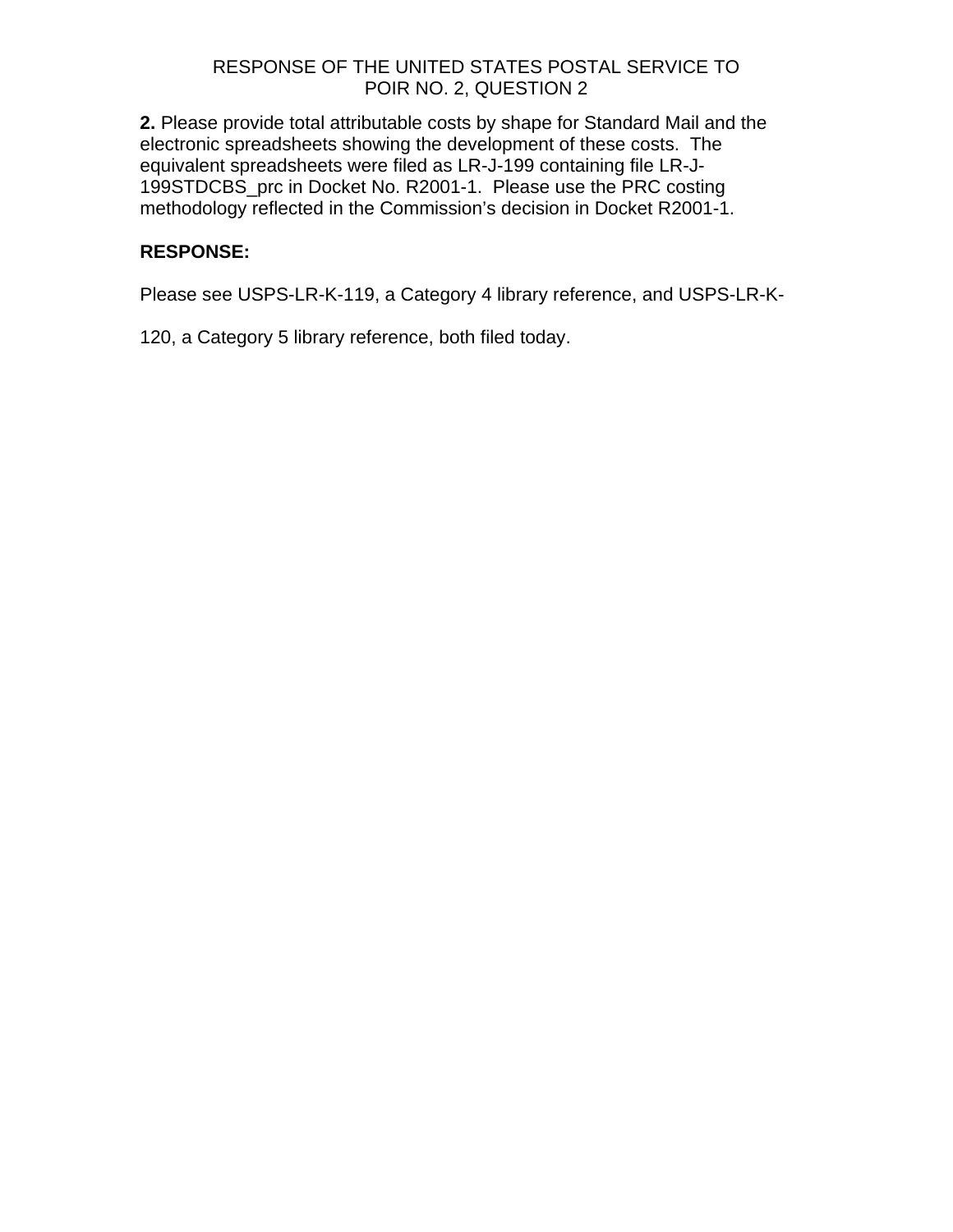**3.** Pages 13-14 of the word document file LR-K-99 contain a discussion of two changes to the methodology for computing mail processing unit costs by shape.

- a. The first change concerns a modification to a calculation that uses the "final" reconciliation factor. A comparison of the cell formula contained in Excel file shp06prc, sheet "Letters (3)" in LR-K-99 with the corresponding cell formula in Docket No. R2001-1, LR-J-81, Excel file shp03prc, sheet "Letters (3)" shows no apparent difference in the calculation methodology. Please describe the difference in more detail showing the difference in the calculation.
- b. The second change concerns a methodological modification that is used to shift flat costs from a combined pool of flat and parcel costs to a flats only cost pool. The adjustment is required because of the DMM/RPW definition of a flat. Is there a mismatch between the definition of shape in the IOCS and the DMM/RPW definition of a flat?
- c. This procedure is applied only to Standard Regular mail. Why does it only affect Standard Regular and not ECR or any other subclass with both flats and parcels? Please provide a more detailed rationale for this adjustment.

# **RESPONSE:**

Initially, simply to clarify, the "two changes" apparently intended to be addressed in this item are referenced on pages 12-13 of the Word document, rather than

pages 13-14. Alternatively, in the hard copy preface, they appear on pages v

and vi.

(a) The first change is not a methodology change, but rather one of the two

changes made to adjust the results in Letters (3), Flats (3) and Parcels (3) sheets

to obtain the respective Letters (4), Flats (4) and Parcels (4) sheet. The first

change is identical to the calculation done in Docket No. R2001-1, LR-J-81, as

indicated in the question. The second change is both a change/adjustment to the

results in Letters (3), Flats (3) and Parcels (3) sheets to obtain the respective

Letters (4), Flats (4) and Parcels (4) sheet and also a methodology change.

(b) Yes, this second change, a methodology change, is prompted by a mismatch

between the DMM/RPW and IOCS on the definitions of flats and parcels. IOCS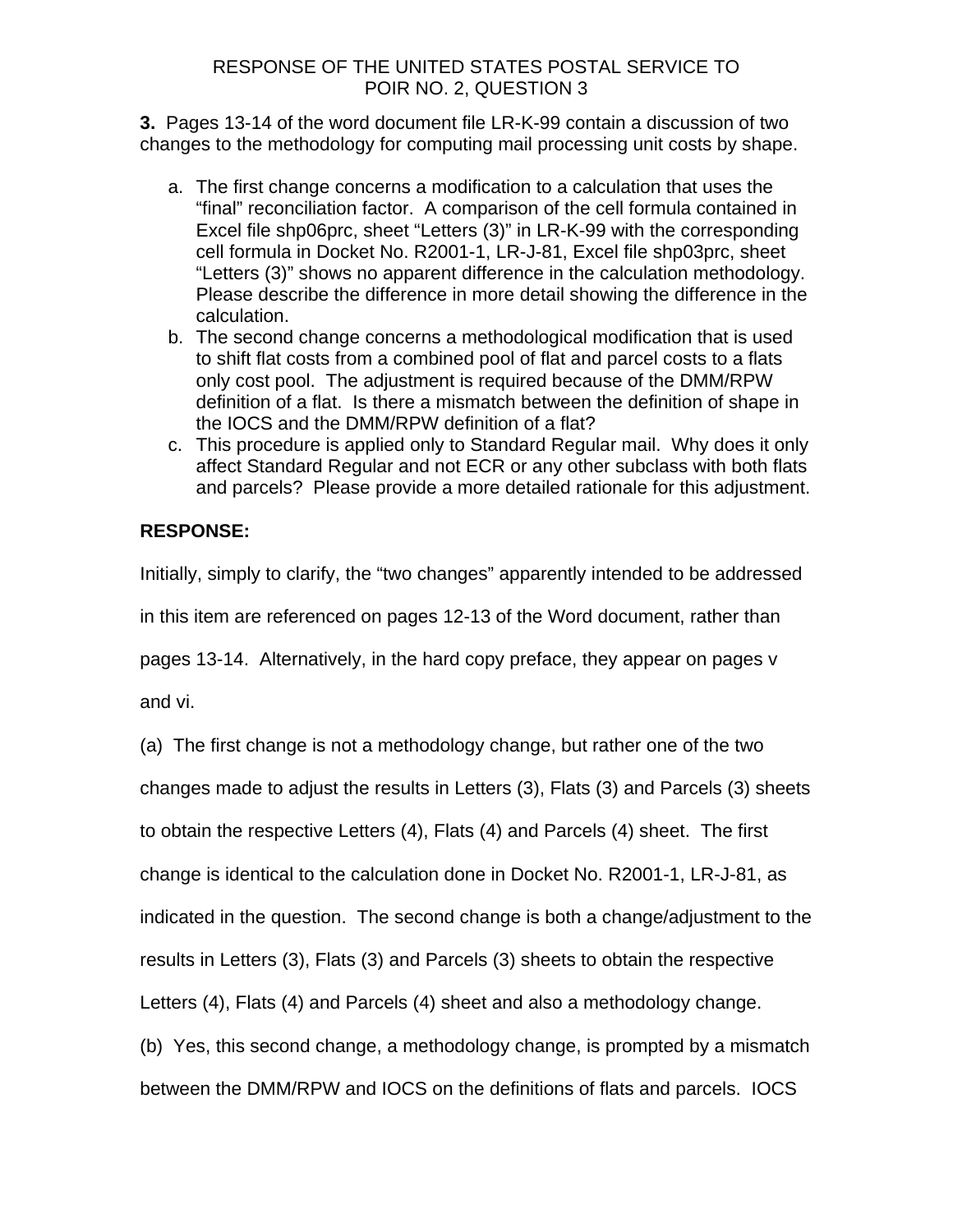defines flats as having a maximum thickness of  $3/4<sup>th</sup>$  inch (See Docket No. R2000-1, USPS-LR-I-14, page 12-10). This corresponds to the DMM's general flats definition provided at DMM 301.1.1, which also provides for the same maximum thickness. However, Automation rate flats can be up to 1  $1/4<sup>th</sup>$  inch thick as provided under 301.3.4.2. Thus the inconsistency occurs for flats automation rate pieces that are between  $\frac{3}{4}$  th and 1  $\frac{1}{4}$  th inches thick. Such pieces would be treated as parcels by IOCS, but the RPW counts such pieces as flats. This is also discussed in the testimony of witness Smith, USPS-T-13, at pages 60-62.

(c) This procedure is only applied to Standard Regular rather than ECR because ECR doesn't have automation rates for flats. It is possible that First-Class and Periodicals presort flats may be subject to the same inconsistency. The focus on Standard Regular is due to the volumes for First-Class and Periodicals presort parcels are relatively small and due to the need to support the parcel rate surcharge for Standard Mail.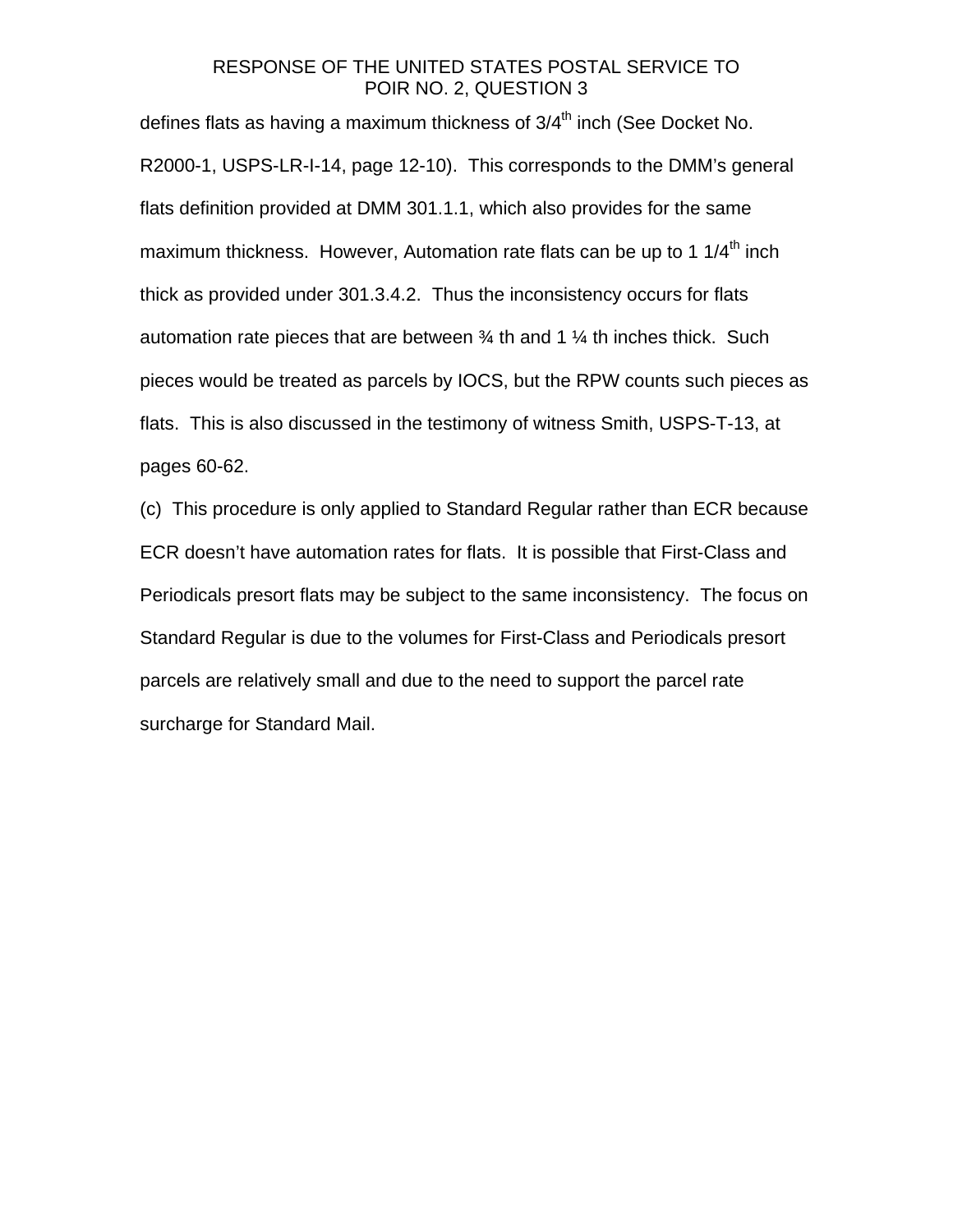# RESPONSE OF POSTAL SERVICE WITNESS TAUFIQUE TO POIR NO. 2, QUESTION 4

**4.** In the billing determinants for Standard Regular, there is a line item for Standard mail paid at First-Class/Priority rates. Please discuss what this represents. Why is this revenue assigned to Standard Regular rather than First-Class or Priority Mail?

# **RESPONSE:**

Standard Mail has no single piece rates. A mail piece bearing Standard Mail markings that does not meet the eligibility requirements for any of the Standard Mail bulk rates is charged either the First-Class Mail single piece rate or Priority Mail rate, as applicable, depending on the weight of the piece. Often such pieces are residual pieces that are left over after all possible presorted bundles or containers are made up. Although these pieces pay the higher rate, they bear Standard Mail markings, are treated and counted as Standard Mail, and receive Standard Mail service. Since these pieces are treated as Standard Mail for all purposes except payment of postage, their revenue is counted as Standard Mail revenue.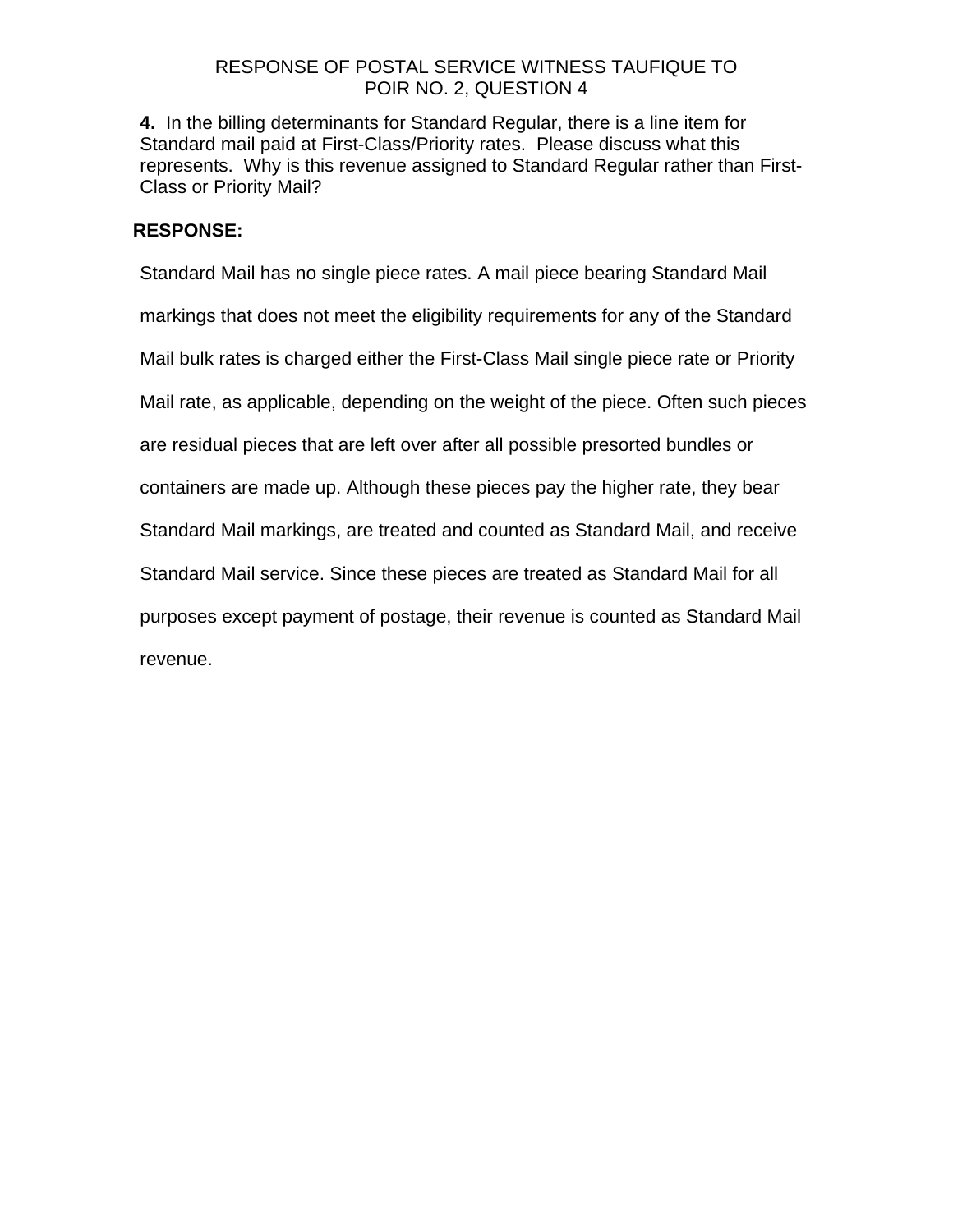# RESPONSE OF POSTAL SERVICE WITNESS TAUFIQUE TO POIR NO. 2, QUESTION 5

**5.** In the billing determinants for Standard Mail there is a line item entitled "barcode adjustment." Please discuss what this represents and provide workpapers showing how it is calculated.

# **RESPONSE:**

Standard Mail Regular and Nonprofit machinable parcels bearing a correct parcel barcode for the delivery address ZIP Code are entitled to a three cent discount off the otherwise applicable rate. The Postal Service's Revenue, Pieces and Weight (RPW) reports do not distinguish between pieces that bear parcel barcodes and those that do not. Instead, a separate adjustment line showing the total amount of the parcel barcode discount for all pieces is reported. This line appears in the billing determinants as an offset to the total revenue. The number of parcel barcoded pieces can be calculated directly from this revenue adjustment by dividing the revenue adjustment by 0.03.

Thus, the barcode adjustment reported in the billing determinants is taken directly from a line in the RPW reports, and therefore, is not calculated in developing the billing determinants.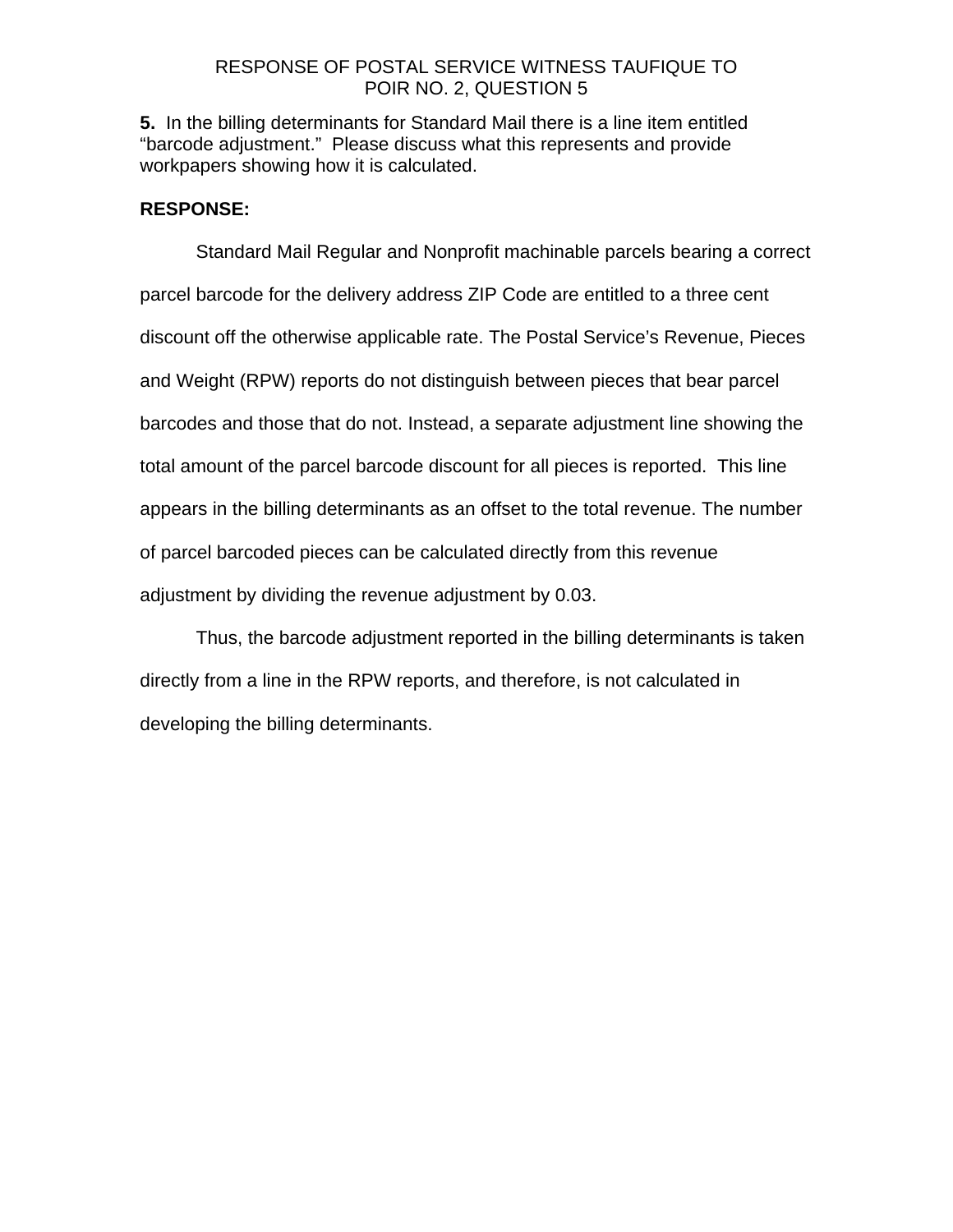**6.** Please provide the electronic version of the spreadsheets used to forecast international mail volume and revenue for FY 2005, FY 2006 (test year before rates) and FY 2006 (test year after rates). Exhibits USPS-27A, USPS-27B and USPS-27C. Please show international mail revenue from postage and fees separately. Please show the quarterly volume forecasts of international mail for 2005GQ1-2007GQ4 in the same manner witness Thress (USPS-T-7) has presented before- and after- rates quarterly volume forecasts of domestic mail in Attachment A of his testimony.

# **RESPONSE:**

Please see USPS-LR-K-118, filed today.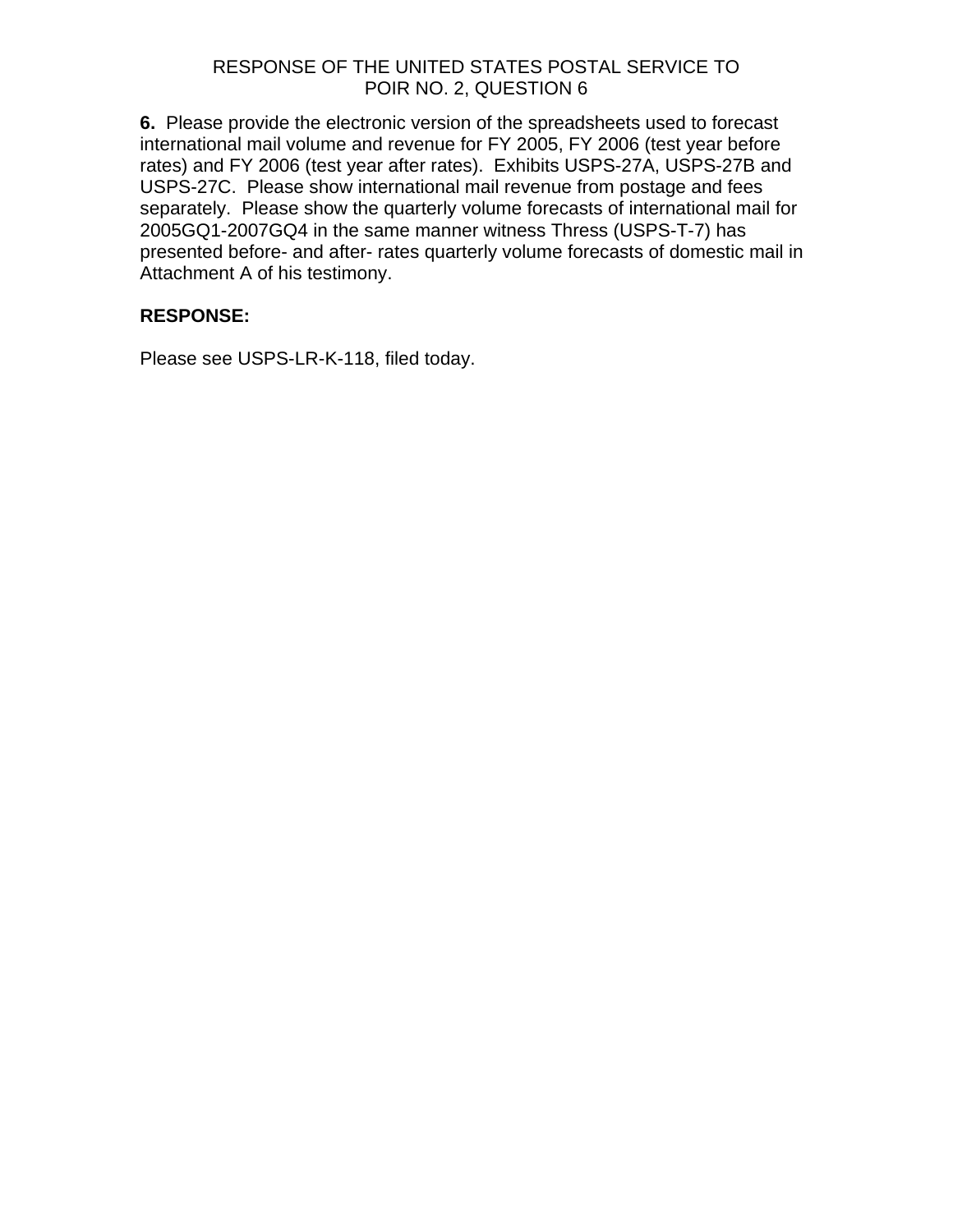### RESPONSE OF POSTAL SERVICE WITNESS TAUFIQUE TO POIR NO. 2, QUESTION 7

**7.** Please reconcile the TYAR revenue figures for Periodicals within county, nonprofit and regular rate, and Standard Mail nonprofit and nonprofit ECR shown in Exhibit USPS-27B with the corresponding revenue figures presented in Exhibit USPS-28A, Table 12.

# **RESPONSE:**

After Exhibit USPS-27B was developed, some pricing anomalies were discovered in the proposed rates for Standard Mail Nonprofit and Nonprofit ECR. As a result, the pound rates for Nonprofit DBMC piece-and-pound-rated pieces were adjusted upward by \$0.001 from \$0.510 to \$0.511 to ensure that the discount for Nonprofit DBMC pieces was the same for all four Standard Mail subclasses. The revenue impact was to raise Nonprofit TYAR revenues by \$37,632.

In addition, the pound rates for Nonprofit ECR DDU piece-and-poundrated pieces were adjusted downward by \$0.001 from \$0.225 to \$0.224 to ensure that the discount was consistent with the discount in the other three subclasses. The revenue impact was to lower Nonprofit ECR TYAR revenues by \$7,479.

The net impact of these two changes was included in Exhibit USPS-28A, Table 12, but not in Exhibit USPS-27B.

For Periodicals, the TYAR revenue figure in Exhibit USPS-27B reflects a proposed Periodicals re-entry fee of \$40, instead of the \$45 fee actually proposed and reflected in Exhibit USPS-28A. See USPS-T-28 at 26 for an explanation of why the fee was proposed at \$45 instead of \$40.

Witness Robinson will be filing errata to reflect both of these changes in Exhibit USPS-27B.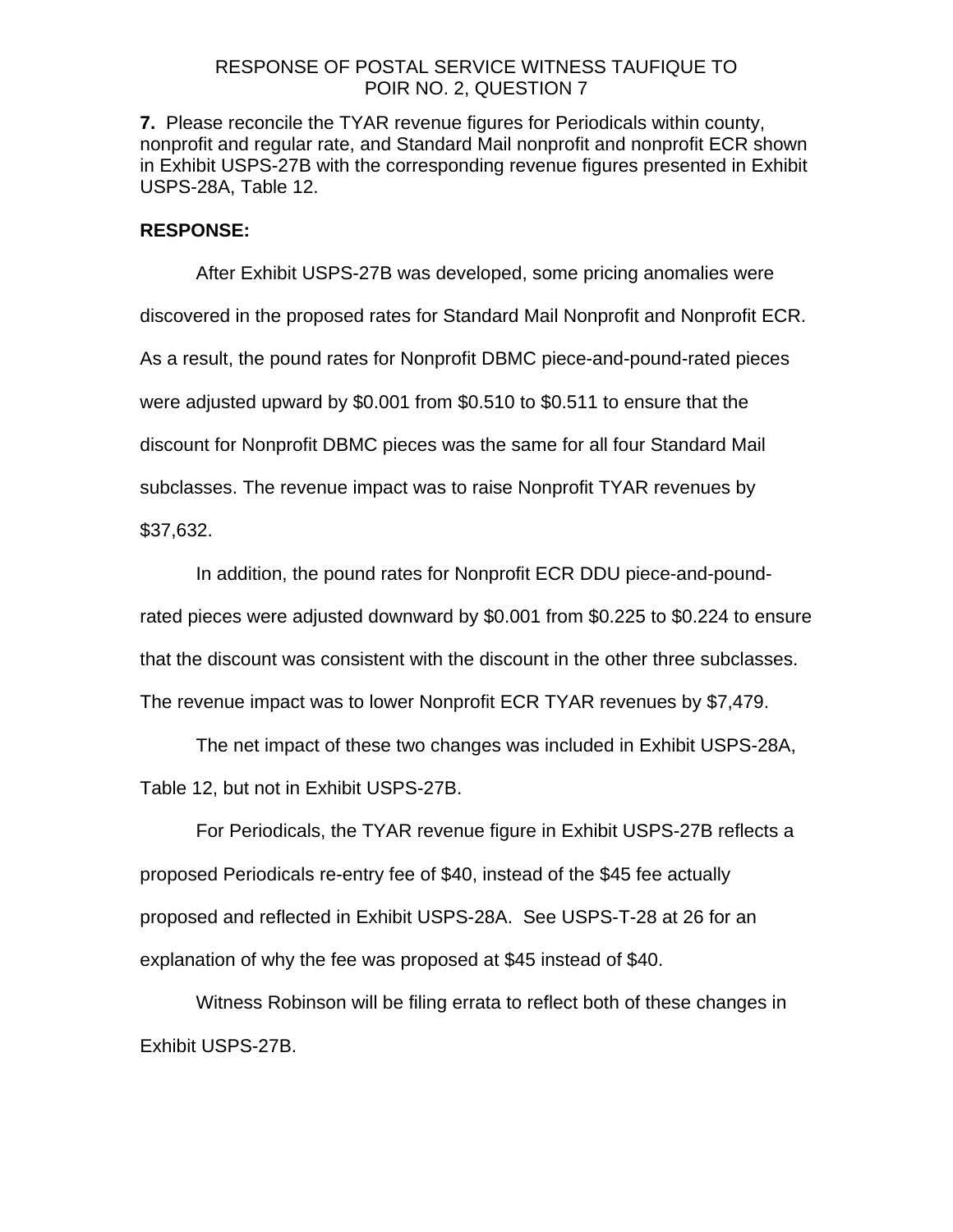# RESPONSE OF POSTAL SERVICE WITNESS KELLEY TO POIR NO. 2, QUESTION 8

**8.** This question concerns the calculation of unit delivery costs for Periodicals Within County subclass. Please provide the unit delivery costs corresponding to those in cells D51, D52, and D53 of worksheet "Discounts" in USPS-LR-J-107 WC for Within County Periodicals and explain fully their derivation.

# **RESPONSE:**

The unit delivery costs in cells D51, D52, and D53 of worksheet "Discounts" in

R2001 -1 USPS-LR-J-107 WC are TY 2001 unit costs for Nonprofit ECR Basic

Nonletters, Nonprofit ECR High Density Nonletters, and Nonprofit ECR

Saturation Nonletters. These unit costs were obtained from R2000-1 USPS-LR-

I-95, worksheet 'Table 5', cells G56–G58. The Base Year 2004 segments 6, 7,

and 10 inputs into R2005-1 LR-K-67 that correspond to the Base Year 1998

segment 6, 7, and 10 inputs into LR-I-95 no longer break total ECR delivery costs

into separate costs for Commercial ECR mail, and separate costs for Nonprofit

ECR mail. Therefore, it is not possible to update the Nonprofit ECR unit costs in

cells D51-D53 of LR-J-107 WC to TY 2006.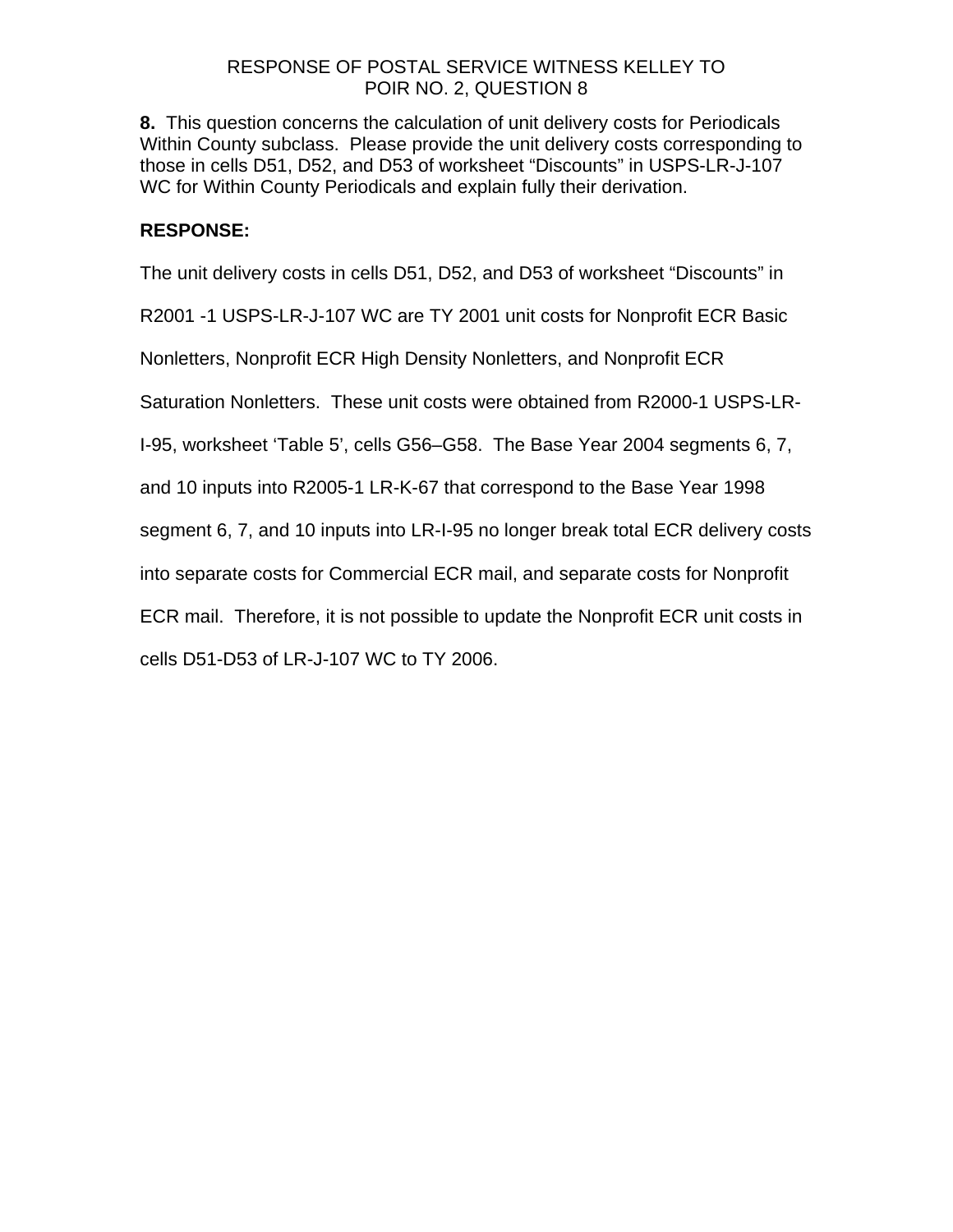# RESPONSE OF POSTAL SERVICE WITNESS VAN-TY-SMITH TO POIR NO. 2, QUESTION 9

**9.** The Postal Service has supplied the Commission with files that are not PC executable. Library References LR-K-55 and LR-K-100 contain programs that are in text formats and have to be converted to PC SAS.

- a. Please provide the following SAS programs and SAS log missing in LR-K-100: MBC, DOLWGTBM, MODFIN04, MAPCLCRA, and MBC SASLOG.
- b. The input files to a SAS program called MODSPOOL in LR-K-55 are missing. These are quarterly files called MODSFIN.FY04Q1.DATA, MODSFIN.FY04Q2.DATA MODSFIN.FY04Q3.DATA, and MODSFIN.FY04Q4.DATA. Please provide these files in a format that can be executed using a PC SAS platform.

# **RESPONSE:**

(a) For both the USPS and PRC versions, the same programs are used to partition data collected from the IOCS sampled facilities into BMCs, MODS 1&2, and nonMODS facilities. Thus, the MBC SAS program and the MODFIN04 data set are in the PROGRAMS directory of the diskette in USPS-LR-K-55. The MBC SASLOG is in the SASLOGS directory of the diskette in USPS-LR-K-55.

Also, the program modules DOLWGTBM and MAPCLCRA are used for both the USPS and PRC versions. DOLWGTBM and MAPCLCRA are in the PROGRAMS directory of the diskette in USPS-LR-K-55.

(b) The quarterly files MODSFIN.FY04Q(1 through 4).DATA with encrypted finance numbers (*F2*) and deleted facility names (*FINNAME*) are provided as the PC SAS files MODSQ1-MODSQ4 in the CD of USPS-LR-K-126, filed today. Please note that Table I-2A and Table I-2B of USPS-LR-K-55 are the output tables from the MODSPOOL program that processes the data from those MODS files.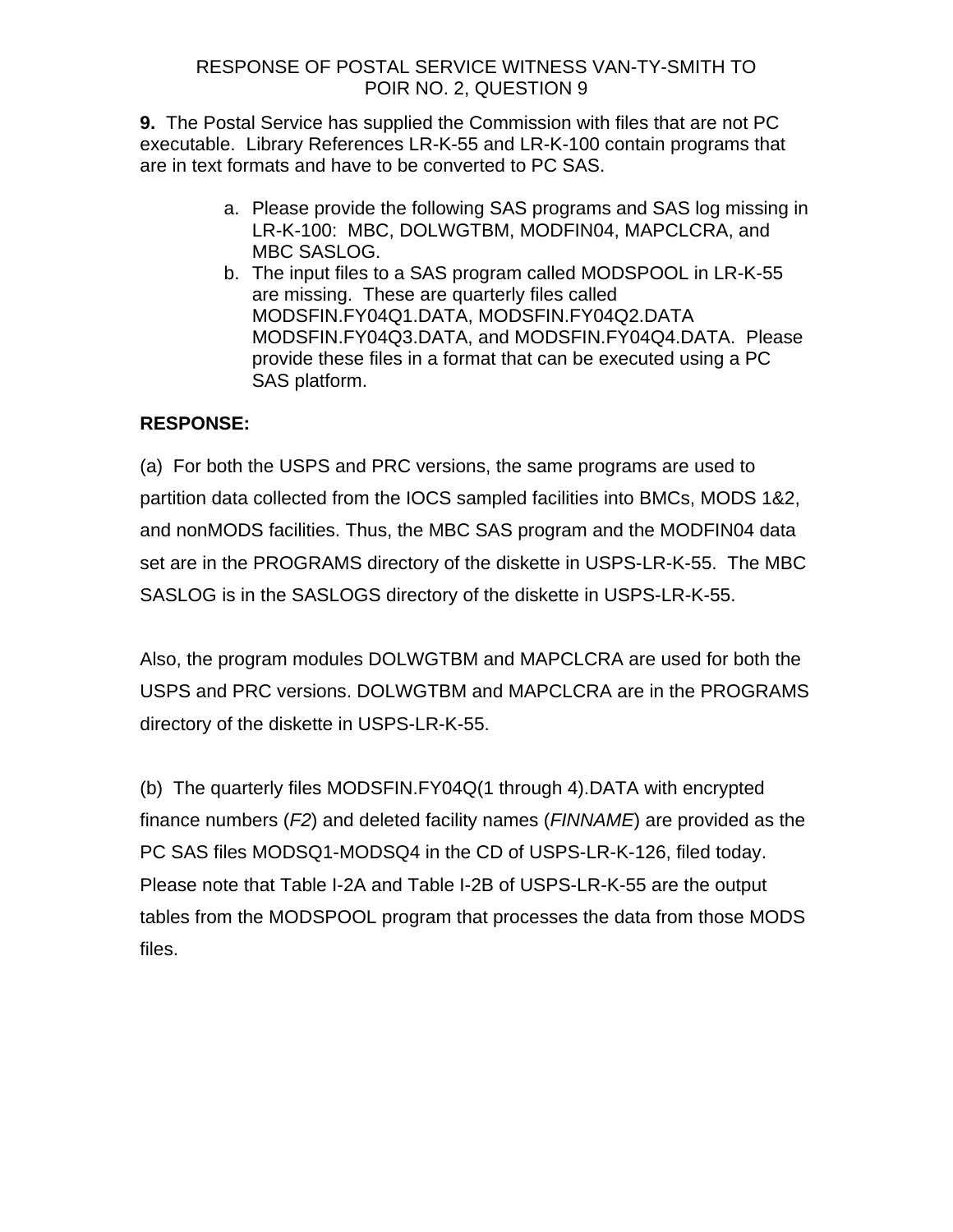# RESPONSE OF POSTAL SERVICE WITNESS SHAW TO POIR NO. 2, QUESTION 10

**10.** Library Reference LR-K-101 contains a spreadsheet which calculates delivery costs by rate element for First-Class and Standard Mail using the methods in the R2001-1 PRC Opinion. In R2001-1, the Postal Service submitted LR-J-117 which included a FORTRAN based program for IOCS data extraction. Please identify the data source used to create worksheet ECR SPLITS in workbook LR-K-101.xls and provide PC compatible programs and their corresponding datasets which generated this worksheet.

# **RESPONSE:**

The FORTRAN based program for IOCS data extraction was not used in

FY2004. Instead, IOCS programs ALBCARMM and ECRALL are now used to

provide the data source for worksheets CASING04.XLS and

CASING04.Recd.2.17.05.XLS in USPS-LR-K-67 (which also pertain to the

response to POIR-2, question 11) which in turn are used to produce ECR

SPLITS in USPS-LR-K-101.

These IOCS programs are documented in USPS-LR-K-9/R2005-1, pages

49 – 51 and 53. Input data for the USPS-LR-K-67 worksheets described above

can be generated using the source code for the programs (ALBCARMM and

ECRALL) and the IOCS tally file documented in the IOCS CD-ROM (see USPS-

LR-K-9/R2005-1, appendix H).

 To facilitate the identification of inputs to USPS-LR-K-67 worksheet CASING04.Recd.2.17.05.XLS from IOCS, hardcopy reports from ALBCARMM and the output data file from program ECRALL are provided in new library reference USPS-LR-K-125/R2005-1, *IOCS FY 2004 Supplemental Reports and Data, Provided in Response to POIR No. 2, Item 10*.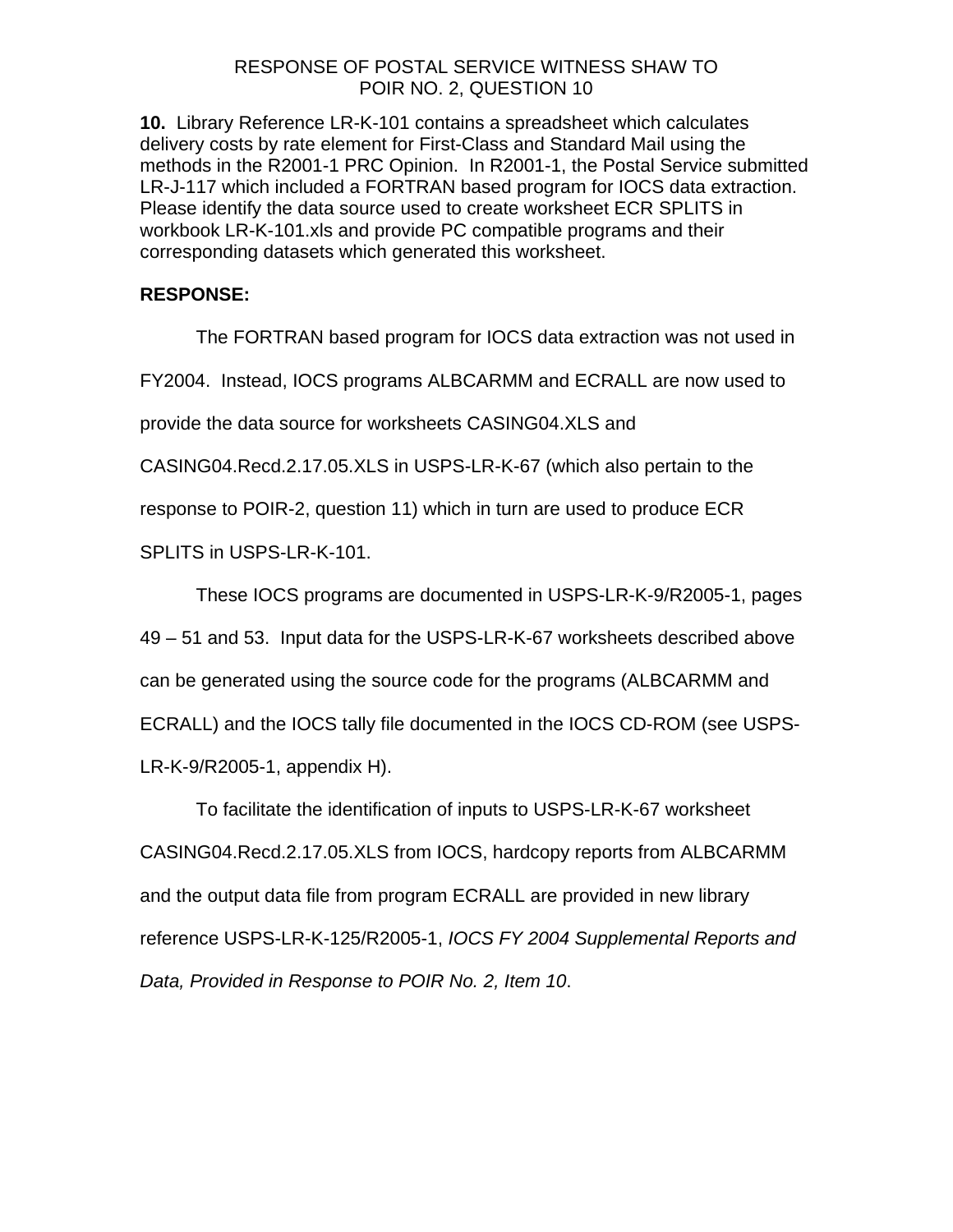# RESPONSE OF POSTAL SERVICE WITNESS KELLEY TO POIR NO. 2, QUESTION 11

**11.** The Postal Service development of delivery costs by rate element for First-Class and Standard Mail is filed as LR-K-67. The spreadsheet LR-K-67.xls has gaps in documentation and cross-referencing. Please provide a revised worksheet which sources various columns to their appropriate testimony, worksheets, and other library references by citing the title of the document and the referenced source page(s) used to create LR-K-67.xls. Also, provide any other programs and data sources used to generate various supporting spreadsheets. For example, workbook CASING04.xls, worksheet ECR BREAKOUT has a link to another spreadsheet called "CASING04.Recd.2.17.05.xls" which has not been filed with LR-K-67. Please provide "CASING04.Recd.2.17.05.xls."

# **RESPONSE:**

The revisions requested are in the workbook LR-K-67\_Revised.xls. The

additional documentation is presented in footnotes at the bottom of the various

worksheets. LR-K-67 Revised.xls also makes a minor correction to the segment

6 in-office costs by shape and rate subcategory. This correction adds TY 2006

Segment 6.2 CAG K costs, which the previous version excluded. Adding these

CAG K costs changes a few of the worksheet 'Table 1' total TY 2006 unit costs,

as shown in the following table.

| <b>Mail Subclass and Shape-Rate</b><br><b>Subcategory</b> | <b>Previous TY06</b><br><b>Unit Cost</b> | <b>Revised TY06</b><br><b>Unit Cost</b> |
|-----------------------------------------------------------|------------------------------------------|-----------------------------------------|
| First-Class Single Piece, letter-shape pieces             | 7.188                                    | 7.189                                   |
| First-Class Single Piece, nonletter pieces                | 14.423                                   | 14.424                                  |
| First-Class Presort, flat-shape pieces                    | 9.423                                    | 9.424                                   |
| <b>First-Class Auto AADC Cards</b>                        | 3.371                                    | 3.372                                   |
| First-Class Auto 5-Digit Cards                            |                                          |                                         |
| <b>CSBCS/Manual Sites</b>                                 | 5.798                                    | 5.799                                   |
| First-Class Auto 5-Digit Cards Other Sites                | 2.306                                    | 2.307                                   |
| <b>First-Class Auto CR Cards</b>                          | 5.647                                    | 5.648                                   |
| Standard Regular, Nonautomation -                         |                                          |                                         |
| Nonmach Mixed ADC Letters                                 | 11.049                                   | 11.050                                  |
| Standard Regular, Nonautomation -                         |                                          |                                         |
| Nonmach ADC Letters                                       | 11.049                                   | 11.050                                  |
| Standard Regular, Nonautomation -                         | 11.049                                   | 11.050                                  |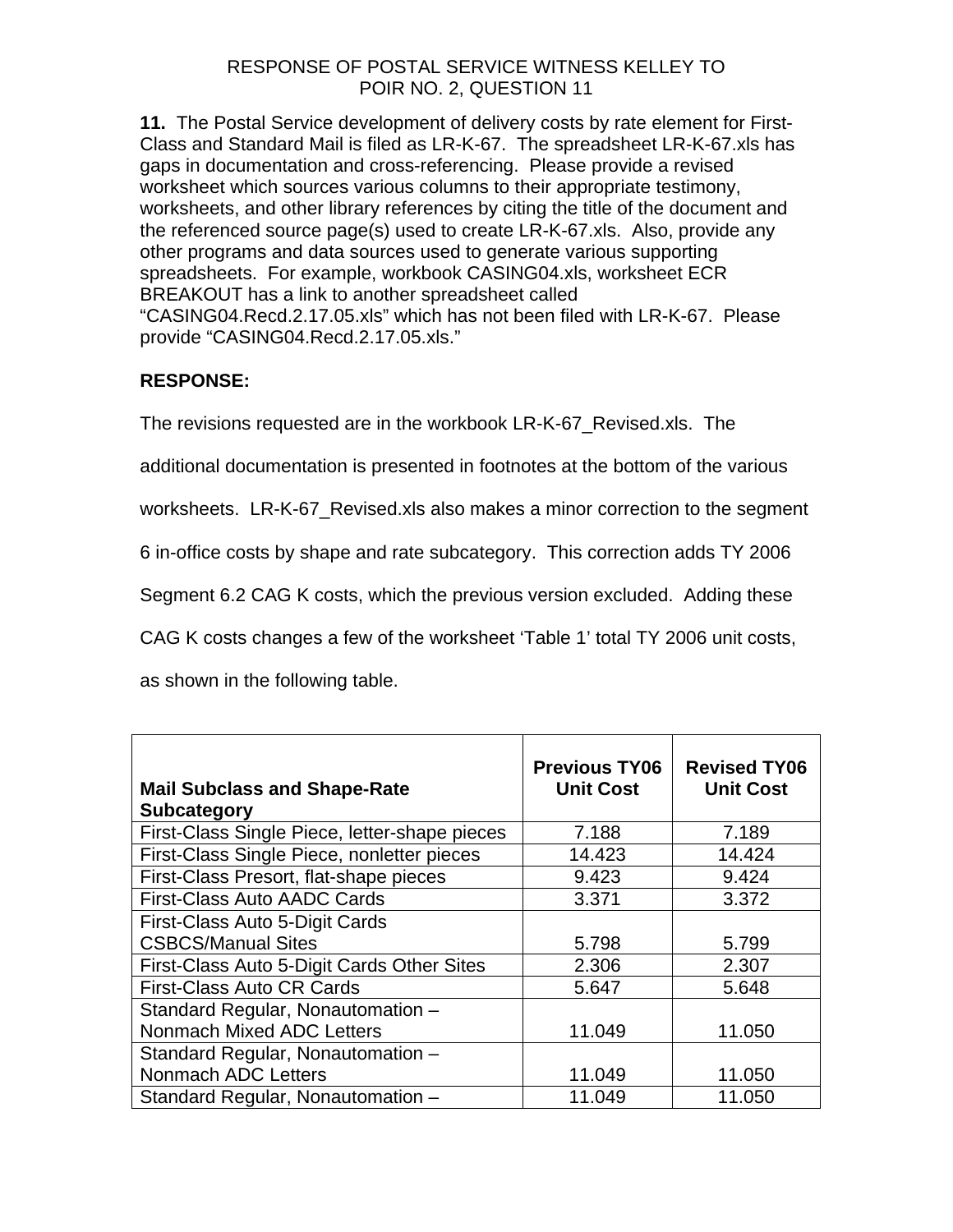# RESPONSE OF POSTAL SERVICE WITNESS KELLEY TO POIR NO. 2, QUESTION 11

| Nonmach 3-Digit Letters                    |        |        |
|--------------------------------------------|--------|--------|
| Standard Regular, Nonautomation -          |        |        |
| Nonmach 5-Digit Letters                    | 11.049 | 11.050 |
| Standard Regular, Nonletter Subtotal       | 10.093 | 10.094 |
| Standard ECR, Saturation Flats - with DAL  |        |        |
| Costs Included in the Numerator of the ECR |        |        |
| <b>Saturation Flats Unit Cost</b>          | 4.241  | 4.240  |

Also included in revised LR-K-67 is the workbook "CASING04.Recd.2.17.05.xls"

which had not been filed with the original USPS-LR-K-67.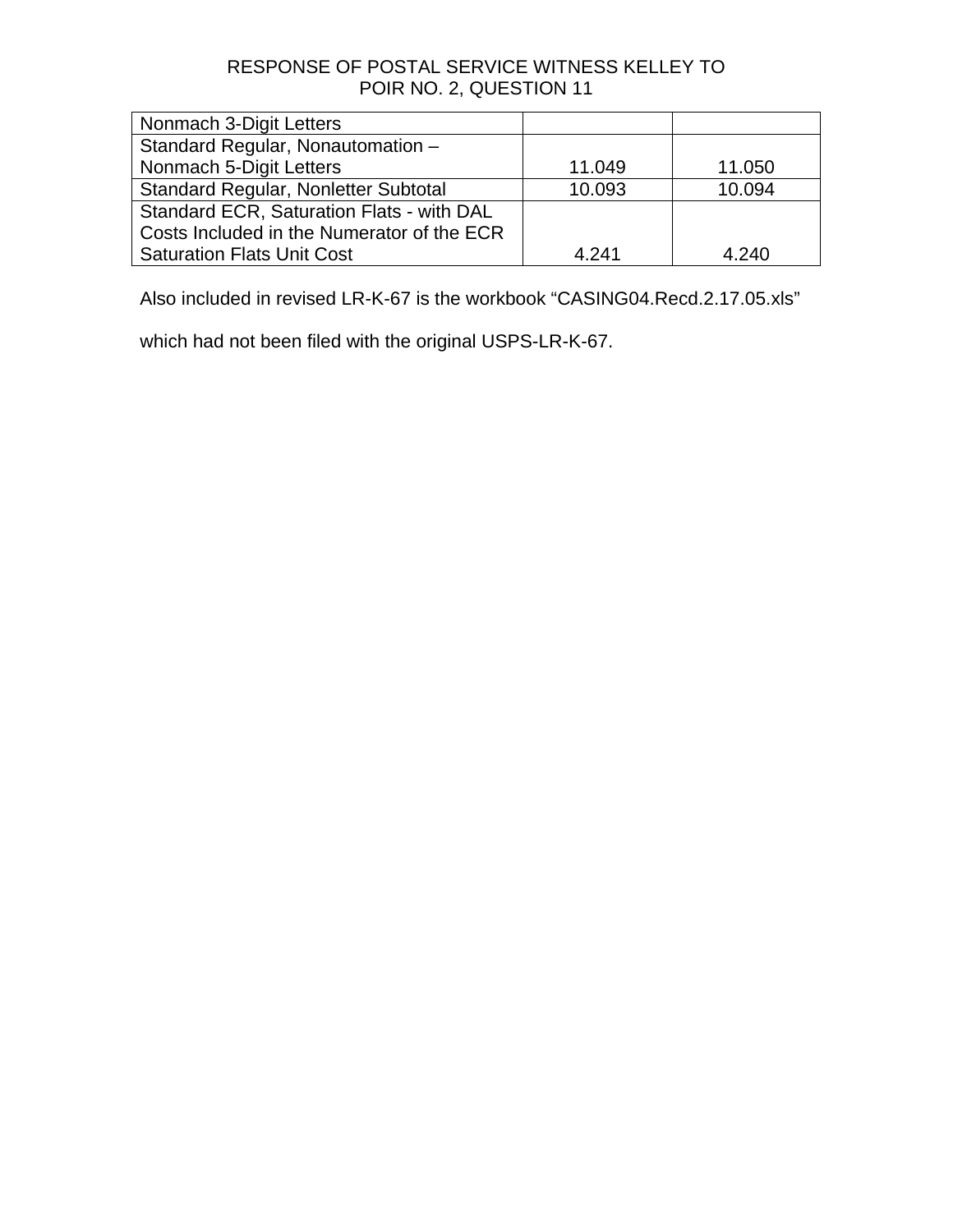# RESPONSE OF POSTAL SERVICE WITNESS WATERBURY TO POIR NO. 2, QUESTION 12

**12.** The table in USPS-T-10, Appendix G, shows the distribution keys used for cost reductions and other programs in the roll forward model. While the sources of these keys are identified by witness testimony reference, the exact source of these keys is not identified (i.e., library reference, exhibit, table number, page, etc.).

- a. Please provide a more detailed source of the distribution keys noted in USPS-T-10, Appendix G.
- b. Please provide a spreadsheet table detailing the base year inputs by class/subclass of mail for all the keys in Appendix G.

# **RESPONSE:**

(a) A more detailed source of the distribution keys noted in USPS-T-10,

Appendix G, is attached as page G1-1. Errata to Appendix G reflecting this attachment will be filed subsequently.

(b) A spreadsheet table detailing the base year inputs by class/subclass of mail for all distribution keys in Appendix G is attached as pages G2-1 and G2-2. Errata to Appendix G reflecting these attachments will be filed subsequently.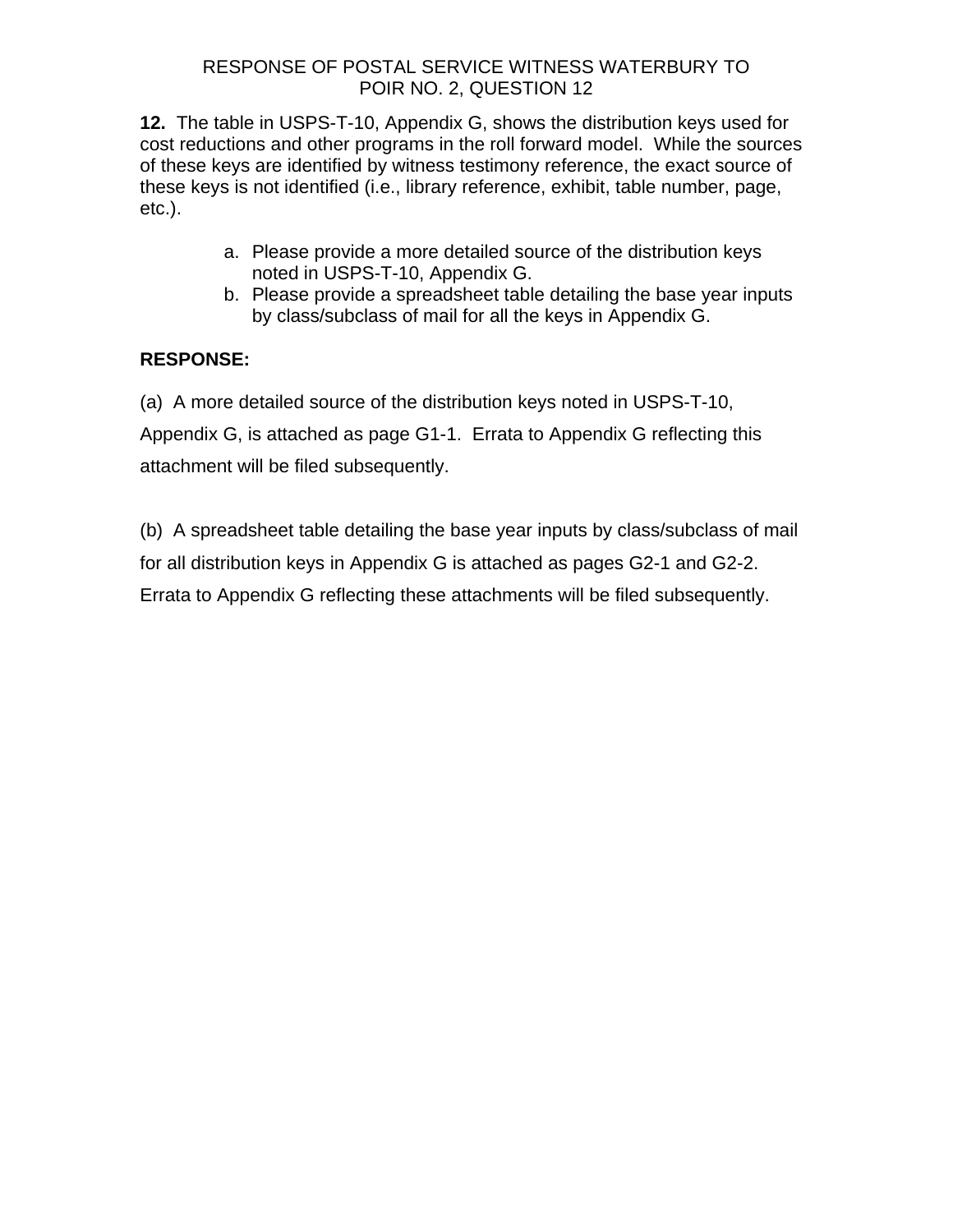### R2005-1 Roll Forward Distribution Keys Used for Cost Reductions and Other Programs COST 10 COST 10

| <b>Roll Forward</b><br>Dist. Keys | <b>Distribution Key Title</b>             | <b>Base Year</b><br>Dist. Keys | Source                                                 |
|-----------------------------------|-------------------------------------------|--------------------------------|--------------------------------------------------------|
| 1418                              | not used                                  |                                |                                                        |
| 1419                              | not used                                  |                                |                                                        |
| 1420                              | not used                                  |                                |                                                        |
| 1439                              | not used                                  |                                |                                                        |
| 1440                              | Delivery BCS, Carrier Sequence BCS        | 901                            | Witness Meehan, USPS-T-9; Workpaper A, Factor Report   |
| 1441                              | OCRs (including BCS on OCRs)              | 903                            | Witness Meehan, USPS-T-9; Workpaper A, Factor Report   |
| 1442                              | <b>AFMS 100</b>                           | 906                            | Witness Meehan, USPS-T-9; Workpaper A, Factor Report   |
| 1443                              | SPBS - Non-Priority & Priority            | 910                            | Witness Meehan, USPS-T-9; Workpaper A, Factor Report   |
| 1444                              | LDC 15 - RBCS                             |                                |                                                        |
|                                   |                                           | 915<br>918                     | Witness Meehan, USPS-T-9; Workpaper A, Factor Report   |
| 1445                              | Cancellation & Mail Preparation - Metered |                                | Witness Meehan, USPS-T-9; Workpaper A, Factor Report   |
| 1446                              | International / ISCs                      | 931                            | Witness Meehan, USPS-T-9; Workpaper A, Factor Report   |
| 1447                              | LDC 79 - Mailing Reqs. & Bus. Mail Entry  | 939                            | Witness Meehan, USPS-T-9; Workpaper A, Factor Report   |
| 1448                              | <b>BMC - Parcel Sorting Machine</b>       | 942                            | Witness Meehan, USPS-T-9; Workpaper A, Factor Report   |
| 1449                              | not used                                  |                                |                                                        |
| 1450                              | Mechanized Tray Sorter                    | 971                            | Witness Meehan, USPS-T-9; Workpaper A, Factor Report   |
| 1451                              | not used                                  |                                |                                                        |
| 1452                              | not used                                  |                                |                                                        |
| 1453                              | Facer/Canceler - Letters                  | 983                            | Witness Meehan, USPS-T-9; Workpaper A, Factor Report   |
| 1454                              | Facer/Canceler - Flats                    | 984                            | Witness Meehan, USPS-T-9; Workpaper A, Factor Report   |
| 1455                              | not used                                  |                                |                                                        |
| 1456                              | <b>Automated Postal Centers (APCs)</b>    |                                | USPS-LR-K-121                                          |
| 1457                              | <b>Allied Labor</b>                       |                                | Witness Van-Ty-Smith, USPS-T-11; USPS-LR-K-55, Part 7  |
| 1458                              | <b>CFS Letters</b>                        |                                | Witness Van-Ty-Smith, USPS-T-11; USPS-LR-K-55, Part 7  |
| 1459                              | <b>CFS Flats</b>                          |                                | Witness Van-Ty-Smith, USPS-T-11; USPS-LR-K-55, Part 7  |
| 1460                              | not used                                  |                                |                                                        |
| 1461                              | BPI Function 1 Mail Proc Op               |                                | Witness Van-Ty-Smith, USPS-T-11; USPS-LR-K-55, Part 7  |
| 1462                              | not used                                  |                                |                                                        |
| 1463                              | not used                                  |                                |                                                        |
| 1464                              | <b>BPI Function 4 Mail Proc</b>           |                                | Witness Van-Ty-Smith, USPS-T-11; USPS-LR-K-55, Part 7  |
| 1465                              | not used                                  |                                |                                                        |
| 1466                              | Periodicals Outside County Key            |                                | Only Periodicals Outside County; mail class number 117 |
| 1467                              | <b>Standard Regular Key</b>               |                                | Only Standard Regular; mail class number 127           |
| 1468                              | not used                                  |                                |                                                        |
| 1469                              | Surface Visibility Hwy                    |                                | Witness Meehan, USPS-T-9; Workpaper B, CS14            |
| 1470                              | not used                                  |                                |                                                        |
| 1471                              | Amtrak Rail                               |                                | Witness Nash, USPS-T-17; USPS-LR-K-38, Table 110       |
| 1472                              | not used                                  |                                |                                                        |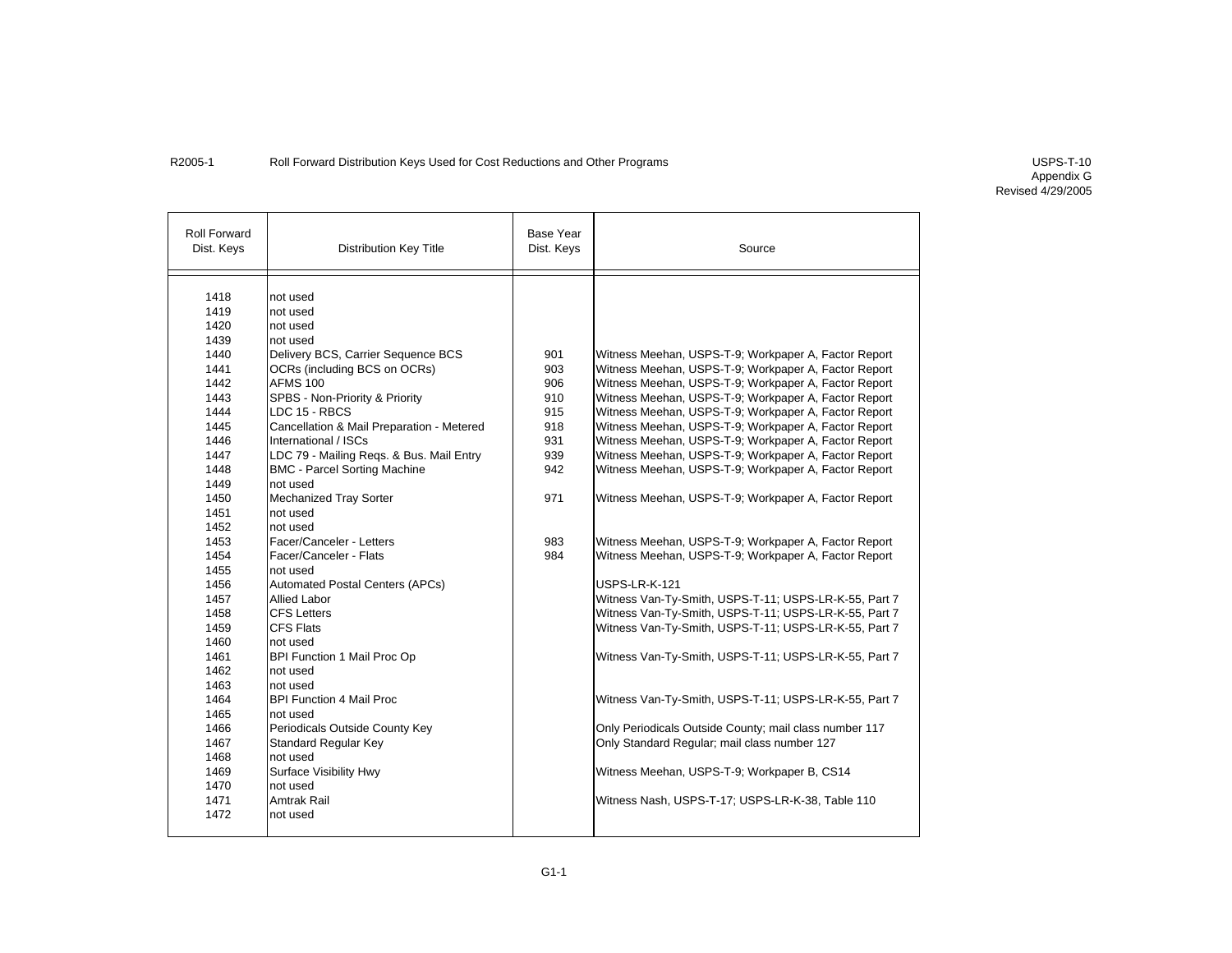#### USPS Version USPS-T-10 Appendix G Revised 4/29/2005

| Input: RF Key Title<br>Input: RF Key Number<br>Input: Base Year Key Number<br>Input: Variability<br>Input: Roll Forward Needed |            | Sample<br>Formula<br>40 | not used<br>1418<br>Only Priority Only ParcelPost<br>MV | not used<br>1419<br><b>MV</b> |     | not used<br>1420<br>Only Int'l<br><b>MV</b> | not used<br>1439<br>Only Other<br><b>MV</b> | Delivery<br>BCS,<br>Carrier<br>Sequence<br><b>BCS</b><br>1440<br>901<br>0.9<br><b>MV</b> | <b>OCRs</b><br>(including<br>BCS on<br>OCRs)<br>1441<br>903<br>0.78<br><b>MV</b> | <b>AFMS 100</b><br>1442<br>906<br>$\blacktriangleleft$<br><b>MV</b> | SPBS - Non-<br>Priority &<br>Priority<br>1443<br>910<br>0.77<br><b>MV</b> | $LDC 15 -$<br><b>RBCS</b><br>1444<br>915<br>$\overline{1}$<br><b>MV</b> | Cancellation<br>& Mail<br>Metered<br>1445<br>918<br>0.46<br><b>MV</b> | Preparation - International Bus. Mail<br><b>ISCs</b><br>1446<br>931<br>0.83<br><b>MV</b> | LDC 79 -<br>Mailing<br>Regs. &<br>Entry<br>1447<br>939<br>0.83<br><b>MV</b> | BMC -<br>Parcel<br>Sorting<br>Machine<br>1448<br>942<br>0.83<br><b>MV</b> | not used<br>1449<br><b>MV</b> | Mechanized<br><b>Tray Sorter</b><br>1450<br>971<br>0.83<br><b>MV</b> | not used<br>1451<br><b>MV</b> | not used<br>1452<br><b>MV</b> | Facer/Canc<br>eler -<br>Letters<br>1453<br>983<br>From Model From Mode<br><b>MV</b> |     | Facer/Cand<br>eler - Flats<br>1454<br>984<br><b>MV</b> |
|--------------------------------------------------------------------------------------------------------------------------------|------------|-------------------------|---------------------------------------------------------|-------------------------------|-----|---------------------------------------------|---------------------------------------------|------------------------------------------------------------------------------------------|----------------------------------------------------------------------------------|---------------------------------------------------------------------|---------------------------------------------------------------------------|-------------------------------------------------------------------------|-----------------------------------------------------------------------|------------------------------------------------------------------------------------------|-----------------------------------------------------------------------------|---------------------------------------------------------------------------|-------------------------------|----------------------------------------------------------------------|-------------------------------|-------------------------------|-------------------------------------------------------------------------------------|-----|--------------------------------------------------------|
| 1 First-Class Mail                                                                                                             |            |                         |                                                         |                               |     |                                             |                                             |                                                                                          |                                                                                  |                                                                     |                                                                           |                                                                         |                                                                       |                                                                                          |                                                                             |                                                                           |                               |                                                                      |                               |                               |                                                                                     |     |                                                        |
| $\overline{2}$<br>Single Piece Letters                                                                                         | 101        | 454,624                 |                                                         |                               |     |                                             |                                             | 4,439                                                                                    | 6,234                                                                            | 3,555                                                               | 2,050                                                                     | 7,468                                                                   | 7,929                                                                 | 900                                                                                      | 1,645                                                                       | 65                                                                        |                               | 2,687                                                                |                               |                               | 59,068                                                                              |     | 8,730                                                  |
| 3<br><b>Presort Letters</b>                                                                                                    | 102        | 21.235                  |                                                         |                               |     |                                             |                                             | 2.452                                                                                    | 1,327                                                                            | 478                                                                 | 158                                                                       | 907                                                                     | 438                                                                   | 232                                                                                      | 2.042                                                                       | 21                                                                        |                               | 2.657                                                                |                               |                               | 3,134                                                                               |     | 363                                                    |
| <b>Total Letters</b>                                                                                                           | 103        | 475,859                 |                                                         |                               |     |                                             |                                             | 6,891                                                                                    | 7,561                                                                            | 4,033                                                               | 2,208                                                                     | 8,375                                                                   | 8,367                                                                 | 1,132                                                                                    | 3,687                                                                       | 86                                                                        |                               | 5,344                                                                |                               |                               | 62,202                                                                              |     | 9,093                                                  |
| Single Piece Cards<br>5                                                                                                        | 104        | 31,552                  |                                                         |                               |     |                                             |                                             | 158                                                                                      | 218                                                                              | $\overline{7}$                                                      | $\overline{\phantom{a}}$                                                  | 317                                                                     | 237                                                                   | 5                                                                                        | 39                                                                          |                                                                           |                               | 112                                                                  |                               |                               | 2,092                                                                               |     | 98                                                     |
| <b>Presort Cards</b><br>6                                                                                                      | 105        | 1,899                   |                                                         |                               |     |                                             |                                             | 80                                                                                       | 41                                                                               | 5                                                                   | $\overline{\phantom{a}}$                                                  | 36                                                                      | 29                                                                    | 3                                                                                        | ٠                                                                           |                                                                           |                               |                                                                      | -1                            |                               |                                                                                     | 106 | $\overline{\phantom{a}}$                               |
| <b>Total Cards</b>                                                                                                             | 108        | 33,451                  |                                                         |                               |     |                                             |                                             | 238                                                                                      | 259                                                                              | 12                                                                  | $\overline{\phantom{a}}$                                                  | 353                                                                     | 266                                                                   | 8                                                                                        | 39                                                                          | ۰.                                                                        |                               |                                                                      | 113                           |                               | 2,198                                                                               |     | 98                                                     |
| 8 Total First-Class                                                                                                            | 109        | 509,310                 |                                                         |                               |     |                                             |                                             | 7,129                                                                                    | 7,820                                                                            | 4,045                                                               | 2,208                                                                     | 8,728                                                                   | 8,633                                                                 | 1,140                                                                                    | 3,726                                                                       | 86                                                                        |                               | 5,457                                                                |                               |                               | 64,400                                                                              |     | 9,191                                                  |
| 9 Priority Mail                                                                                                                | 110        | 68,372                  | 100                                                     |                               |     |                                             |                                             | $\overline{7}$                                                                           | 17                                                                               | 93                                                                  | 1,485                                                                     | ÷                                                                       | 411                                                                   | 643                                                                                      | 163                                                                         | 733                                                                       |                               |                                                                      | 126                           |                               |                                                                                     | 222 | 156                                                    |
| 10 Express Mail                                                                                                                | 111        | 35,304                  |                                                         |                               |     |                                             |                                             | $\sim$                                                                                   | 12                                                                               | $\overline{1}$                                                      | 17                                                                        | $\overline{\phantom{a}}$                                                | 16                                                                    | 265                                                                                      | 55                                                                          | $\sim$                                                                    |                               |                                                                      | 10                            |                               | $\overline{\phantom{a}}$                                                            |     | $\overline{\phantom{a}}$                               |
| 11 Mailgrams                                                                                                                   | 112        | $\sim$                  |                                                         |                               |     |                                             |                                             |                                                                                          |                                                                                  |                                                                     |                                                                           |                                                                         |                                                                       | $\overline{\phantom{a}}$                                                                 | $\overline{\phantom{a}}$                                                    |                                                                           |                               | $\overline{\phantom{a}}$                                             |                               |                               | $\overline{\phantom{a}}$                                                            |     | $\overline{\phantom{a}}$                               |
| 12 Periodicals                                                                                                                 |            |                         |                                                         |                               |     |                                             |                                             |                                                                                          |                                                                                  |                                                                     |                                                                           |                                                                         |                                                                       |                                                                                          |                                                                             |                                                                           |                               |                                                                      |                               |                               |                                                                                     |     |                                                        |
| 13 Within County                                                                                                               | 113        | 154                     |                                                         |                               |     |                                             |                                             |                                                                                          |                                                                                  | $\overline{2}$                                                      | $\overline{2}$                                                            |                                                                         | $\overline{4}$                                                        | $\overline{1}$                                                                           | $\overline{1}$                                                              |                                                                           |                               |                                                                      | $\overline{1}$                |                               | $\sim$                                                                              |     | 81                                                     |
| 14 Outside County                                                                                                              | 117        | 1,393                   |                                                         |                               |     |                                             |                                             | 5                                                                                        | 24                                                                               | 1,142                                                               | 1,616                                                                     | $\sim$                                                                  | 100                                                                   | 110                                                                                      | 244                                                                         | 60                                                                        |                               |                                                                      | 343                           |                               |                                                                                     | 78  | 452                                                    |
| 15 Total Periodicals                                                                                                           | 123        | 1,547                   |                                                         |                               |     |                                             |                                             | 5                                                                                        | 24                                                                               | 1,144                                                               | 1,618                                                                     | $\sim$                                                                  | 104                                                                   | 111                                                                                      | 245                                                                         | 60                                                                        |                               |                                                                      | 344                           |                               |                                                                                     | 78  | 533                                                    |
| 16 Standard Mail                                                                                                               |            |                         |                                                         |                               |     |                                             |                                             |                                                                                          |                                                                                  |                                                                     |                                                                           |                                                                         |                                                                       |                                                                                          |                                                                             |                                                                           |                               |                                                                      |                               |                               |                                                                                     |     |                                                        |
| 17 Enhanced Carr Rte                                                                                                           | 126        | 4,610                   |                                                         |                               |     |                                             |                                             | 137                                                                                      | 88                                                                               | 187                                                                 | 764                                                                       | 26                                                                      | 23                                                                    | 6                                                                                        | 291                                                                         | $\mathbf{A}$                                                              |                               |                                                                      | 378                           |                               |                                                                                     | 140 | 407                                                    |
| 18 Regular                                                                                                                     | 127        | 47,646                  |                                                         |                               |     |                                             |                                             | 2,641                                                                                    | 1,931                                                                            | 4,283                                                               | 3,201                                                                     | 881                                                                     | 534                                                                   | 125                                                                                      | 4,725                                                                       | 2,874                                                                     |                               | 3,396                                                                |                               |                               | 1,314                                                                               |     | 1,150                                                  |
| 19 Total Standard Mail                                                                                                         | 135        | 52,256                  |                                                         |                               |     |                                             |                                             | 2,778                                                                                    | 2,019                                                                            | 4,470                                                               | 3,965                                                                     | 907                                                                     | 557                                                                   | 131                                                                                      | 5,016                                                                       | 2,878                                                                     |                               | 3,774                                                                |                               |                               | 1,454                                                                               |     | 1,557                                                  |
| 20 Package Services                                                                                                            |            |                         |                                                         |                               |     |                                             |                                             |                                                                                          |                                                                                  |                                                                     |                                                                           |                                                                         |                                                                       |                                                                                          |                                                                             |                                                                           |                               |                                                                      |                               |                               |                                                                                     |     |                                                        |
| Parcel Post<br>21                                                                                                              | 136        | 15,675                  |                                                         |                               | 100 |                                             |                                             | $\overline{\phantom{a}}$                                                                 |                                                                                  | 5                                                                   | 71                                                                        |                                                                         | 43                                                                    | 66                                                                                       | 69<br>٠                                                                     | 1,855                                                                     |                               |                                                                      | 43                            |                               |                                                                                     |     | $\overline{\phantom{a}}$                               |
| <b>Bound Printed Matter</b><br>22                                                                                              | 137        | 2,586                   |                                                         |                               |     |                                             |                                             |                                                                                          |                                                                                  | 58                                                                  | 200                                                                       |                                                                         | 28                                                                    | 12                                                                                       |                                                                             | 1,390                                                                     |                               |                                                                      | 54<br>9                       |                               | $\overline{\phantom{a}}$                                                            |     | 304                                                    |
| 23<br>Media Mail<br>24 Total Package Services                                                                                  | 139<br>141 | 8,179<br>26,440         |                                                         |                               | 100 |                                             |                                             |                                                                                          | -1                                                                               | 21<br>84                                                            | 179<br>450                                                                | $\sim$                                                                  | 25<br>96                                                              | $\overline{7}$<br>85                                                                     | 69                                                                          | 1,654<br>4,899                                                            |                               |                                                                      | 106                           |                               | $\overline{\phantom{a}}$                                                            |     | $\overline{\phantom{a}}$<br>304                        |
| 25 U.S. Postal Service                                                                                                         | 142        | 33,171                  |                                                         |                               |     |                                             |                                             | 38                                                                                       | 53                                                                               | 77                                                                  | 137                                                                       | 26                                                                      | 106                                                                   | 59                                                                                       | 667                                                                         | 240                                                                       |                               |                                                                      | 142                           |                               |                                                                                     | 147 | 76                                                     |
| 26 Free Mail                                                                                                                   | 147        | 195                     |                                                         |                               |     |                                             |                                             | 5                                                                                        | $\sim$                                                                           | $\overline{2}$                                                      | 38                                                                        | $\overline{\phantom{a}}$                                                | $\mathbf{A}$                                                          | 17                                                                                       | $\overline{\phantom{a}}$                                                    | 116                                                                       |                               | $\overline{\phantom{a}}$                                             |                               |                               | $\overline{\phantom{a}}$                                                            |     | 75                                                     |
| 27 International Mail                                                                                                          | 161        | 27.143                  |                                                         |                               |     | 100                                         |                                             | 37                                                                                       | 42                                                                               | 82                                                                  | 81                                                                        | 339                                                                     | 60                                                                    | 7.522                                                                                    | 31                                                                          | 987                                                                       |                               |                                                                      | 38                            |                               |                                                                                     | 564 | 193                                                    |
| 28 Total All Mail                                                                                                              | 162        | 753,738                 | 100                                                     |                               | 100 | 100                                         |                                             | 9.999                                                                                    | 9.988                                                                            | 9,998                                                               | 9,999                                                                     | 10,000                                                                  | 9,987                                                                 | 9,973                                                                                    | 9,972                                                                       | 9,999                                                                     |                               | 9,997                                                                |                               |                               | 66,865                                                                              |     | 12,085                                                 |
| 29 Special Services                                                                                                            |            |                         |                                                         |                               |     |                                             |                                             |                                                                                          |                                                                                  |                                                                     |                                                                           |                                                                         |                                                                       |                                                                                          |                                                                             |                                                                           |                               |                                                                      |                               |                               |                                                                                     |     |                                                        |
| 30<br>Registry                                                                                                                 | 163        | 5,879                   |                                                         |                               |     |                                             |                                             | $\overline{1}$                                                                           |                                                                                  |                                                                     |                                                                           |                                                                         |                                                                       |                                                                                          |                                                                             |                                                                           |                               |                                                                      | $\overline{2}$                |                               |                                                                                     |     | ٠                                                      |
| 31<br>Certified                                                                                                                | 164        | 69,236                  |                                                         |                               |     |                                             |                                             |                                                                                          |                                                                                  |                                                                     |                                                                           |                                                                         |                                                                       |                                                                                          |                                                                             |                                                                           |                               |                                                                      |                               |                               |                                                                                     |     |                                                        |
| 32<br>Insurance                                                                                                                | 165        | 30,247                  |                                                         |                               |     |                                             |                                             |                                                                                          |                                                                                  |                                                                     |                                                                           |                                                                         |                                                                       |                                                                                          |                                                                             |                                                                           |                               |                                                                      |                               |                               |                                                                                     |     | $\overline{\phantom{a}}$                               |
| COD<br>33                                                                                                                      | 166        | 938                     |                                                         |                               |     |                                             |                                             |                                                                                          |                                                                                  |                                                                     |                                                                           |                                                                         |                                                                       |                                                                                          |                                                                             |                                                                           |                               |                                                                      |                               |                               |                                                                                     |     |                                                        |
| 34<br>Money Orders                                                                                                             | 168        | 88,319                  |                                                         |                               |     |                                             |                                             |                                                                                          |                                                                                  |                                                                     |                                                                           |                                                                         |                                                                       |                                                                                          |                                                                             |                                                                           |                               |                                                                      |                               |                               |                                                                                     |     |                                                        |
| Stamped Cards<br>35                                                                                                            | 159        | $\sim$                  |                                                         |                               |     |                                             |                                             |                                                                                          |                                                                                  |                                                                     |                                                                           |                                                                         |                                                                       |                                                                                          |                                                                             |                                                                           |                               |                                                                      |                               |                               |                                                                                     |     |                                                        |
| <b>Stamped Envelopes</b><br>36                                                                                                 | 169        | 4,334                   |                                                         |                               |     |                                             |                                             |                                                                                          |                                                                                  |                                                                     |                                                                           |                                                                         |                                                                       |                                                                                          |                                                                             |                                                                           |                               |                                                                      |                               |                               |                                                                                     |     |                                                        |
| 37<br>Special Handling                                                                                                         | 170        | 491                     |                                                         |                               |     |                                             |                                             |                                                                                          |                                                                                  |                                                                     |                                                                           |                                                                         | 11                                                                    |                                                                                          |                                                                             |                                                                           |                               |                                                                      |                               |                               |                                                                                     |     |                                                        |
| Post Office Box<br>38                                                                                                          | 171        | 86.387                  |                                                         |                               |     |                                             |                                             |                                                                                          |                                                                                  |                                                                     |                                                                           |                                                                         |                                                                       | 25                                                                                       |                                                                             |                                                                           |                               |                                                                      |                               |                               | $\overline{\phantom{a}}$                                                            |     |                                                        |
| Other<br>39                                                                                                                    | 172        | 44,656                  |                                                         |                               |     |                                             |                                             | ٠                                                                                        | 11                                                                               | $\sim$                                                              | $\overline{\phantom{a}}$                                                  |                                                                         | $\overline{\phantom{a}}$                                              | $\overline{2}$                                                                           | 28                                                                          | $\overline{\phantom{a}}$                                                  |                               | $\overline{\phantom{a}}$                                             |                               |                               | 1,359                                                                               |     | $\sim$                                                 |
| 40 Total Special Services                                                                                                      | 173        | 330,487                 |                                                         |                               |     |                                             |                                             | -1                                                                                       | 12                                                                               |                                                                     |                                                                           | $\overline{\phantom{a}}$                                                | 11                                                                    | 27                                                                                       | 28                                                                          |                                                                           |                               |                                                                      | $\overline{2}$                |                               | 1,359                                                                               |     | $\overline{\phantom{a}}$                               |
| 41 Total Volume Variable                                                                                                       | 198        | 1.084.225               | 100                                                     |                               | 100 | 100                                         |                                             | 10,000                                                                                   | 10,000                                                                           | 9.998                                                               | 9.999                                                                     | 10,000                                                                  | 9.998                                                                 | 10,000                                                                                   | 10,000                                                                      | 9.999                                                                     |                               | 9.999                                                                |                               |                               | 68,224                                                                              |     | 12,085                                                 |
| 42 Other Costs                                                                                                                 | 199        | 1,495,518               |                                                         |                               |     |                                             | 100                                         | 1,111                                                                                    | 2,821                                                                            | $\sim$                                                              | 2,987                                                                     | $\sim$                                                                  | 11,737                                                                | 2,048                                                                                    | 2,048                                                                       | 2,048                                                                     | 100                           | 2,048                                                                |                               | 100                           | 100<br>80,089                                                                       |     | 14,186                                                 |
| 43 Total Costs                                                                                                                 | 200        | 2,579,743               | 100                                                     |                               | 100 | 100                                         | 100                                         | 11,111                                                                                   | 12,821                                                                           | 9,998                                                               | 12,986                                                                    | 10,000                                                                  | 21,735                                                                | 12,048                                                                                   | 12,048                                                                      | 12,047                                                                    |                               | 100<br>12,047                                                        |                               | 100                           | 100<br>148,313                                                                      |     | 26,271                                                 |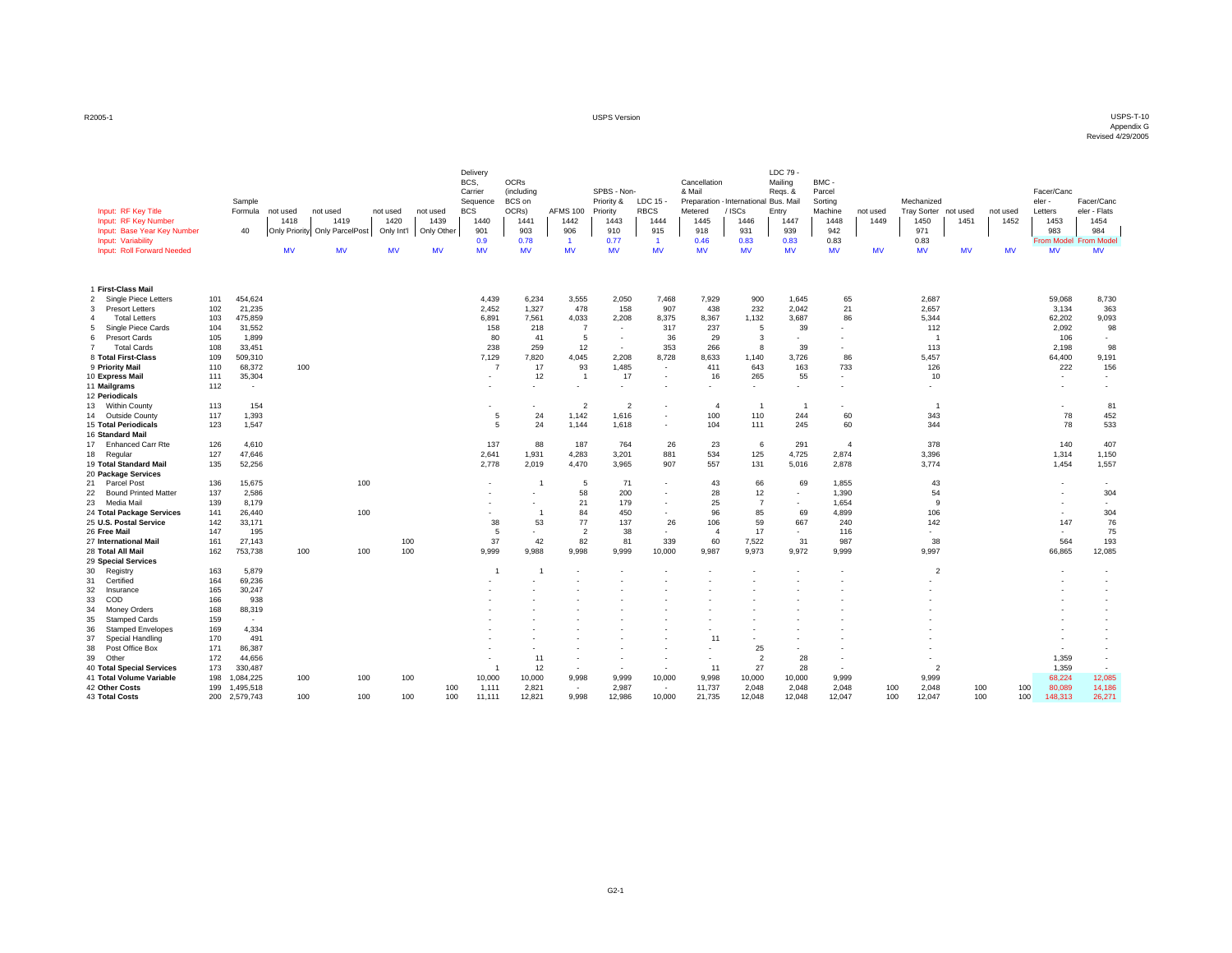R2005-1

 USPS Version USPS-T-10 Appendix G Revised 4/29/2005

| not used<br>1455<br><b>MV</b> | Automated<br>Postal<br>Centers<br>(APCs)<br>1456<br>0.57<br><b>MV</b> | Allied Labor<br>1457<br>0.8<br><b>MV</b> | <b>CFS Letters</b><br>1458<br>Marc Smith Van-Ty-Smith Van-Ty-Smith Van-Ty-Smith<br>0.83<br><b>MV</b> | <b>CFS Flats</b><br>1459<br>0.83<br><b>MV</b> | not used<br>1460<br>MV | <b>BPI Function 1</b><br>Mail Proc Op not used<br>1461<br>Van-Ty-Smith<br>0.83<br><b>MV</b> | 1462<br><b>MV</b> | not used<br>1463<br><b>MV</b> | <b>BPI Function 4</b><br>Mail Proc<br>1464<br>Van-Ty-Smith<br>0.82<br><b>MV</b> | not used<br>1465<br><b>MV</b> | Periodicals<br>Outside<br>1466<br>1<br><b>MV</b> | Standard<br>County Key Regular Key not used<br>1467<br>Only PerOC Only StdReg<br>-1<br><b>MV</b> | 1468<br><b>MV</b> | Surface<br>Visibility<br>Hwy<br>1469<br>Meehan<br>From Input<br><b>MV</b> | not used<br>1470<br><b>MV</b> | Amtrak Rail not used<br>1471<br>Nash<br>From Input<br><b>MV</b> | 1472<br><b>MV</b> |  |
|-------------------------------|-----------------------------------------------------------------------|------------------------------------------|------------------------------------------------------------------------------------------------------|-----------------------------------------------|------------------------|---------------------------------------------------------------------------------------------|-------------------|-------------------------------|---------------------------------------------------------------------------------|-------------------------------|--------------------------------------------------|--------------------------------------------------------------------------------------------------|-------------------|---------------------------------------------------------------------------|-------------------------------|-----------------------------------------------------------------|-------------------|--|
|                               |                                                                       |                                          |                                                                                                      |                                               |                        |                                                                                             |                   |                               |                                                                                 |                               |                                                  |                                                                                                  |                   |                                                                           |                               |                                                                 |                   |  |
|                               | 466,510                                                               | 973,867<br>292,786                       | 70,916<br>64,196                                                                                     | 17,446<br>5,528                               |                        | 3,658,000<br>1,113,000                                                                      |                   |                               | 1,189,433<br>438,000                                                            |                               |                                                  |                                                                                                  |                   | 156,599<br>100,308                                                        |                               | (1, 123)<br>(2,920)                                             |                   |  |
|                               | 466,510                                                               | 1,266,653                                | 135,112                                                                                              | 22,974                                        |                        | 4,771,000                                                                                   |                   |                               | 1,627,433                                                                       |                               |                                                  |                                                                                                  |                   | 256,908                                                                   |                               | (4,044)                                                         |                   |  |
|                               |                                                                       | 24,366                                   | 4,736                                                                                                | $\blacksquare$                                |                        | 131,000                                                                                     |                   |                               | 53,473                                                                          |                               |                                                  |                                                                                                  |                   | 1,373                                                                     |                               | (54)                                                            |                   |  |
|                               |                                                                       | 9,318                                    | 3,930                                                                                                | $\sim$                                        |                        | 39,000                                                                                      |                   |                               | 16,532                                                                          |                               |                                                  |                                                                                                  |                   | 2,526                                                                     |                               | (23)                                                            |                   |  |
|                               |                                                                       | 33,684                                   | 8,666                                                                                                | $\sim$                                        |                        | 170,000                                                                                     |                   |                               | 70,005                                                                          |                               |                                                  |                                                                                                  |                   | 3,899                                                                     |                               | (77)                                                            |                   |  |
|                               | 466,510                                                               | 1,300,336                                | 143,778                                                                                              | 22,974                                        |                        | 4,941,000                                                                                   |                   |                               | 1,697,438                                                                       |                               |                                                  |                                                                                                  |                   | 260,807                                                                   |                               | (4, 120)                                                        |                   |  |
|                               | 320,708                                                               | 190,142                                  | 201                                                                                                  | 1,311                                         |                        | 801,000                                                                                     |                   |                               | 171,401                                                                         |                               |                                                  |                                                                                                  |                   | 150,013                                                                   |                               | (468)                                                           |                   |  |
|                               | 78,289                                                                | 22,160                                   | 0                                                                                                    | 26                                            |                        | 47,000                                                                                      |                   |                               | 62,612                                                                          |                               |                                                  |                                                                                                  |                   | 5,049                                                                     |                               | $\sim$                                                          |                   |  |
|                               |                                                                       |                                          |                                                                                                      |                                               |                        | $\sim$                                                                                      |                   |                               |                                                                                 |                               |                                                  |                                                                                                  |                   | $\sim$                                                                    |                               | $\sim$                                                          |                   |  |
|                               |                                                                       | 2,250                                    | 0                                                                                                    | 480                                           |                        | 6,000                                                                                       |                   |                               | 7,112                                                                           |                               |                                                  |                                                                                                  |                   | $\sim$                                                                    |                               | $\sim$                                                          |                   |  |
|                               |                                                                       | 280,303                                  | 699                                                                                                  | 31,824                                        |                        | 737,000                                                                                     |                   |                               | 255,234                                                                         |                               | 100                                              |                                                                                                  |                   | 60,094                                                                    |                               | (19, 406)                                                       |                   |  |
|                               | $\overline{\phantom{a}}$                                              | 282,553                                  | 699                                                                                                  | 32,304                                        |                        | 743,000                                                                                     |                   |                               | 262,346                                                                         |                               | 100                                              |                                                                                                  |                   | 60,094                                                                    |                               | (19, 406)                                                       |                   |  |
|                               |                                                                       |                                          |                                                                                                      |                                               |                        |                                                                                             |                   |                               |                                                                                 |                               |                                                  |                                                                                                  |                   |                                                                           |                               |                                                                 |                   |  |
|                               |                                                                       | 76,176                                   | 221                                                                                                  | 710                                           |                        | 235,000                                                                                     |                   |                               | 126,196                                                                         |                               |                                                  |                                                                                                  |                   | 5,789                                                                     |                               | (289)                                                           |                   |  |
|                               |                                                                       | 770,689                                  | 8,846                                                                                                | 8,628                                         |                        | 2,620,000                                                                                   |                   |                               | 732,073                                                                         |                               |                                                  | 100                                                                                              |                   | 44,082                                                                    |                               | (1, 103)                                                        |                   |  |
|                               | $\overline{\phantom{a}}$                                              | 846,864                                  | 9,067                                                                                                | 9,338                                         |                        | 2,855,000                                                                                   |                   |                               | 858,269                                                                         |                               |                                                  | 100                                                                                              |                   | 49,871                                                                    |                               | (1, 392)                                                        |                   |  |
|                               |                                                                       |                                          |                                                                                                      |                                               |                        |                                                                                             |                   |                               |                                                                                 |                               |                                                  |                                                                                                  |                   |                                                                           |                               |                                                                 |                   |  |
|                               | 112,692                                                               | 33,755                                   | $\sim$                                                                                               | $\mathbf 0$                                   |                        | 174,000                                                                                     |                   |                               | 78,509                                                                          |                               |                                                  |                                                                                                  |                   | 30,942                                                                    |                               | (300)                                                           |                   |  |
|                               |                                                                       | 21,408<br>14,675                         | 108<br>$\sim$                                                                                        | 419<br>101                                    |                        | 98,000<br>86,000                                                                            |                   |                               | 37,019<br>31,132                                                                |                               |                                                  |                                                                                                  |                   | 4,202<br>8,252                                                            |                               | (296)<br>(99)                                                   |                   |  |
|                               | 112,692                                                               | 69,837                                   | 108                                                                                                  | 520                                           |                        | 358,000                                                                                     |                   |                               | 146,660                                                                         |                               |                                                  |                                                                                                  |                   | 43,396                                                                    |                               | (694)                                                           |                   |  |
|                               |                                                                       | 25,045                                   | 10,692                                                                                               | 230                                           |                        | 104,000                                                                                     |                   |                               | 58,018                                                                          |                               |                                                  |                                                                                                  |                   | 2,077                                                                     |                               | (96)                                                            |                   |  |
|                               |                                                                       | 4,028                                    | $\mathbf 0$                                                                                          | 89                                            |                        | 14,000                                                                                      |                   |                               | 4,738                                                                           |                               |                                                  |                                                                                                  |                   | 1,417                                                                     |                               | (214)                                                           |                   |  |
|                               | 18,526                                                                | 25,701                                   | 223                                                                                                  | 408                                           |                        | 129,000                                                                                     |                   |                               | 33,283                                                                          |                               |                                                  |                                                                                                  |                   | 15,952                                                                    |                               | (102)                                                           |                   |  |
|                               | 996,725                                                               | 2,766,667                                | 164,767                                                                                              | 67,199                                        |                        | 9,992,000                                                                                   |                   |                               | 3,294,765                                                                       |                               | 100                                              | 100                                                                                              |                   | 588,675                                                                   |                               | (26, 493)                                                       |                   |  |
|                               |                                                                       |                                          |                                                                                                      |                                               |                        |                                                                                             |                   |                               |                                                                                 |                               |                                                  |                                                                                                  |                   |                                                                           |                               |                                                                 |                   |  |
|                               |                                                                       | 206                                      | $\sim$                                                                                               | $\sim$                                        |                        | 1,000                                                                                       |                   |                               | 8,280                                                                           |                               |                                                  |                                                                                                  |                   | $\overline{\phantom{a}}$                                                  |                               | $\sim$                                                          |                   |  |
|                               | 3,276                                                                 | $\overline{1}$                           | $\sim$                                                                                               | ÷.                                            |                        | $\overline{\phantom{a}}$                                                                    |                   |                               | 36,230                                                                          |                               |                                                  |                                                                                                  |                   |                                                                           |                               |                                                                 |                   |  |
|                               |                                                                       | $\mathbf 0$<br>$\mathsf 0$               |                                                                                                      |                                               |                        | $\overline{\phantom{a}}$<br>$\blacksquare$                                                  |                   |                               | 704<br>734                                                                      |                               |                                                  |                                                                                                  |                   |                                                                           |                               |                                                                 |                   |  |
|                               |                                                                       |                                          |                                                                                                      |                                               |                        | ÷                                                                                           |                   |                               | ÷                                                                               |                               |                                                  |                                                                                                  |                   |                                                                           |                               |                                                                 |                   |  |
|                               |                                                                       |                                          |                                                                                                      | ÷                                             |                        |                                                                                             |                   |                               | $\tilde{\phantom{a}}$                                                           |                               |                                                  |                                                                                                  |                   |                                                                           |                               |                                                                 |                   |  |
|                               |                                                                       |                                          |                                                                                                      |                                               |                        | $\sim$                                                                                      |                   |                               | $\sim$                                                                          |                               |                                                  |                                                                                                  |                   |                                                                           |                               |                                                                 |                   |  |
|                               |                                                                       | 464                                      |                                                                                                      |                                               |                        | 2,000                                                                                       |                   |                               | $\overline{1}$                                                                  |                               |                                                  |                                                                                                  |                   |                                                                           |                               |                                                                 |                   |  |
|                               |                                                                       | 1,154                                    | $\sim$                                                                                               | $\sim$                                        |                        | 2,000                                                                                       |                   |                               | 3,127                                                                           |                               |                                                  |                                                                                                  |                   |                                                                           |                               |                                                                 |                   |  |
|                               |                                                                       | 282                                      | ٠                                                                                                    | $\overline{\phantom{a}}$                      |                        | 3,000                                                                                       |                   |                               | 29,568                                                                          |                               |                                                  |                                                                                                  |                   |                                                                           |                               |                                                                 |                   |  |
|                               | 3,276                                                                 | 2,106                                    | $\sim$                                                                                               | ÷                                             |                        | 8,000                                                                                       |                   |                               | 78,644                                                                          |                               |                                                  |                                                                                                  |                   |                                                                           |                               |                                                                 |                   |  |
|                               | 1,000,001                                                             | 2,768,773                                | 164,767                                                                                              | 67,199                                        |                        | 10,000,000                                                                                  |                   |                               | 3,373,409                                                                       |                               | 100                                              | 100                                                                                              |                   | 588,675                                                                   |                               | (26, 493)                                                       |                   |  |
| 100                           | 754,387                                                               | 692,193                                  | 33,747                                                                                               | 13,764                                        | 100                    | 2,048,193                                                                                   | 100               | 100                           | 740,504                                                                         |                               | 100<br>$\sim$                                    | $\sim$                                                                                           | 100               | 63,994                                                                    | 100                           | (19, 899)                                                       | 100               |  |
|                               | 100<br>1,754,388                                                      | 3,460,966                                | 198,514                                                                                              | 80,963                                        | 100                    | 12,048,193                                                                                  |                   | 100<br>100                    | 4,113,913                                                                       |                               | 100<br>100                                       | 100                                                                                              | 100               | 652,669                                                                   | 100                           | (46, 392)                                                       | 100               |  |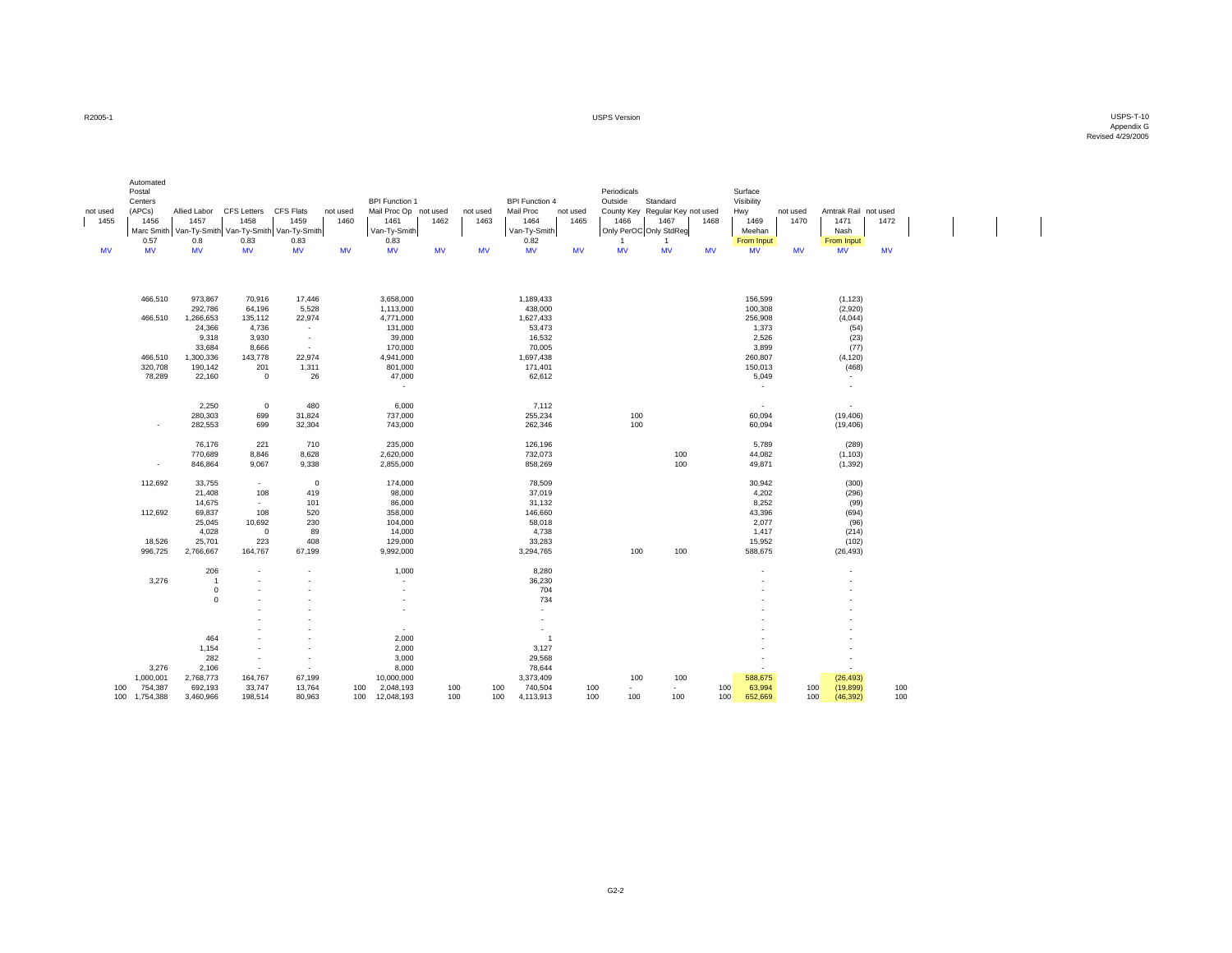# RESPONSE OF POSTAL SERVICE WITNESS WATERBURY TO POIR NO. 2, QUESTION 13

**13.** USPS-T-10, Appendix D is a listing of components and a comparison of the cost effects affecting each of the components in the roll forward for both the USPS version and the PRC version. However, the cost reduction and other programs distribution key components, noted in Appendix G of USPS-T-10, are not included in this list. In prior rate filings, these types of distribution keys have usually received a mail volume effect in the roll forward. (*See* USPS LR-J-5, RF Model Documentation Reports or USPS LR-J-4, file name VBL2). Discuss any reasons for omitting this adjustment. Please provide a revised version of USPS-T-10, Appendix D which includes the cost reduction and other programs distribution keys components listed in Appendix G.

# **RESPONSE:**

The cost reductions and other programs distribution key components, noted in Appendix G of USPS-T-10, do receive a mail volume effect in the roll forward. See USPS-LR-K-6, Roll Forward Model and Data Files; pages 10 and 11 of Sections 2, 3, and 4.

A revised version of USPS-T-10 Appendix D which includes the cost reductions and other programs distribution key components listed in Appendix G is attached. Errata to Appendix D reflecting this attachment will be filed subsequently.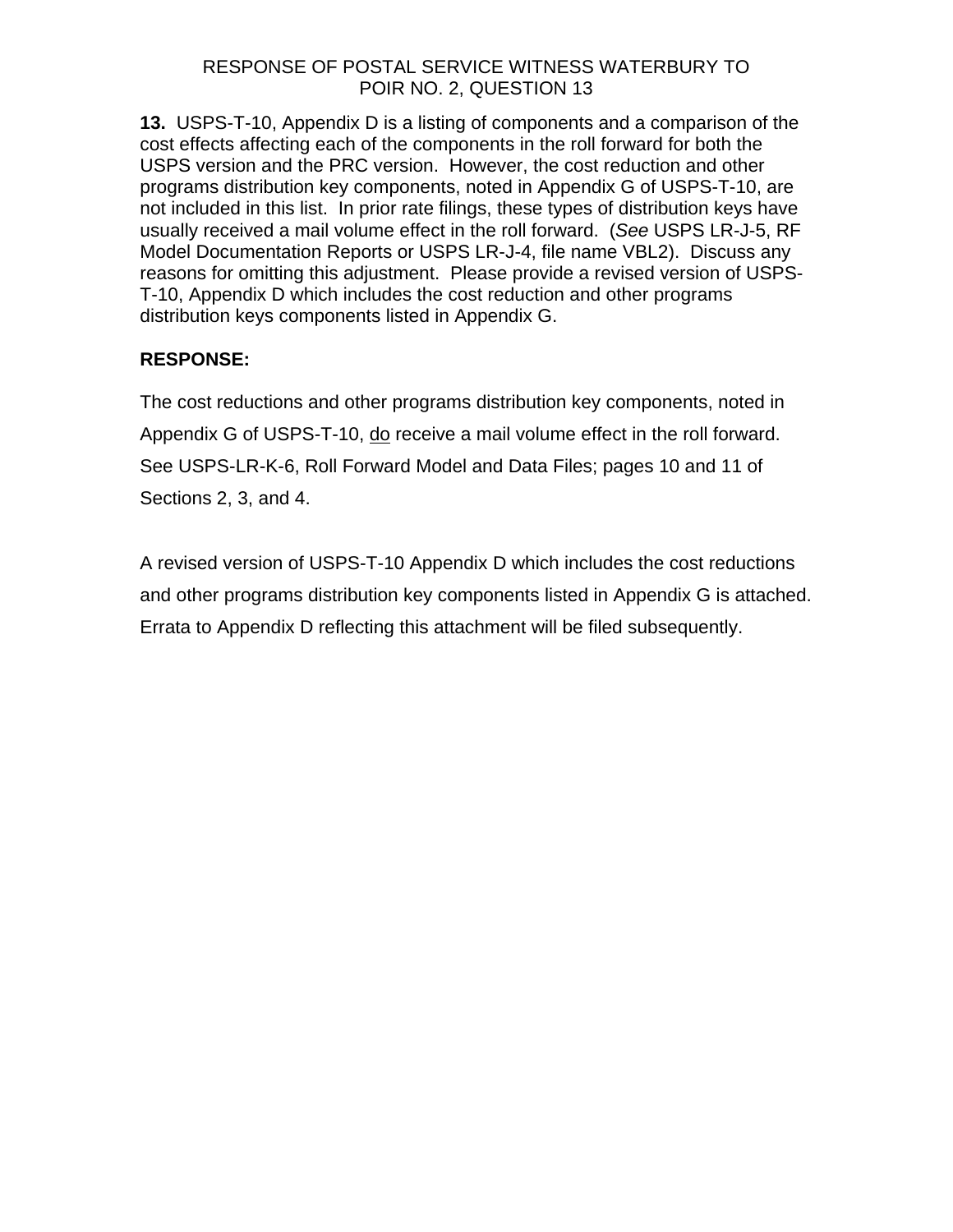| Row<br>Seq.    | Com-<br>ponent | <b>Number USPS Component Title</b>                     | <b>USPS</b>             | Cost Level   Cost Level<br><b>PRC</b> | Mail<br>Volume<br><b>USPS</b> | Mail<br>Volume<br>PRC    | Distribu-<br>tion Key<br><b>USPS</b> | Distribu-<br>tion Key<br><b>PRC</b> | Non-<br>Volume<br>Workload<br><b>USPS</b> | Non-<br>Volume<br>Workload<br>PRC | <b>Additional</b><br>Workday<br><b>USPS</b> | <b>Additional</b><br>Workday<br><b>PRC</b> |
|----------------|----------------|--------------------------------------------------------|-------------------------|---------------------------------------|-------------------------------|--------------------------|--------------------------------------|-------------------------------------|-------------------------------------------|-----------------------------------|---------------------------------------------|--------------------------------------------|
|                |                | <b>C/S 1 Postmasters</b>                               |                         |                                       |                               |                          |                                      |                                     |                                           |                                   |                                             |                                            |
| $\mathbf{1}$   |                | 0001 Postmasters EAS 23 & Below                        | Х                       | X                                     | V                             | $\overline{\mathsf{v}}$  |                                      |                                     | Α                                         | A                                 | 199                                         | 199                                        |
| 2              |                | 0002 Postmasters EAS 24 & Above                        | $\overline{\mathsf{x}}$ | $\overline{X}$                        |                               |                          |                                      |                                     |                                           |                                   |                                             |                                            |
|                |                | C/S 2 Supervisors & Technicians                        |                         |                                       |                               |                          |                                      |                                     |                                           |                                   |                                             |                                            |
|                |                | Supervision of Mail Processing & Window                |                         |                                       |                               |                          |                                      |                                     |                                           |                                   |                                             |                                            |
| 3              |                | 0004 Supv - Mail Processing                            | Χ                       | X                                     |                               |                          | 0035                                 | 0035                                |                                           |                                   |                                             |                                            |
| $\overline{4}$ |                | 0007 Supv - Window Service                             | $\overline{X}$          | $\overline{\mathsf{x}}$               | $\mathbf{I}$                  | $\overline{1}$           | 0040                                 | 0040                                |                                           | п.                                |                                             | $\mathbf{I}$                               |
|                |                | Supervision of Time & Attend and Admin Support         |                         |                                       |                               |                          |                                      |                                     |                                           |                                   |                                             |                                            |
| 5              |                | 0009 Supv - Time & Attend and Admin Support            | X                       | X                                     | 1 <sup>3</sup>                | 1 <sup>3</sup>           | 0525                                 | 0525                                |                                           |                                   |                                             |                                            |
|                |                | Supervision of City Delivery Carriers                  |                         |                                       |                               |                          |                                      |                                     |                                           |                                   |                                             |                                            |
| 6              |                | 0013 Supv - City Deliv - Office                        | X                       | X                                     |                               |                          | 0606                                 | 0606                                |                                           |                                   |                                             |                                            |
| $\overline{7}$ |                | 0014 Supv - City Deliv - Delivery Activities           | $\overline{\mathsf{x}}$ | Χ                                     |                               |                          | 0046                                 | 0046                                |                                           |                                   |                                             |                                            |
| 8              |                | 0017 Supv - City Deliv - Other Support                 | $\overline{X}$          | $\overline{\mathsf{x}}$               | $\overline{1}$                |                          | 0522                                 | 0522                                |                                           |                                   |                                             | $\overline{1}$                             |
| 9              |                | 0018 Supv - City Deliv - Network Travel                | $\overline{X}$          | $\overline{X}$                        | $\mathbf{I}$                  | $\overline{\phantom{a}}$ | 0054                                 | 0054                                |                                           | $\mathbf{I}$                      |                                             | $\overline{1}$                             |
| 10             |                | 0015 Supv - City Deliv - Other Load (PRC)              | $X^1$                   | X                                     | 1 <sup>1</sup>                | $\overline{\phantom{a}}$ | 0692                                 | 0692                                | $\mathbf{I}^1$                            |                                   | 11                                          | $\overline{1}$                             |
| 11             |                | 0016 Supv - City Deliv - Access (PRC)                  | $X^1$                   | $\overline{X}$                        | I,                            | $\mathbf{I}$             | 0048                                 | 0048                                | $\mathbf{I}^1$                            | $\mathbf{I}$                      | 1 <sup>1</sup>                              | $\overline{1}$                             |
| 12             |                | 0680 Supv - City Deliv - SCS Access (PRC)              | $X^1$                   | X                                     | $\mathbf{I}^1$                |                          | 0683                                 | 0683                                |                                           |                                   |                                             | $\overline{\phantom{a}}$                   |
|                |                | Other Supervisors & Technicians                        |                         |                                       |                               |                          |                                      |                                     |                                           |                                   |                                             |                                            |
| 13             |                | 0029 Employee & Labor Relations Techs                  | $\overline{X}$          | $\overline{X}$                        | 1 <sup>3</sup>                | 1 <sup>3</sup>           | 0525                                 | 0525                                |                                           |                                   |                                             |                                            |
| 14             |                | 0030 Higher Level Supervisors                          | Χ                       | X                                     | 1 <sup>3</sup>                | $\overline{13}$          | 0294                                 | 0294                                |                                           |                                   |                                             |                                            |
| 15             |                | 0031 General Supv of Mail Processing                   | $\overline{\mathsf{x}}$ | $\overline{X}$                        | $\mathbf{I}$                  |                          | 0035                                 | 0035                                | $\overline{1}$                            | $\mathbf{I}$                      |                                             | $\mathbf{I}$                               |
| 16             |                | 0032 General Supv of Collection & Deliv                | $\overline{X}$          | X                                     | <b>I</b>                      |                          | 0523                                 | 0523                                |                                           |                                   |                                             | $\overline{1}$                             |
| 17             |                | 0601 Supv - Training                                   | $\overline{X}$          | X                                     | $1^3$                         | $1^3$                    | 0602                                 | 0602                                | $\overline{1}$                            | $\mathbf{I}$                      |                                             | $\mathbf{I}$                               |
| 18             |                | 0674 Supv - Rural Delivery Carriers                    | X                       | X                                     | $\overline{\phantom{a}}$      | п                        | 0072                                 | 0072                                |                                           |                                   |                                             | $\overline{\phantom{a}}$                   |
| 19             |                | 0675 Supv - Vehicle Service                            | $\overline{X}$          | X                                     |                               |                          | 0057                                 | 0057                                |                                           |                                   |                                             | $\overline{1}$                             |
| 20             |                | 0676 Supv - Quality Control/Rev Protect                | X                       | X                                     | 1 <sup>3</sup>                | 1 <sup>3</sup>           | 0295                                 | 0295                                |                                           |                                   |                                             |                                            |
| 21             |                | 0677 Supv - Central Mail Mark-up                       | Χ                       | $\overline{\mathsf{x}}$               | $\overline{\mathsf{v}}$       | $\overline{\mathsf{v}}$  |                                      |                                     |                                           |                                   |                                             |                                            |
| 22             |                | 0678 Joint Supv Clerks & Carriers                      | $\times$                | $\mathsf{X}$                          | $\overline{1}$                | $\overline{1}$           | 0694                                 | 0694                                |                                           | $\blacksquare$                    |                                             | $\overline{1}$                             |
| 23             |                | 0033 Product Specific and Other Supv & Tech Activities | $\overline{X}$          | X                                     |                               |                          |                                      |                                     |                                           |                                   | 199                                         | $A^2$                                      |
|                |                | C/S 3 Clerks & Mailhandlers - CAG A-J                  |                         |                                       |                               |                          |                                      |                                     |                                           |                                   |                                             |                                            |
|                |                | Mail Processing & Window Service                       |                         |                                       |                               |                          |                                      |                                     |                                           |                                   |                                             |                                            |
| 24             |                | 0035 Mail Processing                                   | X                       | $\overline{X}$                        | $\overline{\mathsf{v}}$       | $\overline{\mathsf{v}}$  |                                      |                                     |                                           |                                   | 199                                         | 199                                        |
| 25             |                | 0040 Window Service                                    | X                       | X                                     | $\vee$                        | $\vee$                   |                                      |                                     |                                           |                                   | 199                                         | 199                                        |
|                |                | Administrative Support & Miscellaneous                 |                         |                                       |                               |                          |                                      |                                     |                                           |                                   |                                             |                                            |
| 26             |                | 0066 Claims & Inquiry                                  | $\overline{X}$          | X                                     | $\overline{\mathsf{v}}$       | $\overline{V}$           |                                      |                                     |                                           |                                   | 199                                         | 199                                        |
| 27             |                | 0421 Data Collection                                   | $\overline{\mathsf{x}}$ | X                                     | $\overline{\mathsf{v}}$       | $\overline{\mathsf{v}}$  |                                      |                                     |                                           |                                   | 199                                         | 199                                        |
| 28             |                | 0422 General Office & Clerical                         | $\overline{\mathsf{x}}$ | $\overline{X}$                        | $\mathbf{I}$                  | $\mathbf{I}$             | 0294                                 | 0294                                |                                           |                                   |                                             | $\mathbf{I}$                               |
| 29             |                | 0423 Quality Control                                   | $\overline{X}$          | X                                     | $\mathbf{I}$                  | $\overline{1}$           | 0295                                 | 0295                                |                                           |                                   |                                             | $\mathbf{I}$                               |
| 30             |                | 0467 Training - Schemes                                | X                       | X                                     | $\overline{1}$                | $\mathbf{I}$             | 0466                                 | 0466                                |                                           | $\mathbf{I}$                      |                                             | $\mathbf{I}$                               |
| 31             |                | 0468 Training - Mail Processing, Non-Parcels           | X                       | X                                     | $\vee$                        | $\vee$                   |                                      |                                     |                                           |                                   |                                             |                                            |
| 32             |                | 0469 Training - Mail Processing, Parcels               | Χ                       | X                                     | V                             | V                        |                                      |                                     |                                           |                                   |                                             |                                            |
| 33             |                | 0470 Training - Other                                  | X                       | X                                     |                               |                          | 0473                                 | 0473                                |                                           |                                   |                                             |                                            |
| 34             |                | 0041 Other Clerk & Mailhandler Activities              | $\overline{X}$          | $\overline{\mathsf{x}}$               | $\overline{\mathsf{v}}$       | $\overline{\vee}$        |                                      |                                     |                                           |                                   | 199                                         | 199                                        |
| 35             |                | 0227 Product Specific Admin                            | $\times$                | $\mathsf{X}$                          |                               |                          |                                      |                                     |                                           |                                   | 199                                         | $A^2$                                      |
| 36             |                | 0228 Time & Attend and Admin Support                   | X                       | X                                     | 1 <sup>3</sup>                |                          | 0525                                 | 0525                                |                                           |                                   |                                             |                                            |
|                |                | C/S 4 Clerks - CAG K Offices                           |                         |                                       |                               |                          |                                      |                                     |                                           |                                   |                                             |                                            |
| 37             |                | 0042 Clerks CAG K Offices                              | X                       | X                                     | $\overline{\mathsf{v}}$       | $\vee$                   |                                      |                                     |                                           |                                   | 199                                         | 199                                        |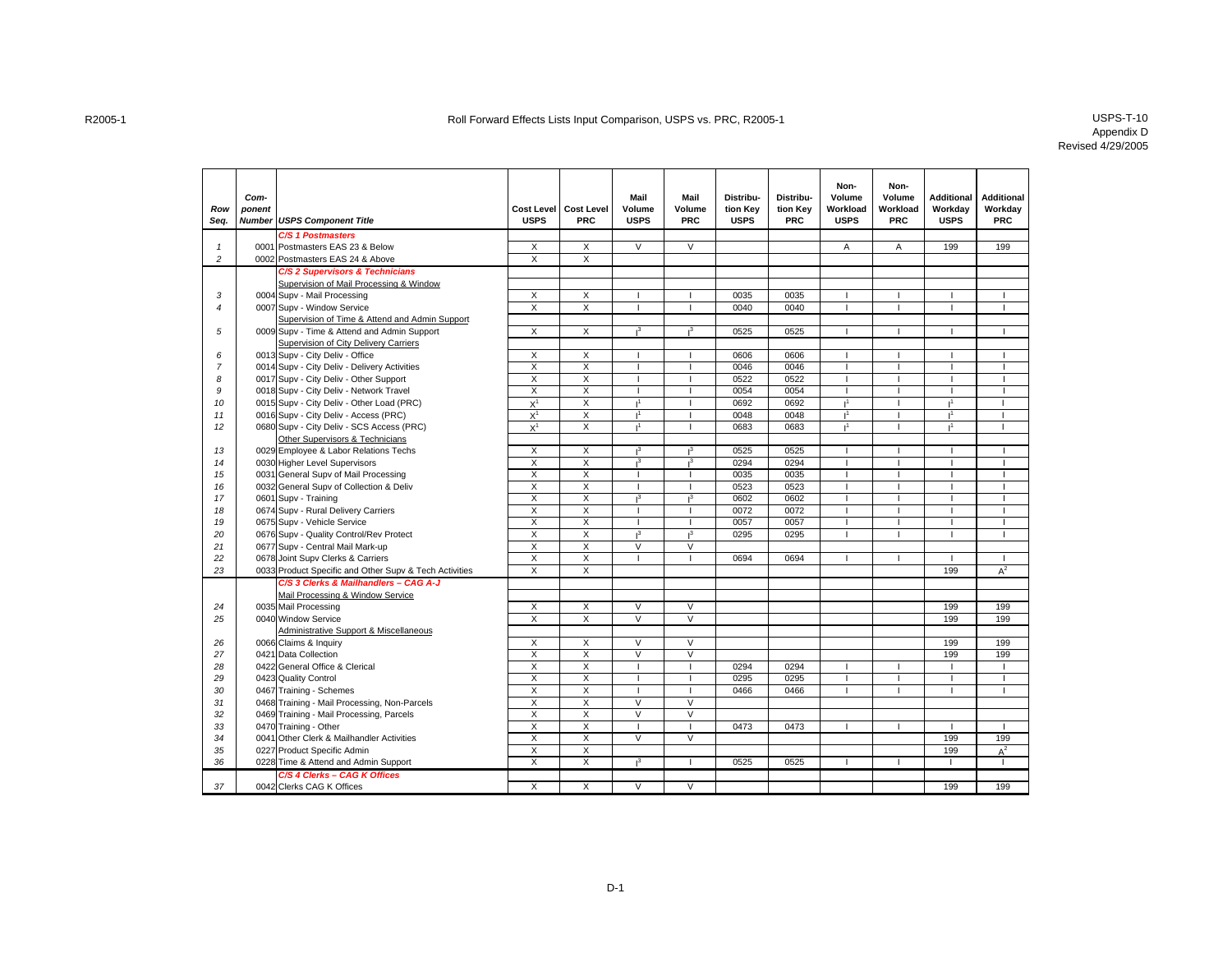| Row<br>Seq. | Com-<br>ponent | <b>Number USPS Component Title</b>                                   | <b>Cost Level</b><br><b>USPS</b> | <b>Cost Level</b><br><b>PRC</b> | Mail<br>Volume<br><b>USPS</b> | Mail<br>Volume<br><b>PRC</b> | Distribu-<br>tion Key<br><b>USPS</b> | Distribu-<br>tion Key<br><b>PRC</b> | Non-<br>Volume<br>Workload<br><b>USPS</b> | Non-<br>Volume<br>Workload<br><b>PRC</b> | <b>Additional</b><br>Workday<br><b>USPS</b> | <b>Additional</b><br>Workday<br><b>PRC</b> |
|-------------|----------------|----------------------------------------------------------------------|----------------------------------|---------------------------------|-------------------------------|------------------------------|--------------------------------------|-------------------------------------|-------------------------------------------|------------------------------------------|---------------------------------------------|--------------------------------------------|
|             |                | C/S 6 City Delivery Carriers - Office                                |                                  |                                 |                               |                              |                                      |                                     |                                           |                                          |                                             |                                            |
| 38          |                | 0043 In-Office Direct Labor                                          | X                                | $\overline{X}$                  | $\overline{\mathsf{v}}$       | $\overline{\mathsf{v}}$      |                                      |                                     |                                           |                                          | 199                                         | 199                                        |
| 39          |                | 0044 In-Office Support Overhead                                      | Χ                                | X                               |                               |                              | 0043                                 | 0043                                |                                           |                                          |                                             |                                            |
| 40          |                | 0045 Carriers CAG K Offices                                          | $\overline{X}$                   | $\overline{\mathsf{x}}$         |                               |                              | 0606                                 | 0606                                |                                           |                                          |                                             |                                            |
| 41          |                | 0604 In-Office Support Other (USPS Only)                             | Χ                                | na                              |                               | na                           | 0605                                 | na                                  |                                           | na                                       |                                             | na                                         |
|             |                | C/S 7 City Delivery Carriers - Street                                |                                  |                                 |                               |                              |                                      |                                     |                                           |                                          |                                             |                                            |
| 42          |                | 0047 Other Load (PRC)                                                | $X^1$                            | X                               |                               |                              |                                      |                                     | 199                                       | 199                                      |                                             |                                            |
| 43          |                | 0048 Access (PRC)                                                    | $X^1$                            | X                               | M <sup>1</sup>                | M                            |                                      |                                     | A <sup>1</sup>                            | Α                                        | 199*                                        | 199                                        |
| 44          |                | 0049 St Support - Office (PRC)                                       | $X^1$                            | X                               | 1 <sup>1</sup>                |                              | 0043                                 | 0043                                | 1 <sup>1</sup>                            |                                          |                                             |                                            |
| 45          |                | 0683 SCS Access (PRC)                                                | $X^1$                            | $\overline{\mathsf{x}}$         | M <sup>1</sup>                | M                            |                                      |                                     | A <sup>1</sup>                            | A                                        |                                             |                                            |
| 46          |                | 0610 SCS Load (PRC)                                                  | $X^1$                            | X                               | M <sup>1</sup>                | M                            |                                      |                                     | $A^1$                                     | Α                                        |                                             |                                            |
| 47          |                | 0051 St Support - Other Load (PRC)                                   | $X^1$                            | X                               | $\mathsf{I}^1$                |                              | 0047                                 | 0047                                |                                           |                                          |                                             |                                            |
| 48          |                | 0052 St Support - Access (PRC)                                       | $X^1$                            | X                               | $11$                          |                              | 0048                                 | 0048                                | $\mathbf{1}$                              |                                          | $\cdot$ 1                                   |                                            |
| 49          |                | 0639 St Support - SCS Access (PRC)                                   | $X^1$                            | X                               | 1 <sup>1</sup>                | $\mathbf{I}$                 | 0683                                 | 0683                                | 1 <sup>1</sup>                            | $\mathbf{I}$                             | 1 <sup>1</sup>                              | $\mathbf{I}$                               |
| 50          |                | 0684 St Support - SCS Load (PRC)                                     | $X^1$                            | X                               | $\mathbf{I}^1$                |                              | 0610                                 | 0610                                | $\mathbf{I}^1$                            |                                          | 1 <sup>1</sup>                              |                                            |
| 51          |                | 0046 Delivery Activities (USPS) /                                    | $\overline{X}$                   | $\overline{X}$                  | $\overline{\mathsf{v}}$       | $\overline{\mathsf{v}}$      |                                      |                                     | 199                                       |                                          | 199                                         | 199                                        |
|             |                | Elemental Load (PRC)                                                 |                                  |                                 |                               |                              |                                      |                                     |                                           |                                          |                                             |                                            |
| 52          |                | 0050 Delivery Activities Support (USPS) /                            | X                                | X                               | $\mathbf{I}$                  |                              | 0046                                 | 0046                                | $\mathbf{I}$                              | T                                        |                                             |                                            |
|             |                | St Support Elem Load (PRC)                                           | $\overline{\mathsf{x}}$          | $\overline{X}$                  | $\overline{1}$                | $\mathbf{I}$                 | 0054                                 |                                     | $\mathbf{I}$                              | $\mathbf{I}$                             |                                             |                                            |
| 53          |                | 0053 Network Travel Support (USPS) /                                 |                                  |                                 |                               |                              |                                      | 0054                                |                                           |                                          |                                             |                                            |
|             |                | St Support Route (PRC)                                               | X                                | $\overline{X}$                  |                               | $\overline{\mathsf{v}}$      |                                      |                                     | 199                                       | $\overline{A}$                           | 199                                         | 199                                        |
| 54          |                | 0054 Network Travel (USPS) /<br>Route (PRC)                          |                                  |                                 |                               |                              |                                      |                                     |                                           |                                          |                                             |                                            |
|             |                |                                                                      |                                  |                                 |                               |                              |                                      |                                     |                                           |                                          |                                             |                                            |
| 55          |                | <b>C/S 8 Vehicle Service Drivers</b><br>0057 Vehicle Service Drivers | $\overline{\mathsf{x}}$          | $\overline{X}$                  | $\overline{\mathsf{v}}$       | $\overline{\mathsf{v}}$      |                                      |                                     |                                           |                                          | 199                                         | 199                                        |
|             |                |                                                                      |                                  |                                 |                               |                              |                                      |                                     |                                           |                                          |                                             |                                            |
| 56          |                | C/S 10 Rural Carriers<br>0069 Evaluated Routes                       | X                                | X                               | $\vee$                        | $\vee$                       |                                      |                                     | 199                                       | 199                                      | 199                                         | 199                                        |
| 57          |                | 0070 Other Routes                                                    | Χ                                | X                               | V                             | V                            |                                      |                                     | 199                                       | 199                                      | 199                                         | 199                                        |
| 58          |                | 0073 Equipment Maintenance Allowance                                 | X                                | $\overline{\mathsf{x}}$         |                               |                              |                                      |                                     | 199                                       | 199                                      | 199                                         | 199                                        |
|             |                | C/S 11 Custodial & Maintenance                                       |                                  |                                 |                               |                              |                                      |                                     |                                           |                                          |                                             |                                            |
|             |                | Cleaning & Protection                                                |                                  |                                 |                               |                              |                                      |                                     |                                           |                                          |                                             |                                            |
| 59          |                | 0074 Custodial Personnel                                             | X                                | X                               |                               |                              |                                      |                                     | 199                                       | 199                                      | 199                                         | 199                                        |
|             |                | Equipment & Building Personnel                                       |                                  |                                 |                               |                              |                                      |                                     |                                           |                                          |                                             |                                            |
| 60          |                | 0075 Operating Equipment Maintenance                                 | X                                | X                               | V                             | $\overline{\mathsf{v}}$      |                                      |                                     |                                           |                                          | 199                                         | 199                                        |
| 61          |                | 0079 Plant & Building Equipment Maintenance                          | X                                | X                               |                               |                              |                                      |                                     | 199                                       | 199                                      | 199                                         | 199                                        |
|             |                | <b>Contract Cleaners</b>                                             |                                  |                                 |                               |                              |                                      |                                     |                                           |                                          |                                             |                                            |
| 62          |                | 0081 Contract Cleaners                                               | X                                | $\mathsf X$                     |                               |                              |                                      |                                     | 199                                       | 199                                      | 199                                         | 199                                        |
|             |                | C/S 12 Motor Vehicle Service                                         |                                  |                                 |                               |                              |                                      |                                     |                                           |                                          |                                             |                                            |
|             |                | <b>MVS Personnel</b>                                                 |                                  |                                 |                               |                              |                                      |                                     |                                           |                                          |                                             |                                            |
| 63          |                | 0084 MVS Pers - City Deliv - Other Load (PRC)                        | $X^1$                            | X                               | 1 <sup>1</sup>                | H                            | 0692                                 | 0692                                | 1 <sup>1</sup>                            | $\overline{1}$                           | 1 <sup>1</sup>                              |                                            |
| 64          |                | 0085 MVS Pers - City Deliv - Access (PRC)                            | $X^1$                            | X                               | $\mathbf{I}^1$                |                              | 0048                                 | 0048                                | $\mathbf{I}^1$                            | ı                                        | $\mathbf{I}^1$                              |                                            |
| 65          |                | 0685 MVS Pers - City Deliv - SCS Access (PRC)                        | $X^1$                            | X                               | 1 <sup>1</sup>                |                              | 0683                                 | 0683                                |                                           | ı                                        |                                             |                                            |
| 66          |                | 0082 MVS Pers - City Deliv - Office                                  | X                                | X                               |                               |                              | 0606                                 | 0606                                |                                           |                                          |                                             |                                            |
| 67          |                | 0083 MVS Pers - City Deliv - Delivery Activities                     | $\overline{\mathsf{x}}$          | X                               | $\mathbf{I}$                  |                              | 0046                                 | 0046                                | $\mathbf{I}$                              | $\overline{1}$                           |                                             | $\mathbf{I}$                               |
| 68          |                | 0086 MVS Pers - City Deliv - Network Travel                          | X                                | X                               |                               |                              | 0054                                 | 0054                                | $\mathbf{I}$                              | $\overline{\phantom{a}}$                 |                                             |                                            |
| 69          |                | 0543 MVS Pers - City Deliv - Spec Purp Rtes                          | X                                | $\overline{\mathsf{x}}$         | $\overline{\mathsf{v}}$       | $\overline{\mathsf{v}}$      |                                      |                                     |                                           |                                          | 199                                         | 199                                        |
| 70          |                | 0545 MVS Pers - Vehicle Service Drivers                              | Χ                                | X                               |                               |                              | 0057                                 | 0057                                |                                           |                                          |                                             |                                            |
| 71          |                | 0548 MVS Pers - Rural Delivery                                       | $\overline{X}$                   | $\overline{X}$                  | $\mathbf{I}$                  |                              | 0072                                 | 0072                                | $\mathbf{I}$                              | $\overline{1}$                           |                                             | $\overline{1}$                             |
| 72          |                | 0089 MVS Pers - Other                                                | X                                | X                               |                               |                              |                                      |                                     |                                           |                                          | 199                                         | 199                                        |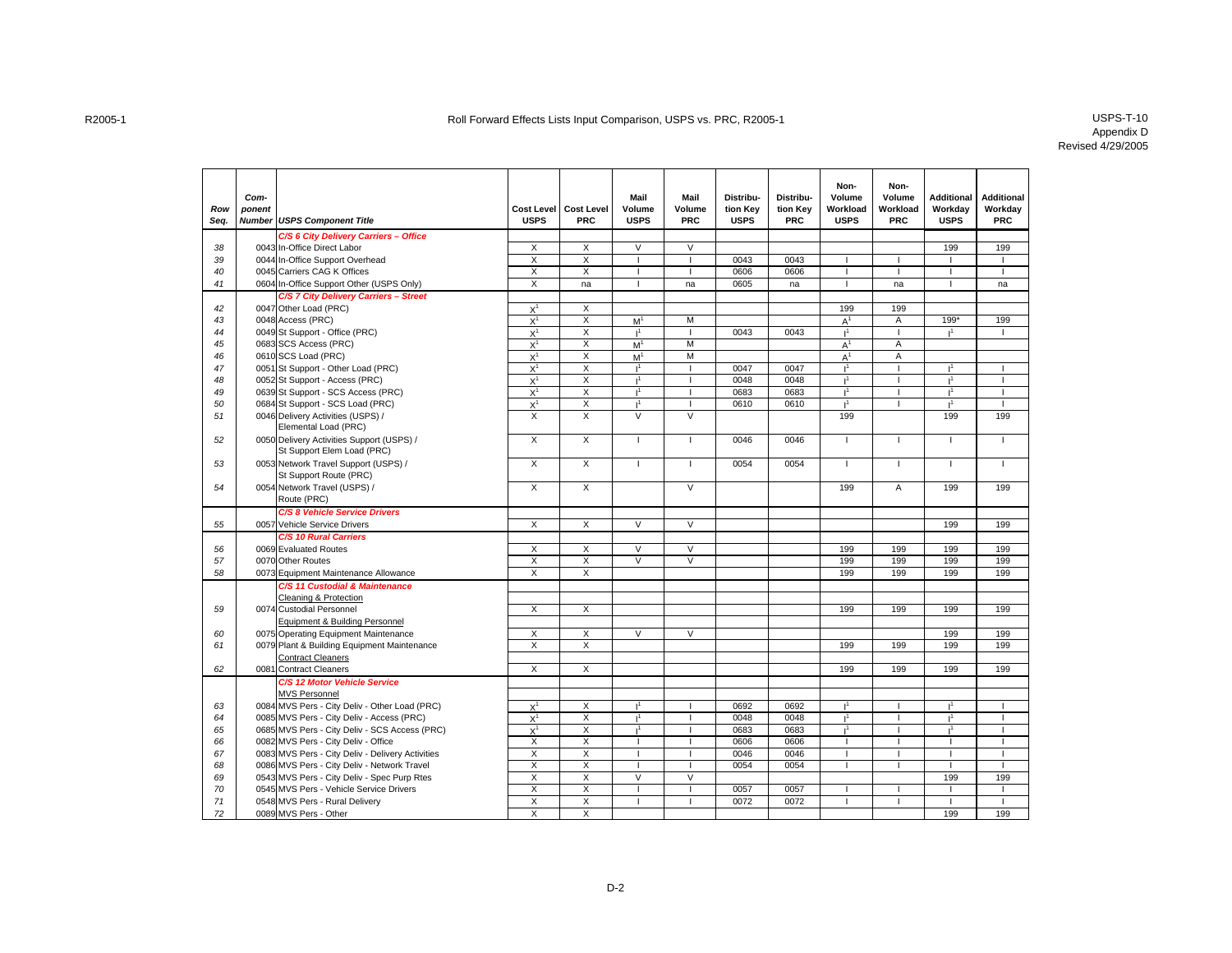| Row<br>Sea. | Com-<br>ponent | <b>Number USPS Component Title</b>                     | <b>USPS</b>             | Cost Level   Cost Level<br>PRC | Mail<br>Volume<br><b>USPS</b> | Mail<br>Volume<br>PRC | Distribu-<br>tion Kev<br><b>USPS</b> | Distribu-<br>tion Kev<br><b>PRC</b> | Non-<br>Volume<br>Workload<br><b>USPS</b> | Non-<br>Volume<br>Workload<br><b>PRC</b> | <b>Additional</b><br>Workdav<br><b>USPS</b> | <b>Additional</b><br>Workdav<br><b>PRC</b> |
|-------------|----------------|--------------------------------------------------------|-------------------------|--------------------------------|-------------------------------|-----------------------|--------------------------------------|-------------------------------------|-------------------------------------------|------------------------------------------|---------------------------------------------|--------------------------------------------|
|             |                | <b>MVS Supplies &amp; Materials</b>                    |                         |                                |                               |                       |                                      |                                     |                                           |                                          |                                             |                                            |
| 73          |                | 0093 MVS Supp & Mat - City Deliv - Other Load (PRC)    | $X^1$                   | X                              | 1 <sup>1</sup>                | п                     | 0692                                 | 0692                                | 1 <sup>1</sup>                            | $\overline{1}$                           | 1 <sup>1</sup>                              |                                            |
| 74          |                | 0094 MVS Supp & Mat - City Deliv - Access (PRC)        | $X^1$                   | X                              | ť                             |                       | 0048                                 | 0048                                | $\mathsf{I}^1$                            |                                          |                                             |                                            |
| 75          |                | 0686 MVS Supp & Mat - City Deliv - SCS Access (PRC)    | $X^1$                   | $\overline{X}$                 | 1 <sup>1</sup>                |                       | 0683                                 | 0683                                | 1 <sup>1</sup>                            |                                          | 1 <sup>1</sup>                              |                                            |
| 76          |                | 0091 MVS Supp & Mat - City Deliv - Office              | X                       | X                              |                               |                       | 0606                                 | 0606                                |                                           |                                          |                                             |                                            |
| 77          |                | 0092 MVS Supp & Mat - City Deliv - Delivery Activities | Χ                       | X                              |                               |                       | 0046                                 | 0046                                |                                           |                                          |                                             |                                            |
| 78          |                | 0095 MVS Supp & Mat - City Deliv - Network Travel      | $\overline{X}$          | $\overline{X}$                 | $\mathbf{I}$                  | $\overline{1}$        | 0054                                 | 0054                                | $\mathbf{I}$                              |                                          |                                             | $\overline{1}$                             |
| 79          |                | 0549 MVS Supp & Mat - City Deliv - Spec Purp Rtes      | X                       | $\overline{\mathsf{x}}$        | $\overline{\mathsf{v}}$       | $\overline{V}$        |                                      |                                     |                                           |                                          | 199                                         | 199                                        |
| 80          |                | 0550 MVS Supp & Mat - Vehicle Service Drivers          | Χ                       | X                              | $\mathbf{I}$                  | $\mathbf{I}$          | 0057                                 | 0057                                | $\mathbf{I}$                              | $\mathbf{I}$                             |                                             | $\mathbf{I}$                               |
| 81          |                | 0556 MVS Supp & Mat - Rural Delivery                   | X                       | X                              |                               |                       | 0072                                 | 0072                                | $\overline{\phantom{a}}$                  |                                          |                                             | $\overline{\phantom{a}}$                   |
| 82          |                | 0098 MVS Supp & Mat - Other                            | X                       | $\overline{\mathsf{x}}$        |                               |                       |                                      |                                     |                                           |                                          | 199                                         | 199                                        |
|             |                | Vehicle Hire                                           |                         |                                |                               |                       |                                      |                                     |                                           |                                          |                                             |                                            |
| 83          |                | 0102 Veh Hire - City Deliv - Other Load (PRC)          | $\mathsf{X}^1$          | X                              | 1 <sup>1</sup>                |                       | 0692                                 | 0692                                | 1 <sup>1</sup>                            |                                          | ï1                                          |                                            |
| 84          |                | 0103 Veh Hire - City Deliv - Access (PRC)              | $X^1$                   | $\overline{X}$                 | 1 <sup>1</sup>                | $\overline{1}$        | 0048                                 | 0048                                | 1 <sup>1</sup>                            | $\overline{1}$                           | 1 <sup>1</sup>                              |                                            |
| 85          |                | 0687 Veh Hire - City Deliv - SCS Access (PRC)          | $X^1$                   | X                              | 1 <sup>1</sup>                | T                     | 0683                                 | 0683                                | 1 <sup>1</sup>                            | T                                        | 1 <sup>1</sup>                              |                                            |
| 86          |                | 0100 Veh Hire - City Deliv - Office                    | X                       | X                              |                               |                       | 0606                                 | 0606                                | 1                                         |                                          |                                             |                                            |
| 87          |                | 0101 Veh Hire - City Deliv - Delivery Activities       | X                       | X                              | $\overline{1}$                |                       | 0046                                 | 0046                                | $\overline{\phantom{a}}$                  |                                          |                                             |                                            |
| 88          |                | 0104 Veh Hire - City Deliv - Network Travel            | X                       | X                              |                               |                       | 0054                                 | 0054                                |                                           |                                          |                                             |                                            |
| 89          |                | 0568 Veh Hire - Vehicle Service Drivers                | X                       | $\mathsf{x}$                   |                               |                       | 0057                                 | 0057                                |                                           |                                          |                                             |                                            |
| 90          |                | 0107 Veh Hire - Other                                  | $\overline{X}$          | X                              |                               |                       |                                      |                                     |                                           |                                          | 199                                         | 199                                        |
|             |                | C/S 13 Miscellaneous Operating Expenses                |                         |                                |                               |                       |                                      |                                     |                                           |                                          |                                             |                                            |
|             |                | Salaries, Fringe Benefits & Travel                     |                         |                                |                               |                       |                                      |                                     |                                           |                                          |                                             |                                            |
| 91          |                | 0110 Mail Equipment Shops Personnel                    | X                       | X                              |                               |                       |                                      |                                     |                                           |                                          | 199                                         | 199                                        |
| 92          |                | 0111 Contract Stations                                 | X                       | X                              |                               |                       |                                      |                                     | 199                                       | 199                                      |                                             |                                            |
| 93          |                | 0112 CAG L Rental Allowance                            | X                       | $\overline{\mathsf{x}}$        |                               |                       |                                      |                                     | 199                                       | 199                                      |                                             |                                            |
| 94          |                | 0114 Facilities & Purchasing Field Units Pers          | $\overline{\mathsf{x}}$ | X                              |                               |                       |                                      |                                     |                                           |                                          | 199                                         | 199                                        |
| 95          |                | 0113 Tolls and Ferriage                                | X                       | X                              |                               |                       |                                      |                                     |                                           |                                          | 199                                         | 199                                        |
| 96          |                | 0115 Employee Awards                                   | Χ                       | $\overline{X}$                 |                               |                       |                                      |                                     |                                           |                                          |                                             |                                            |
|             |                | <b>Mail Equipment Shops</b>                            |                         |                                |                               |                       |                                      |                                     |                                           |                                          |                                             |                                            |
| 97          |                | 0117 Freight on Materials & Supplies                   | X                       | $\overline{X}$                 |                               |                       |                                      |                                     |                                           |                                          | 199                                         | 199                                        |
|             |                | Federal Reserve & Commercial Banks                     |                         |                                |                               |                       |                                      |                                     |                                           |                                          |                                             |                                            |
| 98          |                | 0125 Federal Reserve & Commercial Banks                | X                       | X                              |                               |                       |                                      |                                     |                                           |                                          |                                             |                                            |
|             |                | Carfare                                                |                         |                                |                               |                       |                                      |                                     |                                           |                                          |                                             |                                            |
| 99          |                | 0129 Carfare - City Deliv - Other Load (PRC)           | $X^1$                   | X                              |                               |                       | 0692                                 | 0692                                |                                           |                                          |                                             |                                            |
| 100         |                | 0130 Carfare - City Deliv - Access (PRC)               | $X^1$                   | $\overline{X}$                 | 1 <sup>1</sup>                | $\overline{1}$        | 0048                                 | 0048                                | 1 <sup>1</sup>                            | $\overline{1}$                           | 1 <sup>1</sup>                              | $\overline{1}$                             |
| 101         |                | 0688 Carfare - City Deliv - SCS Access (PRC)           | $X^1$                   | X                              | 1 <sup>1</sup>                | $\blacksquare$        | 0683                                 | 0683                                | 1 <sup>1</sup>                            | I                                        | 1 <sup>1</sup>                              |                                            |
| 102         |                | 0127 Carfare - City Deliv - Office                     | Χ                       | $\overline{\mathsf{x}}$        |                               |                       | 0606                                 | 0606                                | $\overline{\phantom{a}}$                  |                                          |                                             |                                            |
| 103         |                | 0128 Carfare - City Deliv - Delivery Activities        | Χ                       | X                              |                               |                       | 0046                                 | 0046                                |                                           |                                          |                                             |                                            |
| 104         |                | 0131 Carfare - City Deliv - Network Travel             | X                       | X                              |                               |                       | 0054                                 | 0054                                |                                           |                                          |                                             |                                            |
| 105         |                | 0134 Carfare - Other                                   | X                       | $\overline{\mathsf{x}}$        |                               |                       |                                      |                                     |                                           |                                          | 199                                         | 199                                        |
|             |                | Driveout - City Delivery                               |                         |                                |                               |                       |                                      |                                     |                                           |                                          |                                             |                                            |
| 106         |                | 0138 Driveout - City Deliv - Other Load (PRC)          | $X^1$                   | X                              | 1 <sup>1</sup>                | $\overline{1}$        | 0692                                 | 0692                                | 1 <sup>1</sup>                            | $\overline{\phantom{a}}$                 | 1 <sup>1</sup>                              |                                            |
| 107         |                | 0139 Driveout - City Deliv - Access (PRC)              | $X^1$                   | X                              | 1 <sup>1</sup>                | п                     | 0048                                 | 0048                                | 1 <sup>1</sup>                            | T                                        | $\mathbf{I}^1$                              |                                            |
| 108         |                | 0689 Driveout - City Deliv - SCS Access (PRC)          | $X^1$                   | X                              | 1 <sup>1</sup>                |                       | 0683                                 | 0683                                | $\mathbf{I}^1$                            |                                          | 1 <sup>1</sup>                              |                                            |
| 109         |                | 0136 Driveout - City Deliv - Office                    | X                       | X                              |                               |                       | 0606                                 | 0606                                |                                           |                                          |                                             |                                            |
| 110         |                | 0137 Driveout - City Deliv - Delivery Activities       | X                       | Χ                              |                               |                       | 0046                                 | 0046                                |                                           |                                          |                                             |                                            |
| 111         |                | 0140 Driveout - City Deliv - Network Travel            | Χ                       | X                              |                               |                       | 0054                                 | 0054                                |                                           |                                          |                                             |                                            |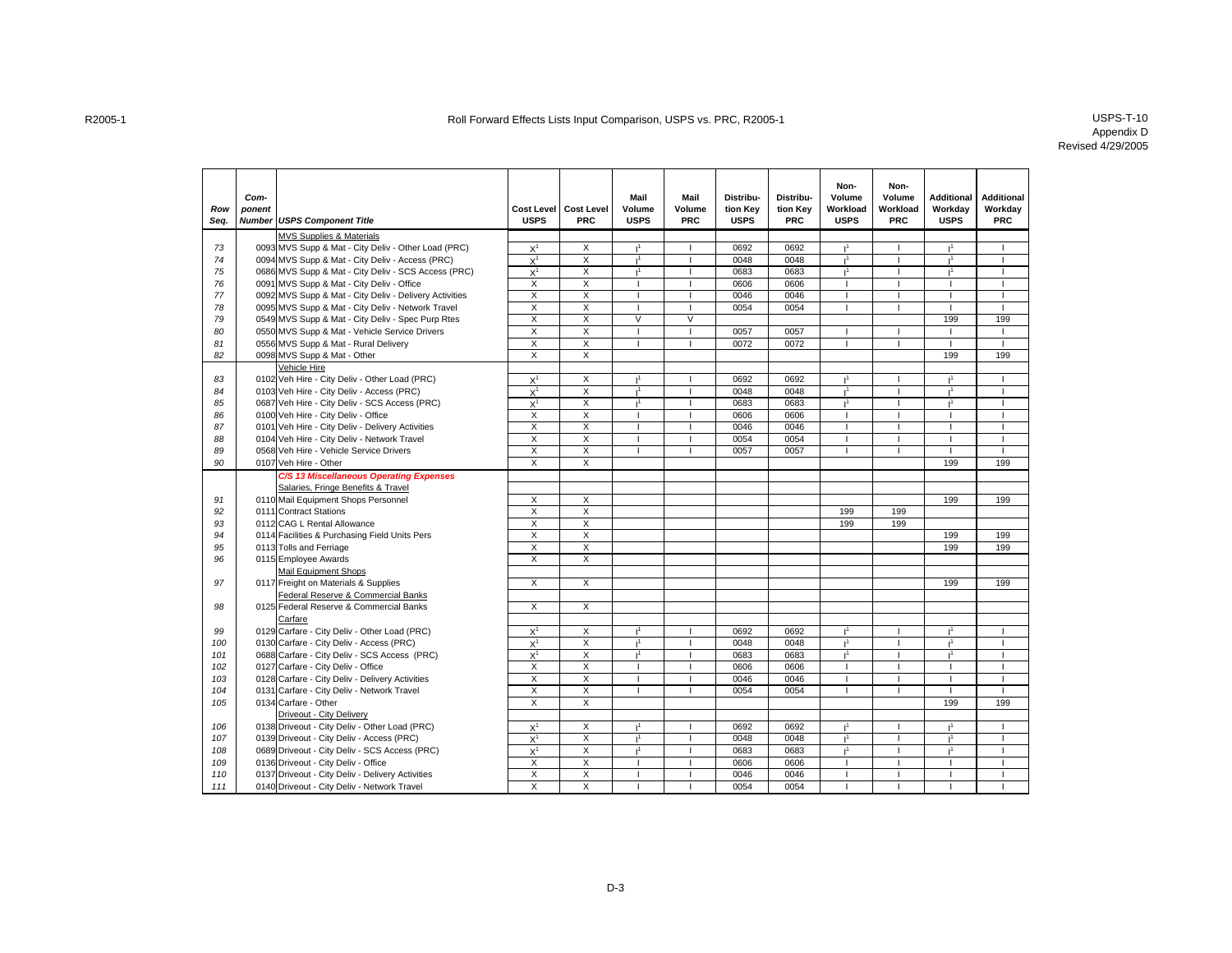| <b>C/S 14 Transportation</b><br>X<br>$\vee$<br>$\vee$<br>112<br>0142 Domestic Air<br>X<br>199<br>199<br>0681 Domestic Alaska Air<br>X<br>X<br>$\vee$<br>V<br>199<br>199<br>113<br>$\overline{\mathsf{v}}$<br>0143 Highway<br>X<br>X<br>V<br>199<br>199<br>114<br>$\overline{\mathsf{x}}$<br>$\overline{\mathsf{v}}$<br>$\overline{\mathsf{v}}$<br>199<br>199<br>115<br>0144 Railroad<br>X<br>$\overline{X}$<br>$\overline{\mathsf{v}}$<br>$\overline{\mathsf{v}}$<br>199<br>199<br>116<br>0145 Domestic Water<br>X<br>X<br>$\overline{\mathsf{v}}$<br>$\overline{V}$<br>X<br>117<br>0146 International<br>118<br>1438 Settlement Transactions (SDR's)<br>C/S 15 Building Occupancy Costs<br>119<br>Rents<br>120<br>0165 Rents<br>X<br>X<br>199<br>199<br>0234 Product Specific Rents<br>$\overline{\mathsf{x}}$<br>199<br>121<br>X<br>Α<br>Fuel & Utilities<br>0166 Fuel<br>X<br>X<br>199<br>199<br>199<br>199<br>122<br>$\overline{\mathsf{x}}$<br>$\overline{\mathsf{x}}$<br>123<br>0167 Utilities<br>199<br>199<br>199<br>199<br>$\overline{X}$<br>X<br>124<br>0168 Communications<br>199<br>$A^2$<br>$\overline{X}$<br>X<br>125<br>0169 Building Projects Expensed<br>$\overline{X}$<br>$\overline{X}$<br>126<br>0170 Moving Expense<br>$\overline{X}$<br>$\overline{\mathsf{x}}$<br>127<br>0171 Reimburse for Bldg Costs Oth Than Rent<br>C/S 16 Supplies & Services<br>Supply Personnel & Equipment<br>0173 Supply Personnel<br>X<br>X<br>199<br>199<br>128<br>$\overline{X}$<br>129<br>0174 ADP Supplies & Services<br>X<br>$\overline{X}$<br>X<br>130<br>0175 Repair & Maint of Equip Except ADP & Vehicles<br>$\overline{\mathsf{x}}$<br>X<br>131<br>0176 Custodial Supplies & Services<br>199<br>199<br>199<br>199<br>Printing & Reproduction<br>0179 Printing & Reproduction<br>X<br>X<br>132<br>$\overline{\mathsf{x}}$<br>X<br>$\overline{\mathsf{v}}$<br>$\overline{V}$<br>133<br>0180 Stamps & Dispensers<br>$\overline{\mathsf{x}}$<br>$\overline{\mathsf{V}}$<br>0181 Money Orders<br>$\overline{\mathsf{v}}$<br>134<br>X<br>$\overline{\mathsf{x}}$<br>$\overline{X}$<br>$\overline{\mathsf{v}}$<br>$\overline{V}$<br>0248 Stamped Cards & Embossed Stamped Envelopes<br>135<br>X<br>136<br>0182 Inventory Adjustment<br>Postal Supplies & Services<br>0184 Equipment<br>X<br>X<br>$\vee$<br>$\vee$<br>199<br>199<br>137<br>0187 Expedited Mail Supplies & Services<br>138<br>139<br>0196 Tracking & Tracing<br>1426 Remote Encoding Supplies & Services<br>X<br>X<br>140<br>$\overline{X}$<br>0177 Misc Postal Supplies & Services<br>X<br>0525<br>0525<br>141<br>$\overline{\mathsf{x}}$<br>$\overline{\mathsf{x}}$<br>142<br>0197 Product Specific Supplies & Services<br>Reimbursements<br>0189 Reimbursements for Supplies & Services<br>$\overline{\mathsf{x}}$<br>X<br>143<br>Advertising<br>0246 Advertising<br>144<br>C/S 17 Research & Development<br>145<br>0190 Research & Development | Row<br>Seq. | Com-<br>ponent | <b>Number USPS Component Title</b> | <b>USPS</b> | Cost Level Cost Level<br><b>PRC</b> | Mail<br>Volume<br><b>USPS</b> | Mail<br>Volume<br><b>PRC</b> | Distribu-<br>tion Key<br><b>USPS</b> | Distribu-<br>tion Kev<br><b>PRC</b> | Non-<br>Volume<br>Workload<br><b>USPS</b> | Non-<br>Volume<br>Workload<br><b>PRC</b> | <b>Additional</b><br>Workdav<br><b>USPS</b> | <b>Additional</b><br>Workdav<br><b>PRC</b> |
|----------------------------------------------------------------------------------------------------------------------------------------------------------------------------------------------------------------------------------------------------------------------------------------------------------------------------------------------------------------------------------------------------------------------------------------------------------------------------------------------------------------------------------------------------------------------------------------------------------------------------------------------------------------------------------------------------------------------------------------------------------------------------------------------------------------------------------------------------------------------------------------------------------------------------------------------------------------------------------------------------------------------------------------------------------------------------------------------------------------------------------------------------------------------------------------------------------------------------------------------------------------------------------------------------------------------------------------------------------------------------------------------------------------------------------------------------------------------------------------------------------------------------------------------------------------------------------------------------------------------------------------------------------------------------------------------------------------------------------------------------------------------------------------------------------------------------------------------------------------------------------------------------------------------------------------------------------------------------------------------------------------------------------------------------------------------------------------------------------------------------------------------------------------------------------------------------------------------------------------------------------------------------------------------------------------------------------------------------------------------------------------------------------------------------------------------------------------------------------------------------------------------------------------------------------------------------------------------------------------------------------------------------------------------------------------------------------------------------------------------------------------------------------------------------------------------------------------------------------------------------------------------------------------------|-------------|----------------|------------------------------------|-------------|-------------------------------------|-------------------------------|------------------------------|--------------------------------------|-------------------------------------|-------------------------------------------|------------------------------------------|---------------------------------------------|--------------------------------------------|
|                                                                                                                                                                                                                                                                                                                                                                                                                                                                                                                                                                                                                                                                                                                                                                                                                                                                                                                                                                                                                                                                                                                                                                                                                                                                                                                                                                                                                                                                                                                                                                                                                                                                                                                                                                                                                                                                                                                                                                                                                                                                                                                                                                                                                                                                                                                                                                                                                                                                                                                                                                                                                                                                                                                                                                                                                                                                                                                      |             |                |                                    |             |                                     |                               |                              |                                      |                                     |                                           |                                          |                                             |                                            |
|                                                                                                                                                                                                                                                                                                                                                                                                                                                                                                                                                                                                                                                                                                                                                                                                                                                                                                                                                                                                                                                                                                                                                                                                                                                                                                                                                                                                                                                                                                                                                                                                                                                                                                                                                                                                                                                                                                                                                                                                                                                                                                                                                                                                                                                                                                                                                                                                                                                                                                                                                                                                                                                                                                                                                                                                                                                                                                                      |             |                |                                    |             |                                     |                               |                              |                                      |                                     |                                           |                                          |                                             |                                            |
|                                                                                                                                                                                                                                                                                                                                                                                                                                                                                                                                                                                                                                                                                                                                                                                                                                                                                                                                                                                                                                                                                                                                                                                                                                                                                                                                                                                                                                                                                                                                                                                                                                                                                                                                                                                                                                                                                                                                                                                                                                                                                                                                                                                                                                                                                                                                                                                                                                                                                                                                                                                                                                                                                                                                                                                                                                                                                                                      |             |                |                                    |             |                                     |                               |                              |                                      |                                     |                                           |                                          |                                             |                                            |
|                                                                                                                                                                                                                                                                                                                                                                                                                                                                                                                                                                                                                                                                                                                                                                                                                                                                                                                                                                                                                                                                                                                                                                                                                                                                                                                                                                                                                                                                                                                                                                                                                                                                                                                                                                                                                                                                                                                                                                                                                                                                                                                                                                                                                                                                                                                                                                                                                                                                                                                                                                                                                                                                                                                                                                                                                                                                                                                      |             |                |                                    |             |                                     |                               |                              |                                      |                                     |                                           |                                          |                                             |                                            |
|                                                                                                                                                                                                                                                                                                                                                                                                                                                                                                                                                                                                                                                                                                                                                                                                                                                                                                                                                                                                                                                                                                                                                                                                                                                                                                                                                                                                                                                                                                                                                                                                                                                                                                                                                                                                                                                                                                                                                                                                                                                                                                                                                                                                                                                                                                                                                                                                                                                                                                                                                                                                                                                                                                                                                                                                                                                                                                                      |             |                |                                    |             |                                     |                               |                              |                                      |                                     |                                           |                                          |                                             |                                            |
|                                                                                                                                                                                                                                                                                                                                                                                                                                                                                                                                                                                                                                                                                                                                                                                                                                                                                                                                                                                                                                                                                                                                                                                                                                                                                                                                                                                                                                                                                                                                                                                                                                                                                                                                                                                                                                                                                                                                                                                                                                                                                                                                                                                                                                                                                                                                                                                                                                                                                                                                                                                                                                                                                                                                                                                                                                                                                                                      |             |                |                                    |             |                                     |                               |                              |                                      |                                     |                                           |                                          |                                             |                                            |
|                                                                                                                                                                                                                                                                                                                                                                                                                                                                                                                                                                                                                                                                                                                                                                                                                                                                                                                                                                                                                                                                                                                                                                                                                                                                                                                                                                                                                                                                                                                                                                                                                                                                                                                                                                                                                                                                                                                                                                                                                                                                                                                                                                                                                                                                                                                                                                                                                                                                                                                                                                                                                                                                                                                                                                                                                                                                                                                      |             |                |                                    |             |                                     |                               |                              |                                      |                                     |                                           |                                          |                                             |                                            |
|                                                                                                                                                                                                                                                                                                                                                                                                                                                                                                                                                                                                                                                                                                                                                                                                                                                                                                                                                                                                                                                                                                                                                                                                                                                                                                                                                                                                                                                                                                                                                                                                                                                                                                                                                                                                                                                                                                                                                                                                                                                                                                                                                                                                                                                                                                                                                                                                                                                                                                                                                                                                                                                                                                                                                                                                                                                                                                                      |             |                |                                    |             |                                     |                               |                              |                                      |                                     |                                           |                                          |                                             |                                            |
|                                                                                                                                                                                                                                                                                                                                                                                                                                                                                                                                                                                                                                                                                                                                                                                                                                                                                                                                                                                                                                                                                                                                                                                                                                                                                                                                                                                                                                                                                                                                                                                                                                                                                                                                                                                                                                                                                                                                                                                                                                                                                                                                                                                                                                                                                                                                                                                                                                                                                                                                                                                                                                                                                                                                                                                                                                                                                                                      |             |                |                                    |             |                                     |                               |                              |                                      |                                     |                                           |                                          |                                             |                                            |
|                                                                                                                                                                                                                                                                                                                                                                                                                                                                                                                                                                                                                                                                                                                                                                                                                                                                                                                                                                                                                                                                                                                                                                                                                                                                                                                                                                                                                                                                                                                                                                                                                                                                                                                                                                                                                                                                                                                                                                                                                                                                                                                                                                                                                                                                                                                                                                                                                                                                                                                                                                                                                                                                                                                                                                                                                                                                                                                      |             |                |                                    |             |                                     |                               |                              |                                      |                                     |                                           |                                          |                                             |                                            |
|                                                                                                                                                                                                                                                                                                                                                                                                                                                                                                                                                                                                                                                                                                                                                                                                                                                                                                                                                                                                                                                                                                                                                                                                                                                                                                                                                                                                                                                                                                                                                                                                                                                                                                                                                                                                                                                                                                                                                                                                                                                                                                                                                                                                                                                                                                                                                                                                                                                                                                                                                                                                                                                                                                                                                                                                                                                                                                                      |             |                |                                    |             |                                     |                               |                              |                                      |                                     |                                           |                                          |                                             |                                            |
|                                                                                                                                                                                                                                                                                                                                                                                                                                                                                                                                                                                                                                                                                                                                                                                                                                                                                                                                                                                                                                                                                                                                                                                                                                                                                                                                                                                                                                                                                                                                                                                                                                                                                                                                                                                                                                                                                                                                                                                                                                                                                                                                                                                                                                                                                                                                                                                                                                                                                                                                                                                                                                                                                                                                                                                                                                                                                                                      |             |                |                                    |             |                                     |                               |                              |                                      |                                     |                                           |                                          |                                             |                                            |
|                                                                                                                                                                                                                                                                                                                                                                                                                                                                                                                                                                                                                                                                                                                                                                                                                                                                                                                                                                                                                                                                                                                                                                                                                                                                                                                                                                                                                                                                                                                                                                                                                                                                                                                                                                                                                                                                                                                                                                                                                                                                                                                                                                                                                                                                                                                                                                                                                                                                                                                                                                                                                                                                                                                                                                                                                                                                                                                      |             |                |                                    |             |                                     |                               |                              |                                      |                                     |                                           |                                          |                                             |                                            |
|                                                                                                                                                                                                                                                                                                                                                                                                                                                                                                                                                                                                                                                                                                                                                                                                                                                                                                                                                                                                                                                                                                                                                                                                                                                                                                                                                                                                                                                                                                                                                                                                                                                                                                                                                                                                                                                                                                                                                                                                                                                                                                                                                                                                                                                                                                                                                                                                                                                                                                                                                                                                                                                                                                                                                                                                                                                                                                                      |             |                |                                    |             |                                     |                               |                              |                                      |                                     |                                           |                                          |                                             |                                            |
|                                                                                                                                                                                                                                                                                                                                                                                                                                                                                                                                                                                                                                                                                                                                                                                                                                                                                                                                                                                                                                                                                                                                                                                                                                                                                                                                                                                                                                                                                                                                                                                                                                                                                                                                                                                                                                                                                                                                                                                                                                                                                                                                                                                                                                                                                                                                                                                                                                                                                                                                                                                                                                                                                                                                                                                                                                                                                                                      |             |                |                                    |             |                                     |                               |                              |                                      |                                     |                                           |                                          |                                             |                                            |
|                                                                                                                                                                                                                                                                                                                                                                                                                                                                                                                                                                                                                                                                                                                                                                                                                                                                                                                                                                                                                                                                                                                                                                                                                                                                                                                                                                                                                                                                                                                                                                                                                                                                                                                                                                                                                                                                                                                                                                                                                                                                                                                                                                                                                                                                                                                                                                                                                                                                                                                                                                                                                                                                                                                                                                                                                                                                                                                      |             |                |                                    |             |                                     |                               |                              |                                      |                                     |                                           |                                          |                                             |                                            |
|                                                                                                                                                                                                                                                                                                                                                                                                                                                                                                                                                                                                                                                                                                                                                                                                                                                                                                                                                                                                                                                                                                                                                                                                                                                                                                                                                                                                                                                                                                                                                                                                                                                                                                                                                                                                                                                                                                                                                                                                                                                                                                                                                                                                                                                                                                                                                                                                                                                                                                                                                                                                                                                                                                                                                                                                                                                                                                                      |             |                |                                    |             |                                     |                               |                              |                                      |                                     |                                           |                                          |                                             |                                            |
|                                                                                                                                                                                                                                                                                                                                                                                                                                                                                                                                                                                                                                                                                                                                                                                                                                                                                                                                                                                                                                                                                                                                                                                                                                                                                                                                                                                                                                                                                                                                                                                                                                                                                                                                                                                                                                                                                                                                                                                                                                                                                                                                                                                                                                                                                                                                                                                                                                                                                                                                                                                                                                                                                                                                                                                                                                                                                                                      |             |                |                                    |             |                                     |                               |                              |                                      |                                     |                                           |                                          |                                             |                                            |
|                                                                                                                                                                                                                                                                                                                                                                                                                                                                                                                                                                                                                                                                                                                                                                                                                                                                                                                                                                                                                                                                                                                                                                                                                                                                                                                                                                                                                                                                                                                                                                                                                                                                                                                                                                                                                                                                                                                                                                                                                                                                                                                                                                                                                                                                                                                                                                                                                                                                                                                                                                                                                                                                                                                                                                                                                                                                                                                      |             |                |                                    |             |                                     |                               |                              |                                      |                                     |                                           |                                          |                                             |                                            |
|                                                                                                                                                                                                                                                                                                                                                                                                                                                                                                                                                                                                                                                                                                                                                                                                                                                                                                                                                                                                                                                                                                                                                                                                                                                                                                                                                                                                                                                                                                                                                                                                                                                                                                                                                                                                                                                                                                                                                                                                                                                                                                                                                                                                                                                                                                                                                                                                                                                                                                                                                                                                                                                                                                                                                                                                                                                                                                                      |             |                |                                    |             |                                     |                               |                              |                                      |                                     |                                           |                                          |                                             |                                            |
|                                                                                                                                                                                                                                                                                                                                                                                                                                                                                                                                                                                                                                                                                                                                                                                                                                                                                                                                                                                                                                                                                                                                                                                                                                                                                                                                                                                                                                                                                                                                                                                                                                                                                                                                                                                                                                                                                                                                                                                                                                                                                                                                                                                                                                                                                                                                                                                                                                                                                                                                                                                                                                                                                                                                                                                                                                                                                                                      |             |                |                                    |             |                                     |                               |                              |                                      |                                     |                                           |                                          |                                             |                                            |
|                                                                                                                                                                                                                                                                                                                                                                                                                                                                                                                                                                                                                                                                                                                                                                                                                                                                                                                                                                                                                                                                                                                                                                                                                                                                                                                                                                                                                                                                                                                                                                                                                                                                                                                                                                                                                                                                                                                                                                                                                                                                                                                                                                                                                                                                                                                                                                                                                                                                                                                                                                                                                                                                                                                                                                                                                                                                                                                      |             |                |                                    |             |                                     |                               |                              |                                      |                                     |                                           |                                          |                                             |                                            |
|                                                                                                                                                                                                                                                                                                                                                                                                                                                                                                                                                                                                                                                                                                                                                                                                                                                                                                                                                                                                                                                                                                                                                                                                                                                                                                                                                                                                                                                                                                                                                                                                                                                                                                                                                                                                                                                                                                                                                                                                                                                                                                                                                                                                                                                                                                                                                                                                                                                                                                                                                                                                                                                                                                                                                                                                                                                                                                                      |             |                |                                    |             |                                     |                               |                              |                                      |                                     |                                           |                                          |                                             |                                            |
|                                                                                                                                                                                                                                                                                                                                                                                                                                                                                                                                                                                                                                                                                                                                                                                                                                                                                                                                                                                                                                                                                                                                                                                                                                                                                                                                                                                                                                                                                                                                                                                                                                                                                                                                                                                                                                                                                                                                                                                                                                                                                                                                                                                                                                                                                                                                                                                                                                                                                                                                                                                                                                                                                                                                                                                                                                                                                                                      |             |                |                                    |             |                                     |                               |                              |                                      |                                     |                                           |                                          |                                             |                                            |
|                                                                                                                                                                                                                                                                                                                                                                                                                                                                                                                                                                                                                                                                                                                                                                                                                                                                                                                                                                                                                                                                                                                                                                                                                                                                                                                                                                                                                                                                                                                                                                                                                                                                                                                                                                                                                                                                                                                                                                                                                                                                                                                                                                                                                                                                                                                                                                                                                                                                                                                                                                                                                                                                                                                                                                                                                                                                                                                      |             |                |                                    |             |                                     |                               |                              |                                      |                                     |                                           |                                          |                                             |                                            |
|                                                                                                                                                                                                                                                                                                                                                                                                                                                                                                                                                                                                                                                                                                                                                                                                                                                                                                                                                                                                                                                                                                                                                                                                                                                                                                                                                                                                                                                                                                                                                                                                                                                                                                                                                                                                                                                                                                                                                                                                                                                                                                                                                                                                                                                                                                                                                                                                                                                                                                                                                                                                                                                                                                                                                                                                                                                                                                                      |             |                |                                    |             |                                     |                               |                              |                                      |                                     |                                           |                                          |                                             |                                            |
|                                                                                                                                                                                                                                                                                                                                                                                                                                                                                                                                                                                                                                                                                                                                                                                                                                                                                                                                                                                                                                                                                                                                                                                                                                                                                                                                                                                                                                                                                                                                                                                                                                                                                                                                                                                                                                                                                                                                                                                                                                                                                                                                                                                                                                                                                                                                                                                                                                                                                                                                                                                                                                                                                                                                                                                                                                                                                                                      |             |                |                                    |             |                                     |                               |                              |                                      |                                     |                                           |                                          |                                             |                                            |
|                                                                                                                                                                                                                                                                                                                                                                                                                                                                                                                                                                                                                                                                                                                                                                                                                                                                                                                                                                                                                                                                                                                                                                                                                                                                                                                                                                                                                                                                                                                                                                                                                                                                                                                                                                                                                                                                                                                                                                                                                                                                                                                                                                                                                                                                                                                                                                                                                                                                                                                                                                                                                                                                                                                                                                                                                                                                                                                      |             |                |                                    |             |                                     |                               |                              |                                      |                                     |                                           |                                          |                                             |                                            |
|                                                                                                                                                                                                                                                                                                                                                                                                                                                                                                                                                                                                                                                                                                                                                                                                                                                                                                                                                                                                                                                                                                                                                                                                                                                                                                                                                                                                                                                                                                                                                                                                                                                                                                                                                                                                                                                                                                                                                                                                                                                                                                                                                                                                                                                                                                                                                                                                                                                                                                                                                                                                                                                                                                                                                                                                                                                                                                                      |             |                |                                    |             |                                     |                               |                              |                                      |                                     |                                           |                                          |                                             |                                            |
|                                                                                                                                                                                                                                                                                                                                                                                                                                                                                                                                                                                                                                                                                                                                                                                                                                                                                                                                                                                                                                                                                                                                                                                                                                                                                                                                                                                                                                                                                                                                                                                                                                                                                                                                                                                                                                                                                                                                                                                                                                                                                                                                                                                                                                                                                                                                                                                                                                                                                                                                                                                                                                                                                                                                                                                                                                                                                                                      |             |                |                                    |             |                                     |                               |                              |                                      |                                     |                                           |                                          |                                             |                                            |
|                                                                                                                                                                                                                                                                                                                                                                                                                                                                                                                                                                                                                                                                                                                                                                                                                                                                                                                                                                                                                                                                                                                                                                                                                                                                                                                                                                                                                                                                                                                                                                                                                                                                                                                                                                                                                                                                                                                                                                                                                                                                                                                                                                                                                                                                                                                                                                                                                                                                                                                                                                                                                                                                                                                                                                                                                                                                                                                      |             |                |                                    |             |                                     |                               |                              |                                      |                                     |                                           |                                          |                                             |                                            |
|                                                                                                                                                                                                                                                                                                                                                                                                                                                                                                                                                                                                                                                                                                                                                                                                                                                                                                                                                                                                                                                                                                                                                                                                                                                                                                                                                                                                                                                                                                                                                                                                                                                                                                                                                                                                                                                                                                                                                                                                                                                                                                                                                                                                                                                                                                                                                                                                                                                                                                                                                                                                                                                                                                                                                                                                                                                                                                                      |             |                |                                    |             |                                     |                               |                              |                                      |                                     |                                           |                                          |                                             |                                            |
|                                                                                                                                                                                                                                                                                                                                                                                                                                                                                                                                                                                                                                                                                                                                                                                                                                                                                                                                                                                                                                                                                                                                                                                                                                                                                                                                                                                                                                                                                                                                                                                                                                                                                                                                                                                                                                                                                                                                                                                                                                                                                                                                                                                                                                                                                                                                                                                                                                                                                                                                                                                                                                                                                                                                                                                                                                                                                                                      |             |                |                                    |             |                                     |                               |                              |                                      |                                     |                                           |                                          |                                             |                                            |
|                                                                                                                                                                                                                                                                                                                                                                                                                                                                                                                                                                                                                                                                                                                                                                                                                                                                                                                                                                                                                                                                                                                                                                                                                                                                                                                                                                                                                                                                                                                                                                                                                                                                                                                                                                                                                                                                                                                                                                                                                                                                                                                                                                                                                                                                                                                                                                                                                                                                                                                                                                                                                                                                                                                                                                                                                                                                                                                      |             |                |                                    |             |                                     |                               |                              |                                      |                                     |                                           |                                          |                                             |                                            |
|                                                                                                                                                                                                                                                                                                                                                                                                                                                                                                                                                                                                                                                                                                                                                                                                                                                                                                                                                                                                                                                                                                                                                                                                                                                                                                                                                                                                                                                                                                                                                                                                                                                                                                                                                                                                                                                                                                                                                                                                                                                                                                                                                                                                                                                                                                                                                                                                                                                                                                                                                                                                                                                                                                                                                                                                                                                                                                                      |             |                |                                    |             |                                     |                               |                              |                                      |                                     |                                           |                                          |                                             |                                            |
|                                                                                                                                                                                                                                                                                                                                                                                                                                                                                                                                                                                                                                                                                                                                                                                                                                                                                                                                                                                                                                                                                                                                                                                                                                                                                                                                                                                                                                                                                                                                                                                                                                                                                                                                                                                                                                                                                                                                                                                                                                                                                                                                                                                                                                                                                                                                                                                                                                                                                                                                                                                                                                                                                                                                                                                                                                                                                                                      |             |                |                                    |             |                                     |                               |                              |                                      |                                     |                                           |                                          |                                             |                                            |
|                                                                                                                                                                                                                                                                                                                                                                                                                                                                                                                                                                                                                                                                                                                                                                                                                                                                                                                                                                                                                                                                                                                                                                                                                                                                                                                                                                                                                                                                                                                                                                                                                                                                                                                                                                                                                                                                                                                                                                                                                                                                                                                                                                                                                                                                                                                                                                                                                                                                                                                                                                                                                                                                                                                                                                                                                                                                                                                      |             |                |                                    |             |                                     |                               |                              |                                      |                                     |                                           |                                          |                                             |                                            |
|                                                                                                                                                                                                                                                                                                                                                                                                                                                                                                                                                                                                                                                                                                                                                                                                                                                                                                                                                                                                                                                                                                                                                                                                                                                                                                                                                                                                                                                                                                                                                                                                                                                                                                                                                                                                                                                                                                                                                                                                                                                                                                                                                                                                                                                                                                                                                                                                                                                                                                                                                                                                                                                                                                                                                                                                                                                                                                                      |             |                |                                    |             |                                     |                               |                              |                                      |                                     |                                           |                                          |                                             |                                            |
|                                                                                                                                                                                                                                                                                                                                                                                                                                                                                                                                                                                                                                                                                                                                                                                                                                                                                                                                                                                                                                                                                                                                                                                                                                                                                                                                                                                                                                                                                                                                                                                                                                                                                                                                                                                                                                                                                                                                                                                                                                                                                                                                                                                                                                                                                                                                                                                                                                                                                                                                                                                                                                                                                                                                                                                                                                                                                                                      |             |                |                                    |             |                                     |                               |                              |                                      |                                     |                                           |                                          |                                             |                                            |
|                                                                                                                                                                                                                                                                                                                                                                                                                                                                                                                                                                                                                                                                                                                                                                                                                                                                                                                                                                                                                                                                                                                                                                                                                                                                                                                                                                                                                                                                                                                                                                                                                                                                                                                                                                                                                                                                                                                                                                                                                                                                                                                                                                                                                                                                                                                                                                                                                                                                                                                                                                                                                                                                                                                                                                                                                                                                                                                      |             |                |                                    |             |                                     |                               |                              |                                      |                                     |                                           |                                          |                                             |                                            |
|                                                                                                                                                                                                                                                                                                                                                                                                                                                                                                                                                                                                                                                                                                                                                                                                                                                                                                                                                                                                                                                                                                                                                                                                                                                                                                                                                                                                                                                                                                                                                                                                                                                                                                                                                                                                                                                                                                                                                                                                                                                                                                                                                                                                                                                                                                                                                                                                                                                                                                                                                                                                                                                                                                                                                                                                                                                                                                                      |             |                |                                    |             |                                     |                               |                              |                                      |                                     |                                           |                                          |                                             |                                            |
|                                                                                                                                                                                                                                                                                                                                                                                                                                                                                                                                                                                                                                                                                                                                                                                                                                                                                                                                                                                                                                                                                                                                                                                                                                                                                                                                                                                                                                                                                                                                                                                                                                                                                                                                                                                                                                                                                                                                                                                                                                                                                                                                                                                                                                                                                                                                                                                                                                                                                                                                                                                                                                                                                                                                                                                                                                                                                                                      |             |                |                                    |             |                                     |                               |                              |                                      |                                     |                                           |                                          |                                             |                                            |
|                                                                                                                                                                                                                                                                                                                                                                                                                                                                                                                                                                                                                                                                                                                                                                                                                                                                                                                                                                                                                                                                                                                                                                                                                                                                                                                                                                                                                                                                                                                                                                                                                                                                                                                                                                                                                                                                                                                                                                                                                                                                                                                                                                                                                                                                                                                                                                                                                                                                                                                                                                                                                                                                                                                                                                                                                                                                                                                      |             |                |                                    |             |                                     |                               |                              |                                      |                                     |                                           |                                          |                                             |                                            |
|                                                                                                                                                                                                                                                                                                                                                                                                                                                                                                                                                                                                                                                                                                                                                                                                                                                                                                                                                                                                                                                                                                                                                                                                                                                                                                                                                                                                                                                                                                                                                                                                                                                                                                                                                                                                                                                                                                                                                                                                                                                                                                                                                                                                                                                                                                                                                                                                                                                                                                                                                                                                                                                                                                                                                                                                                                                                                                                      |             |                |                                    |             |                                     |                               |                              |                                      |                                     |                                           |                                          |                                             |                                            |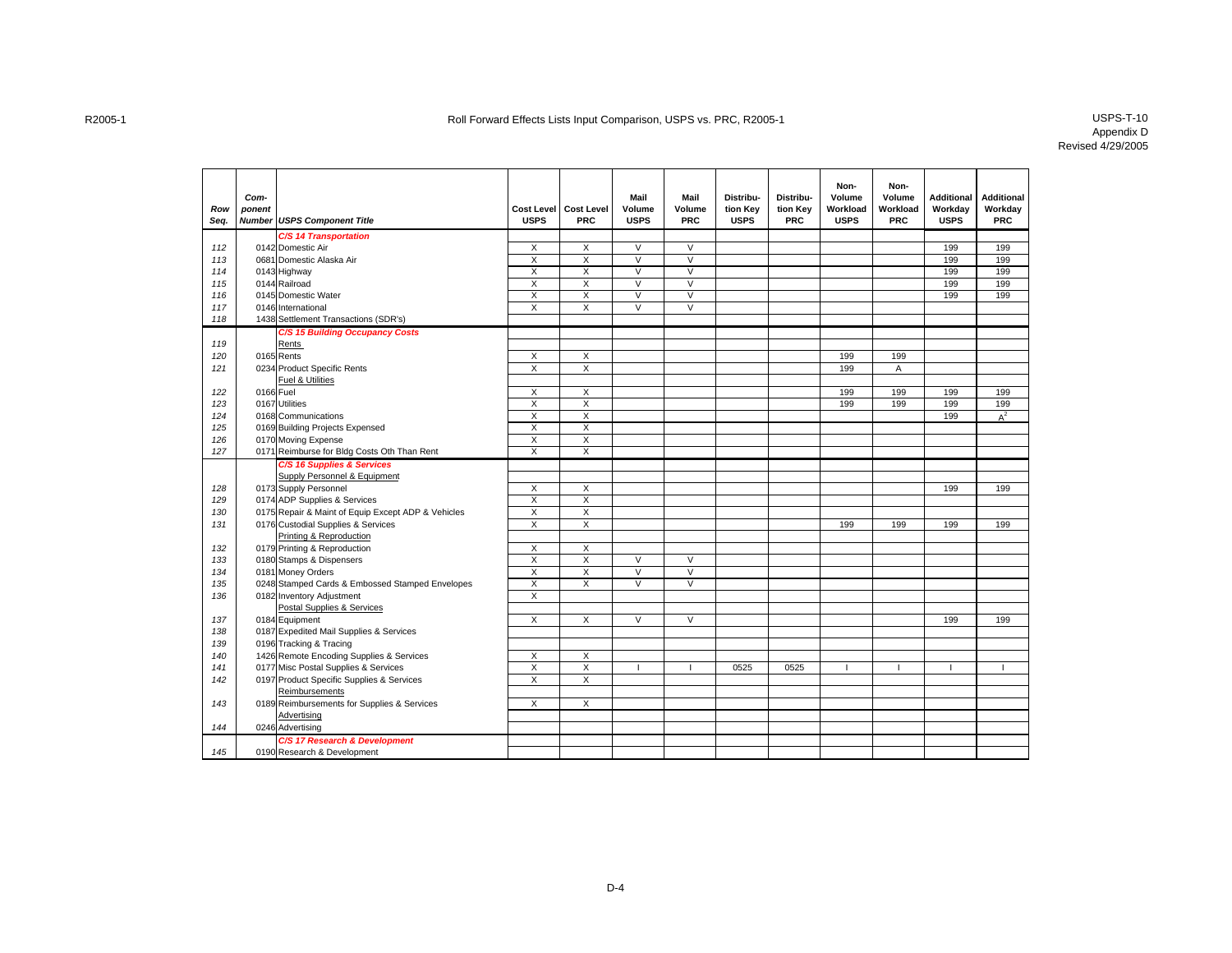| Row<br>Seq. | Com-<br>ponent | <b>Number USPS Component Title</b>                                        | <b>Cost Level</b><br><b>USPS</b> | <b>Cost Level</b><br><b>PRC</b> | Mail<br>Volume<br><b>USPS</b> | Mail<br>Volume<br><b>PRC</b> | Distribu-<br>tion Key<br><b>USPS</b> | Distribu-<br>tion Key<br><b>PRC</b> | Non-<br>Volume<br>Workload<br><b>USPS</b> | Non-<br>Volume<br>Workload<br><b>PRC</b> | <b>Additional</b><br>Workday<br><b>USPS</b> | <b>Additional</b><br>Workday<br><b>PRC</b> |
|-------------|----------------|---------------------------------------------------------------------------|----------------------------------|---------------------------------|-------------------------------|------------------------------|--------------------------------------|-------------------------------------|-------------------------------------------|------------------------------------------|---------------------------------------------|--------------------------------------------|
|             |                | C/S 18 Administration & Servicewide                                       |                                  |                                 |                               |                              |                                      |                                     |                                           |                                          |                                             |                                            |
|             |                | <b>Administration Personnel Costs</b>                                     |                                  |                                 |                               |                              |                                      |                                     |                                           |                                          |                                             |                                            |
| 146         |                | 0191 Headquarters                                                         | X                                | X                               |                               |                              |                                      |                                     |                                           |                                          | 199                                         | $A^2$                                      |
| 147         |                | 0192 Money Order Division                                                 | $\overline{\mathsf{x}}$          | $\overline{\mathsf{x}}$         |                               |                              |                                      |                                     |                                           |                                          | 199                                         | $A^2$                                      |
| 148         |                | 0193 Area Administration                                                  | $\overline{\mathsf{x}}$          | $\overline{\mathsf{x}}$         |                               |                              |                                      |                                     |                                           |                                          | 199                                         | 199                                        |
| 149         |                | 0194 USPS Security Force                                                  | $\overline{\mathsf{x}}$          | $\overline{\mathsf{x}}$         |                               |                              |                                      |                                     | 199                                       | 199                                      | 199                                         | 199                                        |
| 150         |                | 0195 Inspection Service Field Support                                     | $\overline{X}$                   | $\overline{\mathsf{x}}$         |                               |                              |                                      |                                     |                                           |                                          | 199                                         | 199                                        |
|             |                | Servicewide Personnel Costs                                               |                                  |                                 |                               |                              |                                      |                                     |                                           |                                          |                                             |                                            |
| 151         |                | 0199 Repriced Annual Leave                                                |                                  |                                 | IM <sup>3</sup>               | IM <sup>3</sup>              | 0526                                 | 0526                                | IM                                        | IM                                       | IM                                          | IM                                         |
| 152         |                | 0200 Holiday Leave Variance                                               |                                  |                                 | IM <sup>3</sup>               | IM <sup>3</sup>              | 0526                                 | 0526                                | IM                                        | <b>IM</b>                                | IM                                          | IM                                         |
| 153         |                | 0201 CS Retirement Supplemental Liability (1)                             |                                  |                                 |                               |                              |                                      |                                     |                                           |                                          |                                             |                                            |
| 154         |                | 0202 CS Retirement Supplemental Liability (2)                             |                                  |                                 |                               |                              |                                      |                                     |                                           |                                          |                                             |                                            |
| 155         |                | 0064 FERS Retirement Fund Deficit                                         |                                  |                                 | IM <sup>3</sup>               | IM <sup>3</sup>              | 0526                                 | 0526                                | IM                                        | <b>IM</b>                                | IM                                          | IM                                         |
| 156         |                | 0208 Retiree Health Benefits                                              |                                  |                                 |                               |                              |                                      |                                     |                                           |                                          |                                             |                                            |
| 157         |                | 0071 Annuitant Life Insurance                                             |                                  |                                 |                               |                              |                                      |                                     |                                           |                                          |                                             |                                            |
| 158         |                | 1435 CS Retirement Reform Escrow (FY 2006)                                |                                  |                                 |                               |                              |                                      |                                     |                                           |                                          |                                             |                                            |
| 159         |                | 0204 Workers' Comp Current Liability                                      |                                  |                                 | IM <sup>3</sup>               | IM                           | 0526                                 | 0526                                | IM                                        | IM                                       | IM                                          | IM                                         |
| 160         |                | 0205 Workers' Comp Prior Year                                             |                                  |                                 |                               |                              |                                      |                                     |                                           |                                          |                                             |                                            |
| 161         |                | 0241 Unemployment Compensation                                            |                                  |                                 |                               |                              |                                      |                                     |                                           |                                          |                                             |                                            |
| 162         |                | 0541 Workers' Comp PO Dept Liability                                      |                                  |                                 |                               |                              |                                      |                                     |                                           |                                          |                                             |                                            |
| 163         |                | 0895 OWCP Health Benefits                                                 |                                  |                                 |                               |                              |                                      |                                     |                                           |                                          |                                             |                                            |
|             |                | <b>Administration Support</b>                                             | X                                | X                               |                               |                              |                                      |                                     |                                           |                                          |                                             |                                            |
| 164         |                | 0210 HQ & Area Supplies & Services                                        |                                  |                                 |                               |                              |                                      |                                     |                                           |                                          |                                             |                                            |
| 165<br>166  |                | 0211 HQ & Area Misc Support                                               | X                                | X                               |                               |                              |                                      |                                     |                                           |                                          |                                             |                                            |
| 167         |                | 0212 Inspection Expenses & Employee Losses                                |                                  |                                 |                               |                              |                                      |                                     |                                           |                                          |                                             |                                            |
| 168         |                | 0207 Annuity Protection Program<br>0213 Misc Reimbursements for HQ & Area | X                                | X                               |                               |                              |                                      |                                     |                                           |                                          |                                             |                                            |
| 169         |                | 0244 Commissions on Non-US Money Orders                                   | $\overline{\mathsf{x}}$          | $\overline{\mathsf{x}}$         |                               |                              |                                      |                                     |                                           |                                          |                                             |                                            |
| 170         |                | 1429 Individual Awards                                                    | $\overline{X}$                   | $\overline{\mathsf{x}}$         |                               |                              |                                      |                                     |                                           |                                          |                                             |                                            |
| 171         |                | 1430 Misc Personnel Compensation                                          | $\overline{X}$                   | $\overline{\mathsf{x}}$         |                               |                              |                                      |                                     |                                           |                                          |                                             |                                            |
|             |                | C/S 19 General Management Systems                                         |                                  |                                 |                               |                              |                                      |                                     |                                           |                                          |                                             |                                            |
| 172         |                | 0219 Maintenance Technical Support Center                                 | Χ                                | X                               |                               |                              |                                      |                                     |                                           |                                          | 199                                         | 199                                        |
| 173         |                | 0220 Training Contracts Supplies & Services                               | X                                | $\overline{X}$                  |                               |                              |                                      |                                     |                                           |                                          |                                             |                                            |
|             |                | C/S 20 Other Accrued Expenses                                             |                                  |                                 |                               |                              |                                      |                                     |                                           |                                          |                                             |                                            |
|             |                | City Delivery Vehicle Depreciation                                        |                                  |                                 |                               |                              |                                      |                                     |                                           |                                          |                                             |                                            |
| 174         |                | 0223 Vehicle Depr - City Deliv - Other Load (PRC)                         |                                  |                                 |                               |                              |                                      |                                     |                                           |                                          |                                             |                                            |
| 175         |                | 0224 Vehicle Depr - City Deliv - Access (PRC)                             |                                  |                                 |                               |                              |                                      |                                     |                                           |                                          |                                             |                                            |
| 176         |                | 0691 Vehicle Depr - City Deliv - SCS Access (PRC)                         |                                  |                                 |                               |                              |                                      |                                     |                                           |                                          |                                             |                                            |
| 177         |                | 0221 Vehicle Depr - City Deliv - Office                                   |                                  |                                 |                               |                              |                                      |                                     |                                           |                                          |                                             |                                            |
| 178         |                | 0222 Vehicle Depr - City Deliv - Delivery Activities                      |                                  |                                 |                               |                              |                                      |                                     |                                           |                                          |                                             |                                            |
| 179         |                | 0225 Vehicle Depr - City Deliv - Network Travel                           |                                  |                                 |                               |                              |                                      |                                     |                                           |                                          |                                             |                                            |
|             |                | Other Vehicle Depreciation                                                |                                  |                                 |                               |                              |                                      |                                     |                                           |                                          |                                             |                                            |
| 180         |                | 0581 Vehicle Depr - Vehicle Service Drivers                               |                                  |                                 |                               |                              |                                      |                                     |                                           |                                          |                                             |                                            |
| 181         |                | 0582 Vehicle Depr - Rural Delivery                                        |                                  |                                 |                               |                              |                                      |                                     |                                           |                                          |                                             |                                            |
| 182         |                | 0230 Vehicle Depr - Other                                                 |                                  |                                 |                               |                              |                                      |                                     |                                           |                                          |                                             |                                            |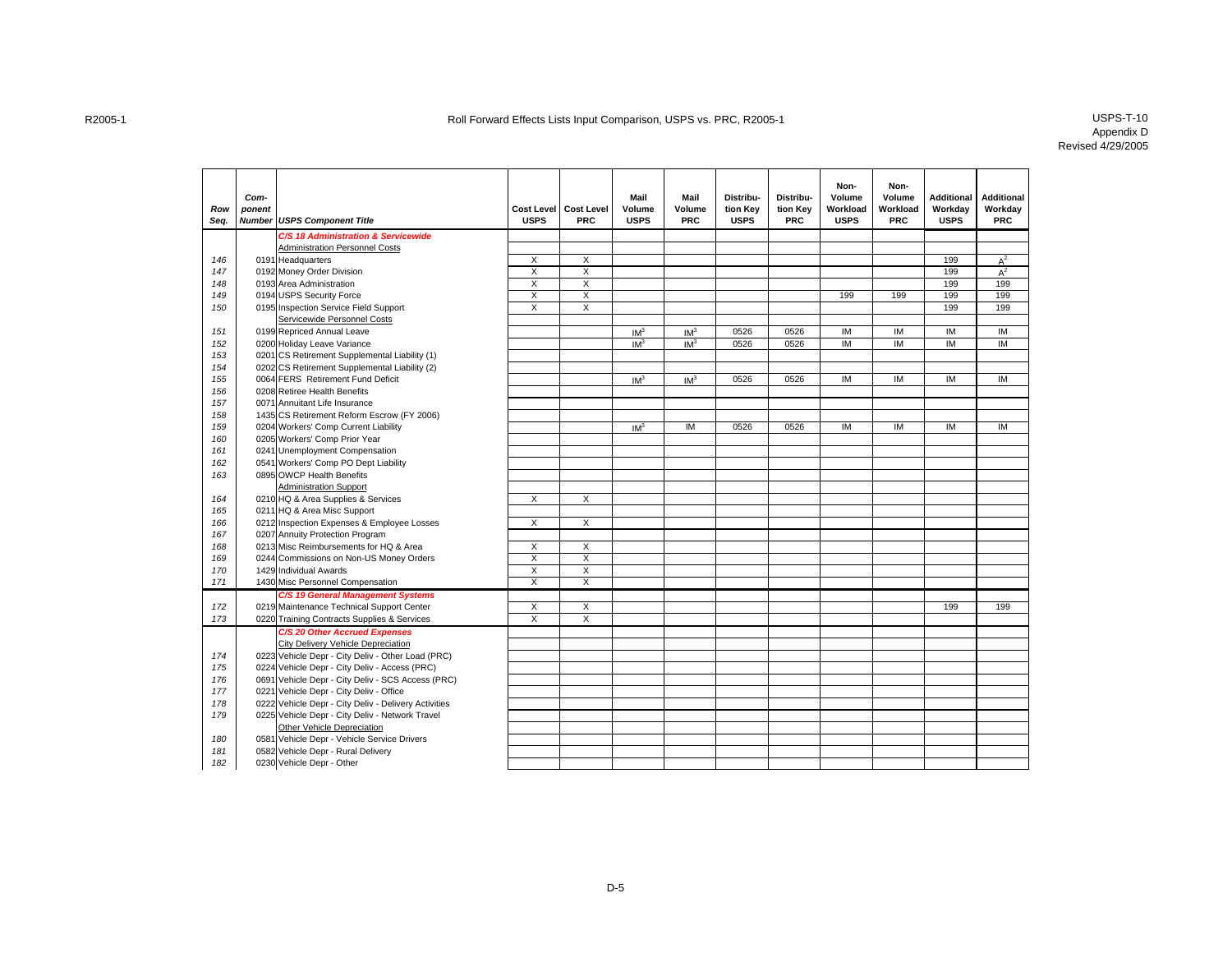| Row<br>Seq. | Com-<br>ponent | <b>Number USPS Component Title</b>             | <b>USPS</b> | Cost Level   Cost Level<br><b>PRC</b> | Mail<br>Volume<br><b>USPS</b> | Mail<br>Volume<br><b>PRC</b> | Distribu-<br>tion Key<br><b>USPS</b> | Distribu-<br>tion Key<br><b>PRC</b> | Non-<br>Volume<br>Workload<br><b>USPS</b> | Non-<br>Volume<br>Workload<br><b>PRC</b> | <b>Additional</b><br>Workday<br><b>USPS</b> | <b>Additional</b><br>Workday<br><b>PRC</b> |
|-------------|----------------|------------------------------------------------|-------------|---------------------------------------|-------------------------------|------------------------------|--------------------------------------|-------------------------------------|-------------------------------------------|------------------------------------------|---------------------------------------------|--------------------------------------------|
|             |                | <b>Equipment Depreciation</b>                  |             |                                       |                               |                              |                                      |                                     |                                           |                                          |                                             |                                            |
| 183         |                | 0232 Equipment Depreciation                    |             |                                       |                               |                              |                                      |                                     |                                           |                                          |                                             |                                            |
| 184         |                | 0233 Product Specific Equipment Depreciation   |             |                                       |                               |                              |                                      |                                     |                                           |                                          |                                             |                                            |
|             |                | Building & Leasehold Depreciation              |             |                                       |                               |                              |                                      |                                     |                                           |                                          |                                             |                                            |
| 185         |                | 0236 Depreciation - Building                   |             |                                       |                               |                              |                                      |                                     |                                           |                                          |                                             |                                            |
| 186         |                | 0237 Depreciation - Leasehold                  |             |                                       |                               |                              |                                      |                                     |                                           |                                          |                                             |                                            |
| 187         |                | 0247 Product Specific Depreciation - Leasehold |             |                                       |                               |                              |                                      |                                     |                                           |                                          |                                             |                                            |
| 188         |                | 0730 Building & Leasehold Adjustment           |             |                                       |                               |                              |                                      |                                     |                                           |                                          |                                             |                                            |
|             |                | Interest Expense                               |             |                                       |                               |                              |                                      |                                     |                                           |                                          |                                             |                                            |
| 189         |                | 0587 Interest Land / Building Veh & Equip      |             |                                       |                               |                              |                                      |                                     |                                           |                                          |                                             |                                            |
| 190         |                | 0729 Interest Adjustment                       |             |                                       |                               |                              |                                      |                                     |                                           |                                          |                                             |                                            |
| 191         |                | 0899 Interest Special Assessments              |             |                                       |                               |                              |                                      |                                     |                                           |                                          |                                             |                                            |
| 192         |                | 1436 Retirement Interest                       |             |                                       |                               |                              |                                      |                                     |                                           |                                          |                                             |                                            |
| 193         |                | 0896 Annuitant COLA / Interest                 |             |                                       |                               |                              |                                      |                                     |                                           |                                          |                                             |                                            |
| 194         |                | 1437 Other Interest                            |             |                                       |                               |                              |                                      |                                     |                                           |                                          |                                             |                                            |
|             |                | Indemnities & Insurance Claim Write-offs       |             |                                       |                               |                              |                                      |                                     |                                           |                                          |                                             |                                            |
| 195         |                | 0239 Domestic Indemnities                      | X           | X                                     | $\vee$                        | V                            |                                      |                                     |                                           |                                          |                                             |                                            |
| 196         |                | 0240 International Indemnities                 | X           | X                                     | $\vee$                        | V                            |                                      |                                     |                                           |                                          |                                             |                                            |
| 197         |                | 0242 Insurance Claim Write-offs                | X           | X                                     |                               |                              |                                      |                                     |                                           |                                          |                                             |                                            |
|             |                | <b>Other Operating Expenses</b>                |             |                                       |                               |                              |                                      |                                     |                                           |                                          |                                             |                                            |
| 198         |                | 0245 Other Expenses                            |             |                                       |                               |                              |                                      |                                     |                                           |                                          |                                             |                                            |
| 199         |                | 0249 Reimbursements & Miscellaneous            |             |                                       |                               |                              |                                      |                                     |                                           |                                          |                                             |                                            |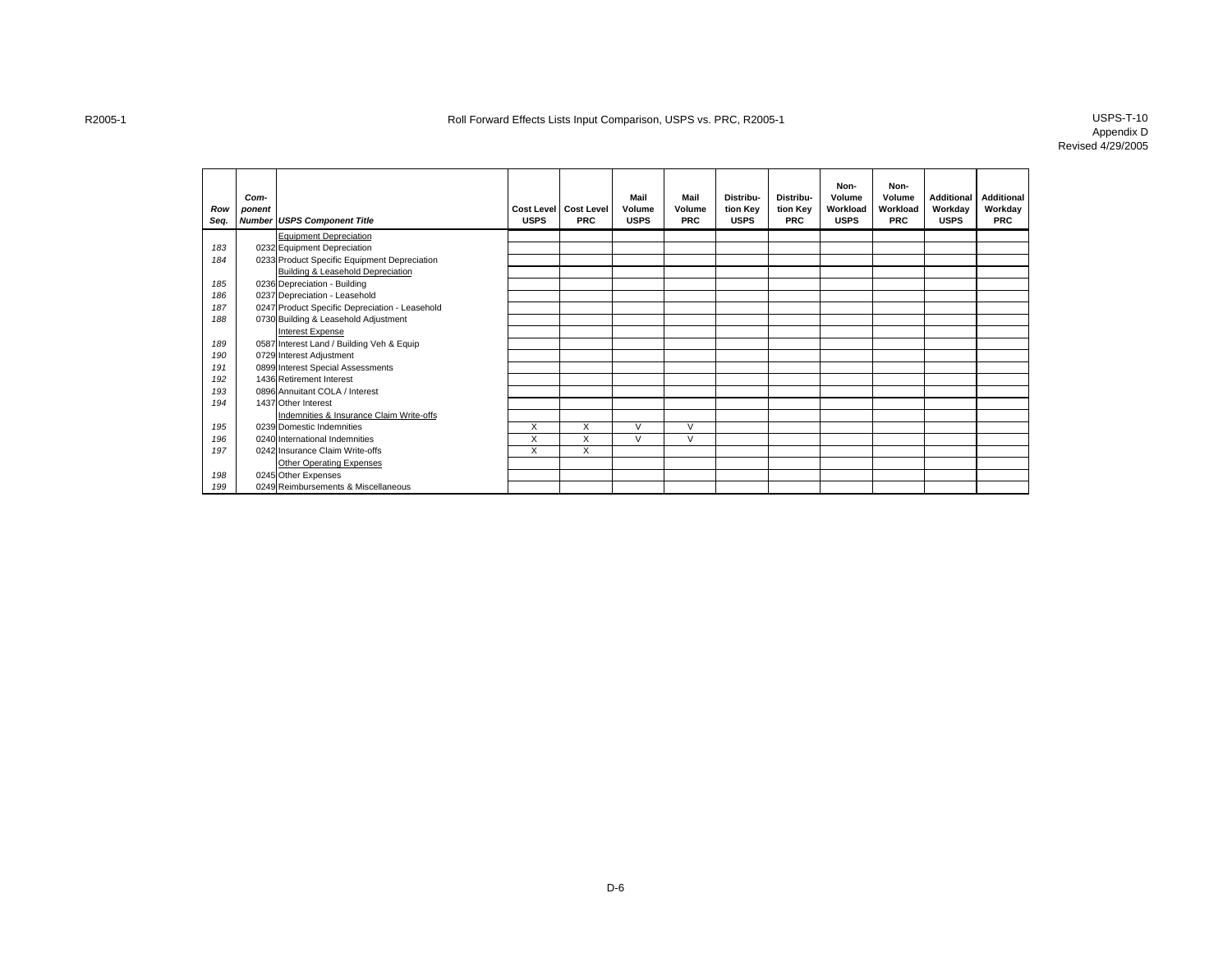| Row<br>Seq. | Com-<br>ponent | <b>Number USPS Component Title</b>                              | <b>USPS</b> | Cost Level   Cost Level<br><b>PRC</b> | Mail<br>Volume<br><b>USPS</b>     | Mail<br>Volume<br><b>PRC</b>      | Distribu-<br>tion Key<br><b>USPS</b> | Distribu-<br>tion Key<br><b>PRC</b> | Non-<br>Volume<br>Workload<br><b>USPS</b> | Non-<br>Volume<br>Workload<br><b>PRC</b> | <b>Additional</b><br>Workday<br><b>USPS</b> | <b>Additional</b><br>Workday<br><b>PRC</b> |
|-------------|----------------|-----------------------------------------------------------------|-------------|---------------------------------------|-----------------------------------|-----------------------------------|--------------------------------------|-------------------------------------|-------------------------------------------|------------------------------------------|---------------------------------------------|--------------------------------------------|
|             |                |                                                                 |             |                                       |                                   |                                   |                                      |                                     |                                           |                                          |                                             |                                            |
|             |                | <b>Distribution Keys</b>                                        |             |                                       |                                   |                                   |                                      |                                     |                                           |                                          |                                             |                                            |
|             |                | Space and Rental Value Keys                                     |             |                                       |                                   |                                   |                                      |                                     |                                           |                                          |                                             |                                            |
| 200         |                | 0901 Delivery BCS, Carrier Sequence BCS                         |             |                                       | $\vee$<br>$\overline{\mathsf{v}}$ | $\vee$<br>$\overline{\mathsf{v}}$ |                                      |                                     |                                           |                                          |                                             |                                            |
| 201<br>202  |                | 0902 Mail Processing BCS                                        |             |                                       | $\overline{\mathsf{v}}$           | $\overline{\mathsf{v}}$           |                                      |                                     |                                           |                                          |                                             |                                            |
|             |                | 0903 OCRs (including BCS on OCRs)                               |             |                                       | $\overline{\mathsf{v}}$           | $\overline{\vee}$                 |                                      |                                     |                                           |                                          |                                             |                                            |
| 203<br>204  |                | 0904 FSM 881, SPFSM, Other<br>0905 FSM 1000                     |             |                                       | $\overline{\mathsf{v}}$           | $\overline{V}$                    |                                      |                                     |                                           |                                          |                                             |                                            |
| 205         |                | 0906 AFMS 100                                                   |             |                                       | $\vee$                            | $\vee$                            |                                      |                                     |                                           |                                          |                                             |                                            |
| 206         |                | 0907 LSM, MPLSM & SPLSM with BCR                                |             |                                       | $\overline{\mathsf{v}}$           | $\overline{V}$                    |                                      |                                     |                                           |                                          |                                             |                                            |
| 207         |                | 0908 Mechanical Sort - Sack Outside                             |             |                                       | $\overline{\mathsf{v}}$           | $\vee$                            |                                      |                                     |                                           |                                          |                                             |                                            |
| 208         |                | 0909 Mechanized Parcels                                         |             |                                       | $\vee$                            | $\vee$                            |                                      |                                     |                                           |                                          |                                             |                                            |
| 209         |                | 0910 SPBS - Non-Priority & Priority                             |             |                                       | $\vee$                            | $\overline{\mathsf{v}}$           |                                      |                                     |                                           |                                          |                                             |                                            |
| 210         |                | 0911 Manual Flats                                               |             |                                       | V                                 | V                                 |                                      |                                     |                                           |                                          |                                             |                                            |
| 211         |                | 0912 Manual Letters                                             |             |                                       | $\overline{\mathsf{v}}$           | $\vee$                            |                                      |                                     |                                           |                                          |                                             |                                            |
| 212         |                | 0913 Manual Parcels                                             |             |                                       | $\overline{\mathsf{v}}$           | $\overline{\mathsf{v}}$           |                                      |                                     |                                           |                                          |                                             |                                            |
| 213         |                | 0914 Manual Priority                                            |             |                                       | $\vee$                            | $\vee$                            |                                      |                                     |                                           |                                          |                                             |                                            |
| 214         |                | 0915 LDC 15 - RBCS                                              |             |                                       | $\overline{\mathsf{v}}$           | $\overline{\mathsf{v}}$           |                                      |                                     |                                           |                                          |                                             |                                            |
| 215         |                | 0916 Air Contract Data Collection Systems / Scan Where You Band |             |                                       | $\vee$                            | $\vee$                            |                                      |                                     |                                           |                                          |                                             |                                            |
| 216         |                | 0917 Bulk Presort                                               |             |                                       | $\overline{\mathsf{v}}$           | $\overline{\mathsf{v}}$           |                                      |                                     |                                           |                                          |                                             |                                            |
| 217         |                | 0918 Cancellation & Mail Preparation - Metered                  |             |                                       | $\overline{\mathsf{v}}$           | $\overline{\mathsf{v}}$           |                                      |                                     |                                           |                                          |                                             |                                            |
| 218         |                | 0919 Manual Sort - Sack Outside                                 |             |                                       | $\overline{\mathsf{v}}$           | $\overline{\vee}$                 |                                      |                                     |                                           |                                          |                                             |                                            |
| 219         |                | 0920 Opening Unit - Preferred Mail                              |             |                                       | $\overline{\mathsf{v}}$           | $\overline{V}$                    |                                      |                                     |                                           |                                          |                                             |                                            |
| 220         |                | 0921 Opening Unit - BBM                                         |             |                                       | $\overline{\mathsf{v}}$           | $\overline{\vee}$                 |                                      |                                     |                                           |                                          |                                             |                                            |
| 221         |                | 0922 Platform                                                   |             |                                       | $\overline{\mathsf{v}}$           | $\overline{\mathsf{v}}$           |                                      |                                     |                                           |                                          |                                             |                                            |
| 222         |                | 0923 Pouching Operations                                        |             |                                       | $\vee$                            | $\vee$                            |                                      |                                     |                                           |                                          |                                             |                                            |
| 223         |                | 0924 Business Reply / Postage Due                               |             |                                       | $\vee$                            | $\vee$                            |                                      |                                     |                                           |                                          |                                             |                                            |
| 224         |                | 0925 Damaged Parcel Rewrap                                      |             |                                       | $\overline{\mathsf{v}}$           | $\overline{V}$                    |                                      |                                     |                                           |                                          |                                             |                                            |
| 225         |                | 0926 Empty Equipment                                            |             |                                       | V                                 | $\vee$                            |                                      |                                     |                                           |                                          |                                             |                                            |
| 226         |                | 0927 Priority Mail Processing Centers                           |             |                                       | V                                 | $\vee$                            |                                      |                                     |                                           |                                          |                                             |                                            |
| 227         |                | 0928 Express Mail                                               |             |                                       | $\overline{\mathsf{v}}$           | $\overline{\mathsf{v}}$           |                                      |                                     |                                           |                                          |                                             |                                            |
| 228         |                | 0929 Mail Processing Support/Miscellaneous Activity             |             |                                       | $\overline{\mathsf{v}}$           | $\overline{\mathsf{v}}$           |                                      |                                     |                                           |                                          |                                             |                                            |
| 229         |                | 0930 Registry                                                   |             |                                       | $\overline{\vee}$                 | $\overline{V}$                    |                                      |                                     |                                           |                                          |                                             |                                            |
| 230         |                | 0931 International / ISCs                                       |             |                                       | $\overline{\vee}$                 | $\overline{V}$                    |                                      |                                     |                                           |                                          |                                             |                                            |
| 231         |                | 0932 LDC 41 - Unit Distribution - Automated                     |             |                                       | V                                 | $\overline{\mathsf{v}}$           |                                      |                                     |                                           |                                          |                                             |                                            |
| 232         |                | 0933 LDC 42 - Unit Distribution - Mechanized                    |             |                                       | $\overline{\mathsf{v}}$           | $\overline{\mathsf{v}}$           |                                      |                                     |                                           |                                          |                                             |                                            |
| 233         |                | 0934 LDC 43 - Unit Distrib., Manual / LDC 44 - PO Box Distrib.  |             |                                       | $\overline{\mathsf{v}}$           | $\overline{\vee}$                 |                                      |                                     |                                           |                                          |                                             |                                            |
| 234         |                | 0935 LDC 48 - Customer Service / Express                        |             |                                       | $\overline{\mathsf{v}}$           | $\overline{\mathsf{v}}$           |                                      |                                     |                                           |                                          |                                             |                                            |
| 235         |                | 0936 LDC 48 - Customer Service / Admin. & Other                 |             |                                       | $\overline{\mathsf{v}}$           | $\overline{\vee}$                 |                                      |                                     |                                           |                                          |                                             |                                            |
| 236         |                | 0937 LDC 48 - Customer Service / Special Services               |             |                                       | $\overline{\mathsf{v}}$           | $\overline{\mathsf{v}}$           |                                      |                                     |                                           |                                          |                                             |                                            |
| 237         |                | 0938 LDC 49 - Computerized Forwarding System                    |             |                                       | $\overline{\mathsf{v}}$           | $\overline{\mathsf{v}}$           |                                      |                                     |                                           |                                          |                                             |                                            |
| 238         |                | 0939 LDC 79 - Mailing Reqs. & Bus. Mail Entry                   |             |                                       | $\vee$                            | $\vee$                            |                                      |                                     |                                           |                                          |                                             |                                            |
| 239         |                | 0940 BMC - Platform                                             |             |                                       | $\overline{\mathsf{v}}$           | $\overline{V}$                    |                                      |                                     |                                           |                                          |                                             |                                            |
| 240         |                | 0941 BMC - Allied Labor & All Other Mail Processing             |             |                                       | $\vee$                            | $\vee$                            |                                      |                                     |                                           |                                          |                                             |                                            |
| 241         |                | 0942 BMC - Parcel Sorting Machine                               |             |                                       | $\vee$                            | $\vee$                            |                                      |                                     |                                           |                                          |                                             |                                            |
| 242         |                | 0943 BMC - Sack Sorting Machine                                 |             |                                       | $\vee$                            | $\vee$                            |                                      |                                     |                                           |                                          |                                             |                                            |
| 243         |                | 0944 BMC - SPBS & Irregular Parcels (IPP & 115)                 |             |                                       | $\overline{\mathsf{v}}$           | V                                 |                                      |                                     |                                           |                                          |                                             |                                            |
| 244         |                | 0945 BMC - Non-Machinable Outside (NMO)                         |             |                                       | $\overline{\mathsf{v}}$           | $\overline{\vee}$                 |                                      |                                     |                                           |                                          |                                             |                                            |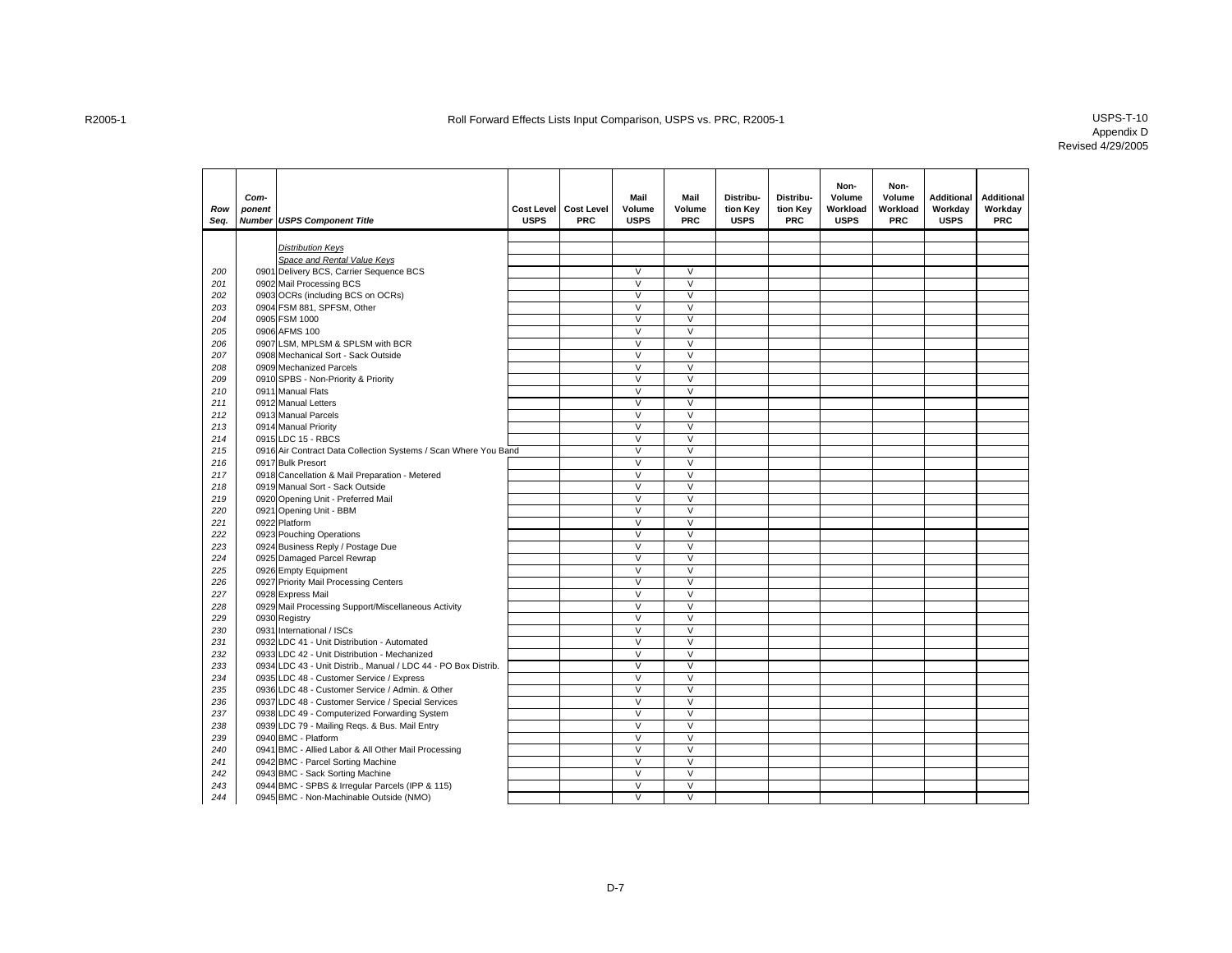| Row<br>Seq. | Com-<br>ponent | <b>Number USPS Component Title</b>               | <b>Cost Level</b><br><b>USPS</b> | <b>Cost Level</b><br><b>PRC</b> | Mail<br>Volume<br><b>USPS</b> | Mail<br>Volume<br><b>PRC</b> | Distribu-<br>tion Key<br><b>USPS</b> | Distribu-<br>tion Key<br><b>PRC</b> | Non-<br>Volume<br>Workload<br><b>USPS</b> | Non-<br>Volume<br>Workload<br><b>PRC</b> | <b>Additional</b><br>Workday<br><b>USPS</b> | <b>Additional</b><br>Workday<br><b>PRC</b> |
|-------------|----------------|--------------------------------------------------|----------------------------------|---------------------------------|-------------------------------|------------------------------|--------------------------------------|-------------------------------------|-------------------------------------------|------------------------------------------|---------------------------------------------|--------------------------------------------|
| 245         |                | 0946 Non-MODS - Allied                           |                                  |                                 | $\vee$                        | $\vee$                       |                                      |                                     |                                           |                                          |                                             |                                            |
| 246         |                | 0947 Non-MODS - Automated/Mechanized             |                                  |                                 | $\overline{\mathsf{v}}$       | $\overline{\mathsf{v}}$      |                                      |                                     |                                           |                                          |                                             |                                            |
| 247         |                | 0948 Non-MODS - Express Mail                     |                                  |                                 | $\overline{\mathsf{v}}$       | $\overline{\mathsf{v}}$      |                                      |                                     |                                           |                                          |                                             |                                            |
| 248         |                | 0949 Non-MODS - Manual Flat                      |                                  |                                 | V                             | $\overline{\mathsf{v}}$      |                                      |                                     |                                           |                                          |                                             |                                            |
| 249         |                | 0950 Non-MODS - Manual Letter                    |                                  |                                 | $\overline{\mathsf{v}}$       | $\overline{\mathsf{v}}$      |                                      |                                     |                                           |                                          |                                             |                                            |
| 250         |                | 0951 Non-MODS - Manual Parcel                    |                                  |                                 | V                             | $\overline{\mathsf{v}}$      |                                      |                                     |                                           |                                          |                                             |                                            |
| 251         |                | 0952 Non-MODS - Registry                         |                                  |                                 | V                             | $\overline{\mathsf{v}}$      |                                      |                                     |                                           |                                          |                                             |                                            |
| 252         |                | 0953 Non-MODS - Miscellaneous                    |                                  |                                 | V                             | $\overline{\mathsf{v}}$      |                                      |                                     |                                           |                                          |                                             |                                            |
| 253         |                | 0954 Window Service                              |                                  |                                 | $\overline{\mathsf{v}}$       | $\overline{\mathsf{v}}$      |                                      |                                     |                                           |                                          |                                             |                                            |
| 254         |                | 0955 Self-Service Postal Center                  |                                  |                                 | V                             | $\overline{\vee}$            |                                      |                                     |                                           |                                          |                                             |                                            |
| 255         |                | 0956 Post Office Boxes / Caller Service          |                                  |                                 | V                             | $\overline{\mathsf{v}}$      |                                      |                                     |                                           |                                          |                                             |                                            |
| 256         |                | 0957 Claims & Inquiry                            |                                  |                                 | V                             | $\overline{\mathsf{v}}$      |                                      |                                     |                                           |                                          |                                             |                                            |
| 257         |                | 0958 City Carrier                                |                                  |                                 | $\vee$                        | $\overline{\mathsf{v}}$      |                                      |                                     |                                           |                                          |                                             |                                            |
| 258         |                | 0959 Rural Carrier                               |                                  |                                 | $\overline{\mathsf{v}}$       | $\overline{\mathsf{v}}$      |                                      |                                     |                                           |                                          |                                             |                                            |
| 259         |                | 0960 DDU Accountables Cage                       |                                  |                                 | V                             | $\vee$                       |                                      |                                     |                                           |                                          |                                             |                                            |
| 260         |                | 0961 Office Space                                |                                  |                                 | V                             | $\overline{\mathsf{v}}$      |                                      |                                     |                                           |                                          |                                             |                                            |
| 261         |                | 0962 Mail Processing Equipment Maintenance       |                                  |                                 | $\vee$                        | $\vee$                       |                                      |                                     |                                           |                                          |                                             |                                            |
| 262         |                | 0963 Other Equipment Maintenance                 |                                  |                                 | $\overline{\mathsf{v}}$       | $\overline{\vee}$            |                                      |                                     |                                           |                                          |                                             |                                            |
| 263         |                | 0964 Employee Facilities                         |                                  |                                 | V                             | $\vee$                       |                                      |                                     |                                           |                                          |                                             |                                            |
| 264         |                | 0965 VMF                                         |                                  |                                 | $\overline{\mathsf{v}}$       | V                            |                                      |                                     |                                           |                                          |                                             |                                            |
| 265         | 0966 CVS       |                                                  |                                  |                                 | $\vee$                        | $\vee$                       |                                      |                                     |                                           |                                          |                                             |                                            |
| 266         |                | 0967 Vacant & Tenant                             |                                  |                                 | $\overline{\mathsf{v}}$       | $\overline{V}$               |                                      |                                     |                                           |                                          |                                             |                                            |
| 267         |                | 0968 HQ, HQ-Field Related, and Area Offices      |                                  |                                 | $\vee$                        | V                            |                                      |                                     |                                           |                                          |                                             |                                            |
| 268         |                | 0969 Mail Transportation Equipment Centers       |                                  |                                 | V                             | V                            |                                      |                                     |                                           |                                          |                                             |                                            |
| 269         |                | 0970 Storage Facilities                          |                                  |                                 | V                             | $\overline{\vee}$            |                                      |                                     |                                           |                                          |                                             |                                            |
| 270         |                | 0971 Mechanized Tray Sorter                      |                                  |                                 | $\overline{\mathsf{v}}$       | $\overline{V}$               |                                      |                                     |                                           |                                          |                                             |                                            |
| 271         |                | 0972 Scan Where You Band (SWYB) - previously     |                                  |                                 | V                             | V                            |                                      |                                     |                                           |                                          |                                             |                                            |
| 272         |                | 0973 Dispatch Unit                               |                                  |                                 | $\overline{\mathsf{v}}$       | $\overline{\mathsf{v}}$      |                                      |                                     |                                           |                                          |                                             |                                            |
| 273         |                | 0974 Flat Mail Preparation                       |                                  |                                 | $\vee$                        | $\overline{\vee}$            |                                      |                                     |                                           |                                          |                                             |                                            |
|             |                | <b>Equipment-Related Keys</b>                    |                                  |                                 |                               |                              |                                      |                                     |                                           |                                          |                                             |                                            |
| 274         |                | 0975 Computer Forwarding System / CFS Flats (TY) |                                  |                                 | $\vee$                        | V                            |                                      |                                     |                                           |                                          |                                             |                                            |
| 275         |                | 0976 OCR                                         |                                  |                                 | $\overline{\mathsf{v}}$       | $\overline{\mathsf{V}}$      |                                      |                                     |                                           |                                          |                                             |                                            |
| 276         |                | 0977 Mail Processing BCS                         |                                  |                                 | $\vee$                        | $\vee$                       |                                      |                                     |                                           |                                          |                                             |                                            |
| 277         |                | 0978 Delivery BCS                                |                                  |                                 | $\vee$                        | $\overline{V}$               |                                      |                                     |                                           |                                          |                                             |                                            |
| 278         |                | 0979 Carrier Sequence BCS                        |                                  |                                 | V                             | V                            |                                      |                                     |                                           |                                          |                                             |                                            |
| 279         |                | 0980 LSM / CFS Letters (TY)                      |                                  |                                 | $\overline{\mathsf{v}}$       | V                            |                                      |                                     |                                           |                                          |                                             |                                            |
| 280         |                | 0981 FSM                                         |                                  |                                 | $\vee$                        | V                            |                                      |                                     |                                           |                                          |                                             |                                            |
| 281         |                | 0982 Parcel Sorting & NMO Machines               |                                  |                                 | $\overline{\mathsf{v}}$       | $\overline{\mathsf{v}}$      |                                      |                                     |                                           |                                          |                                             |                                            |
| 282         |                | 0983 Facer/Canceler - Letters                    |                                  |                                 | $\vee$                        | V                            |                                      |                                     |                                           |                                          |                                             |                                            |
| 283         |                | 0984 Facer/Canceler - Flats                      |                                  |                                 | $\overline{\mathsf{v}}$       | $\overline{\mathsf{v}}$      |                                      |                                     |                                           |                                          |                                             |                                            |
| 284         |                | 0985 Cullling                                    |                                  |                                 | $\overline{\mathsf{v}}$       | $\overline{\vee}$            |                                      |                                     |                                           |                                          |                                             |                                            |
| 285         |                | 0986 Sack Sorting Machine                        |                                  |                                 | $\vee$                        | $\overline{\mathsf{v}}$      |                                      |                                     |                                           |                                          |                                             |                                            |
| 286         |                | 0987 Small Parcel & Bundle Sorter                |                                  |                                 | $\overline{\mathsf{v}}$       | $\overline{\mathsf{v}}$      |                                      |                                     |                                           |                                          |                                             |                                            |
| 287         |                | 0988 Remote Barcode System                       |                                  |                                 | V                             | $\overline{\mathsf{v}}$      |                                      |                                     |                                           |                                          |                                             |                                            |
| 288         |                | 0989 ACDCS                                       |                                  |                                 | $\overline{\mathsf{v}}$       | $\overline{\vee}$            |                                      |                                     |                                           |                                          |                                             |                                            |
| 289         |                | 0990 Strapping                                   |                                  |                                 | $\vee$                        | $\overline{V}$               |                                      |                                     |                                           |                                          |                                             |                                            |
| 290         |                | 0991 Powered Transport Equipment                 |                                  |                                 | V                             | $\overline{\mathsf{v}}$      |                                      |                                     |                                           |                                          |                                             |                                            |
| 291         |                | 0992 General & Logistics - BMC                   |                                  |                                 | V                             | $\overline{\mathsf{v}}$      |                                      |                                     |                                           |                                          |                                             |                                            |
| 292         |                | 0993 General & Logistics - Non-BMC               |                                  |                                 | $\overline{\mathsf{v}}$       | $\overline{\mathsf{v}}$      |                                      |                                     |                                           |                                          |                                             |                                            |
|             |                |                                                  |                                  |                                 |                               |                              |                                      |                                     |                                           |                                          |                                             |                                            |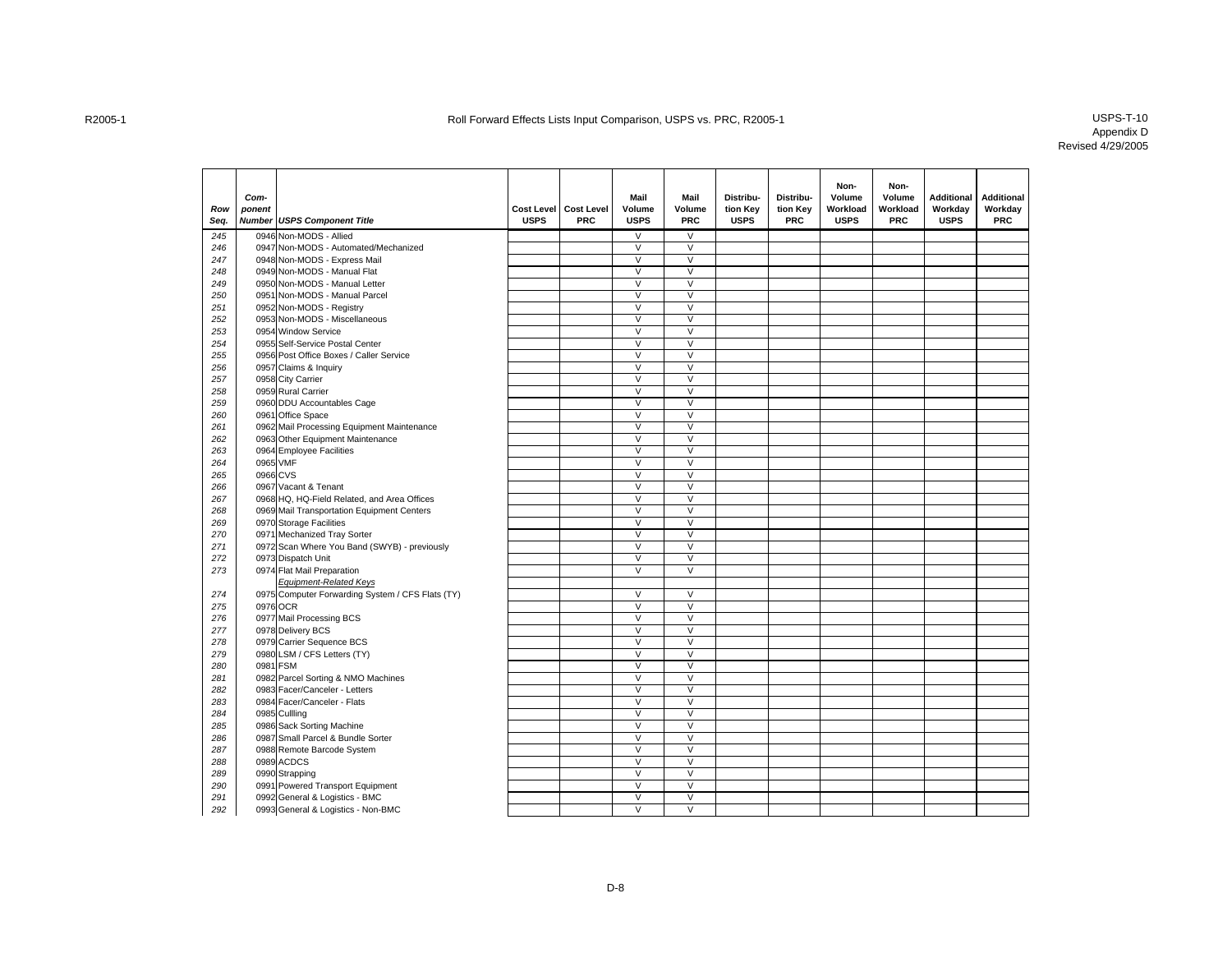| Row<br>Seq. | Com-<br>ponent | <b>Number USPS Component Title</b>                 | <b>USPS</b> | Cost Level Cost Level<br>PRC | Mail<br>Volume<br><b>USPS</b> | Mail<br>Volume<br>PRC   | Distribu-<br>tion Key<br><b>USPS</b> | Distribu-<br>tion Key<br><b>PRC</b> | Non-<br>Volume<br>Workload<br><b>USPS</b> | Non-<br>Volume<br>Workload<br><b>PRC</b> | <b>Additional</b><br>Workday<br><b>USPS</b> | <b>Additional</b><br>Workday<br>PRC |
|-------------|----------------|----------------------------------------------------|-------------|------------------------------|-------------------------------|-------------------------|--------------------------------------|-------------------------------------|-------------------------------------------|------------------------------------------|---------------------------------------------|-------------------------------------|
|             |                | Mail Processing Training Keys                      |             |                              |                               |                         |                                      |                                     |                                           |                                          |                                             |                                     |
| 293         |                | 0996 Other Dist. Key-Mail Processing Letters/Flats |             |                              | $\vee$                        | $\vee$                  |                                      |                                     |                                           |                                          |                                             |                                     |
| 294         |                | 0997 Other Dist. Key-Mail Processing Parcels       |             |                              | $\overline{\vee}$             | $\overline{\mathsf{v}}$ |                                      |                                     |                                           |                                          |                                             |                                     |
| 295         |                | 0998 Other Dist. Key-Mail Processing Other         |             |                              | $\vee$                        | $\vee$                  |                                      |                                     |                                           |                                          |                                             |                                     |
|             |                | <b>Other Distribution Keys</b>                     |             |                              |                               |                         |                                      |                                     |                                           |                                          |                                             |                                     |
| 296         |                | 0507 GDEI Intl Volume Adj Key                      |             |                              | $\vee$                        | $\vee$                  |                                      |                                     |                                           |                                          |                                             |                                     |
| 297         |                | 0153 Admin Clerks PC Key                           |             |                              | $\overline{\vee}$             | $\overline{\mathsf{v}}$ |                                      |                                     |                                           |                                          |                                             |                                     |
| 298         |                | 0578 Dist Key: City Carriers Spec. Purpose Rte     |             |                              | $\overline{\mathsf{v}}$       | $\overline{\mathsf{v}}$ |                                      |                                     |                                           |                                          |                                             |                                     |
| 299         |                | 1258 Mail Proc Maint Labor Key                     |             |                              | $\overline{\mathsf{v}}$       | $\overline{\vee}$       |                                      |                                     |                                           |                                          |                                             |                                     |
| 300         |                | 0514 Total Pounds                                  |             |                              | $\vee$                        | $\overline{V}$          |                                      |                                     |                                           |                                          |                                             |                                     |
| 301         |                | 0516 Total Cubic Feet                              |             |                              | $\overline{\mathsf{v}}$       | $\overline{V}$          |                                      |                                     |                                           |                                          |                                             |                                     |
|             |                | Rollforward-Only Keys                              |             |                              |                               |                         |                                      |                                     |                                           |                                          |                                             |                                     |
| 302         |                | 1418 not used                                      |             |                              | $\vee$                        | $\vee$                  |                                      |                                     |                                           |                                          |                                             |                                     |
| 303         |                | 1419 not used                                      |             |                              | $\overline{\vee}$             | $\overline{\mathsf{v}}$ |                                      |                                     |                                           |                                          |                                             |                                     |
| 304         |                | 1420 not used                                      |             |                              | $\vee$                        | $\vee$                  |                                      |                                     |                                           |                                          |                                             |                                     |
| 305         |                | 1439 not used                                      |             |                              | $\overline{\mathsf{v}}$       | $\overline{\mathsf{v}}$ |                                      |                                     |                                           |                                          |                                             |                                     |
| 306         |                | 1440 Delivery BCS, Carrier Sequence BCS            |             |                              | $\vee$                        | $\vee$                  |                                      |                                     |                                           |                                          |                                             |                                     |
| 307         |                | 1441 OCRs (including BCS on OCRs)                  |             |                              | $\overline{\vee}$             | $\overline{V}$          |                                      |                                     |                                           |                                          |                                             |                                     |
| 308         |                | 1442 AFMS 100                                      |             |                              | $\vee$                        | $\vee$                  |                                      |                                     |                                           |                                          |                                             |                                     |
| 309         |                | 1443 SPBS - Non-Priority & Priority                |             |                              | $\vee$                        | $\overline{\mathsf{v}}$ |                                      |                                     |                                           |                                          |                                             |                                     |
| 310         |                | 1444 LDC 15 - RBCS                                 |             |                              | $\vee$                        | $\vee$                  |                                      |                                     |                                           |                                          |                                             |                                     |
| 311         |                | 1445 Cancellation & Mail Preparation - Metered     |             |                              | $\overline{\vee}$             | $\overline{V}$          |                                      |                                     |                                           |                                          |                                             |                                     |
| 312         |                | 1446 International / ISCs                          |             |                              | $\vee$                        | $\vee$                  |                                      |                                     |                                           |                                          |                                             |                                     |
| 313         |                | 1447 LDC 79 - Mailing Reqs. & Bus. Mail Entry      |             |                              | $\overline{\mathsf{v}}$       | $\overline{V}$          |                                      |                                     |                                           |                                          |                                             |                                     |
| 314         |                | 1448 BMC - Parcel Sorting Machine                  |             |                              | $\vee$                        | $\overline{\mathsf{v}}$ |                                      |                                     |                                           |                                          |                                             |                                     |
| 315         |                | 1449 not used                                      |             |                              | $\overline{\vee}$             | $\overline{V}$          |                                      |                                     |                                           |                                          |                                             |                                     |
| 316         |                | 1450 Mechanized Tray Sorter                        |             |                              | $\vee$                        | $\overline{V}$          |                                      |                                     |                                           |                                          |                                             |                                     |
| 317         |                | 1451 not used                                      |             |                              | $\vee$                        | $\overline{\mathsf{v}}$ |                                      |                                     |                                           |                                          |                                             |                                     |
| 318         |                | 1452 not used                                      |             |                              | $\overline{\mathsf{v}}$       | $\overline{V}$          |                                      |                                     |                                           |                                          |                                             |                                     |
| 319         |                | 1453 Facer/Canceler - Letters                      |             |                              | $\overline{V}$                | $\overline{V}$          |                                      |                                     |                                           |                                          |                                             |                                     |
| 320         |                | 1454 Facer/Canceler - Flats                        |             |                              | $\vee$                        | V                       |                                      |                                     |                                           |                                          |                                             |                                     |
| 321         |                | 1455 not used                                      |             |                              | $\overline{\mathsf{v}}$       | $\overline{\mathsf{v}}$ |                                      |                                     |                                           |                                          |                                             |                                     |
| 322         |                | 1456 Automated Postal Centers (APCs)               |             |                              | $\vee$                        | $\vee$                  |                                      |                                     |                                           |                                          |                                             |                                     |
| 323         |                | 1457 Allied Labor                                  |             |                              | $\vee$                        | $\overline{V}$          |                                      |                                     |                                           |                                          |                                             |                                     |
| 324         |                | 1458 CFS Letters                                   |             |                              | $\vee$                        | $\overline{\mathsf{v}}$ |                                      |                                     |                                           |                                          |                                             |                                     |
| 325         |                | 1459 CFS Flats                                     |             |                              | $\vee$                        | $\vee$                  |                                      |                                     |                                           |                                          |                                             |                                     |
| 326         |                | 1460 not used                                      |             |                              | $\overline{\mathsf{v}}$       | $\overline{\mathsf{v}}$ |                                      |                                     |                                           |                                          |                                             |                                     |
| 327         |                | 1461 BPI Function 1 Mail Proc Op                   |             |                              | $\vee$                        | $\vee$                  |                                      |                                     |                                           |                                          |                                             |                                     |
| 328         |                | 1462 not used                                      |             |                              | $\overline{\mathsf{v}}$       | $\overline{\mathsf{v}}$ |                                      |                                     |                                           |                                          |                                             |                                     |
| 329         |                | 1463 not used                                      |             |                              | $\vee$                        | $\mathsf{V}$            |                                      |                                     |                                           |                                          |                                             |                                     |
| 330         |                | 1464 BPI Function 4 Mail Proc                      |             |                              | $\overline{\mathsf{v}}$       | $\overline{\mathsf{v}}$ |                                      |                                     |                                           |                                          |                                             |                                     |
| 331         |                | 1465 not used                                      |             |                              | $\vee$                        | $\mathsf{V}$            |                                      |                                     |                                           |                                          |                                             |                                     |
| 332         |                | 1466 Periodicals Outside County Key                |             |                              | $\overline{\mathsf{v}}$       | $\overline{V}$          |                                      |                                     |                                           |                                          |                                             |                                     |
| 333         |                | 1467 Standard Regular Key                          |             |                              | $\vee$                        | $\vee$                  |                                      |                                     |                                           |                                          |                                             |                                     |
| 334         |                | 1468 not used                                      |             |                              | $\overline{\mathsf{V}}$       | $\overline{V}$          |                                      |                                     |                                           |                                          |                                             |                                     |
| 335         |                | 1469 Surface Visibility Hwy                        |             |                              | $\vee$                        | $\vee$                  |                                      |                                     |                                           |                                          |                                             |                                     |
| 336         |                | 1470 not used                                      |             |                              | $\overline{\mathsf{v}}$       | $\overline{\vee}$       |                                      |                                     |                                           |                                          |                                             |                                     |
| 337         |                | 1471 Amtrak Rail                                   |             |                              | $\overline{\mathsf{v}}$       | V                       |                                      |                                     |                                           |                                          |                                             |                                     |
| 338         |                | 1472 not used                                      |             |                              | V                             | $\overline{\vee}$       |                                      |                                     |                                           |                                          |                                             |                                     |
|             |                |                                                    |             |                              |                               |                         |                                      |                                     |                                           |                                          |                                             |                                     |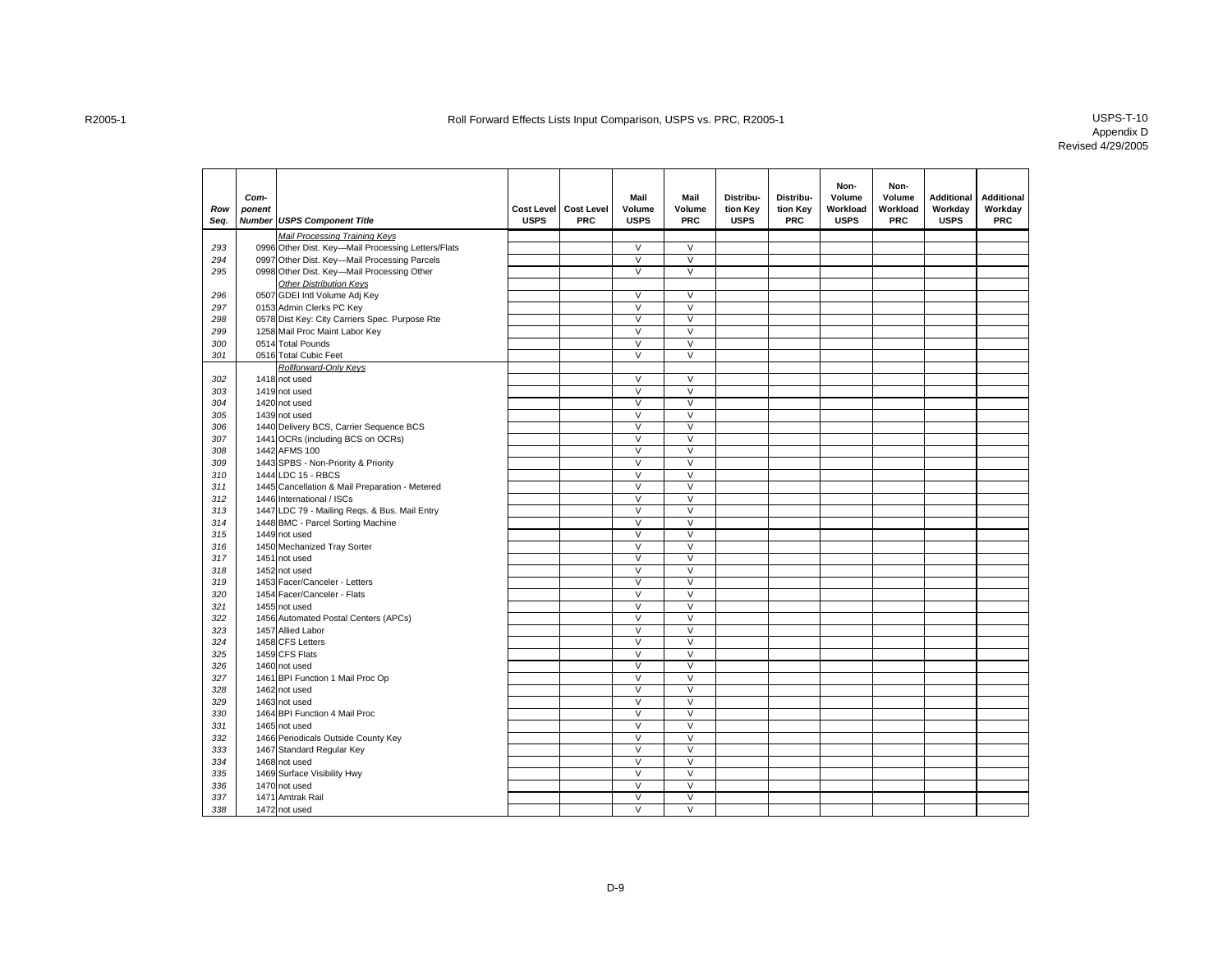### Appendix D Revised 4/29/2005

|      |        |                             |      |                         |             |            |                  |            | Non-        | Non-       |           |            |
|------|--------|-----------------------------|------|-------------------------|-------------|------------|------------------|------------|-------------|------------|-----------|------------|
|      |        |                             |      |                         |             |            |                  |            |             |            |           |            |
|      | Com-   |                             |      |                         | Mail        | Mail       | <b>Distribu-</b> | Distribu-  | Volume      | Volume     | Additiona | Additional |
| Row  | ponent |                             |      | Cost Level   Cost Level | Volume      | Volume     | tion Key         | tion Kev   | Workload    | Workload   | Workdav   | Workday    |
| Seq. |        | Number USPS Component Title | USPS | <b>PRC</b>              | <b>USPS</b> | <b>PRC</b> | USPS             | <b>PRC</b> | <b>USPS</b> | <b>PRC</b> | USPS      | <b>PRC</b> |

#### NOTES:

- 1. All components named Delivery Activities in the USPS are named Elemental Load in PRC.
- 2. All components named Network Travel in USPS are named Route in PRC.
- 3.<sup>1</sup> Indicates 0 cost in this component in, so application of effect is meaningless
- $4. A<sup>2</sup>$  USPS version will contain only institutional costs (199) in this component
- PRC version may contain product specific costs in this component.
- <sup>3</sup> Distribution key definition corrected to match CRA definition.

#### KEY:

- X Component gets this effect
- V Mail Volume effect
- M Volume Mix effect
- I Indirect (piggyback) effect
- IM Indirect mix effect
- A Effect given, applies to all classes
- 199 Effect given, applies to class 199 (institutional costs) only
- Zero-based component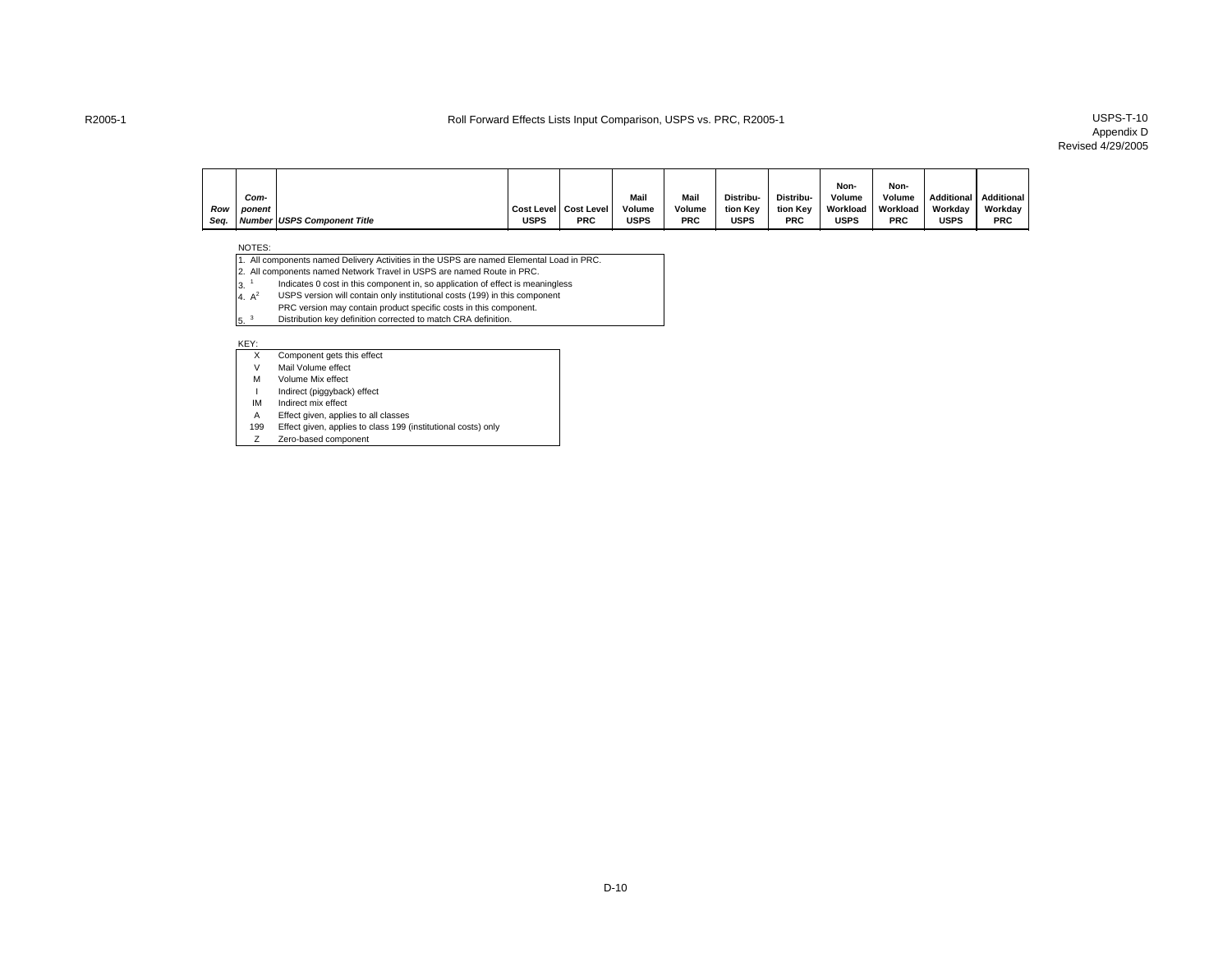# RESPONSE OF POSTAL SERVICE WITNESS WATERBURY TO POIR NO. 2, QUESTION 14

**14.** The USPS Roll Forward Model User's Manual at 35 discusses the operation of a "Distribution Key Loader" which is used to insert the distribution keys specific to the roll forward operation. However, the file, "RFLoader.xls", does not appear to be included in the Library References filed containing all of the other roll forward model worksheets and programs. Please provide the "Distribution Key Loader" as described in the USPS Roll Forward User's Manual.

# **RESPONSE:**

The distribution key loader file, also referred to as "RFLoader," is included in USPS-LR-K-122 as file "RFLoader.R2005\_USPS\_PostFiling.xls."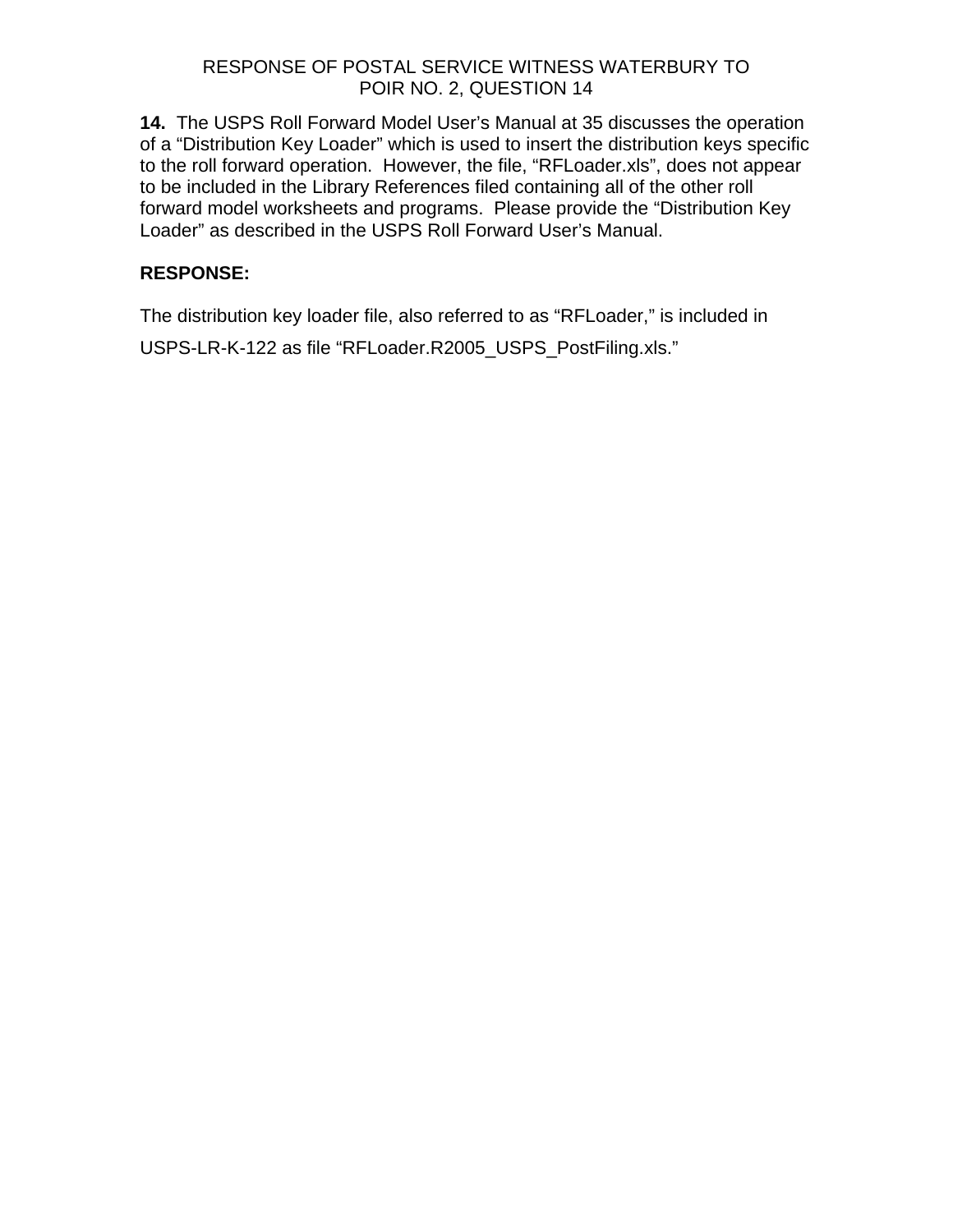# RESPONSE OF POSTAL SERVICE WITNESS ROBINSON TO POIR NO. 2, QUESTION 16

**16.** Please provide the source of mailgrams revenue shown in Exhibits USPS-27A, USPS-27B and USPS-27C.

# **RESPONSE:**

Mailgram revenues shown in Exhibits USPS-27A, USPS-27B, and USPS-27C

were calculated as follows:

# **Calculation of Mailgram Revenue**

# **Base Year FY 2004**

|                  | Volume | <b>Revenue</b> | <b>Revenue</b><br>per Piece |
|------------------|--------|----------------|-----------------------------|
|                  | (a)    | (b)            | $(c) = (b) / (a)$           |
| Quarter 1        | 0.371  | 0.159          | 0.429                       |
| Quarter 2        | 0.406  | 0.173          | 0.426                       |
| Quarter 3        | 0.491  | 0.204          | 0.416                       |
| <b>Quarter 4</b> | 0.380  | 0.163          | 0.430                       |
| Total            | 1.648  | 0.700          | 1.702                       |

# **Interim Year: FY 2005**

|           | Volume | <b>Revenue</b>    |
|-----------|--------|-------------------|
|           | (d)    | $(e) = (d) * (c)$ |
| Quarter 1 | 0.434  | 0.186             |
| Quarter 2 | 0.422  | 0.180             |
| Quarter 3 | 0.440  | 0.183             |
| Quarter 4 | 0.310  | 0.133             |
| Total     | 1.607  | 0.683             |

### **Test Year Before Rates: FY 2006**

|           | Volume | <b>Revenue</b>    |
|-----------|--------|-------------------|
|           |        | $(g) = (f) * (c)$ |
| Quarter 1 | 0.343  | 0.147             |
| Quarter 2 | 0.366  | 0.156             |
| Quarter 3 | 0.382  | 0.159             |
| Quarter 4 | 0.269  | 0.116             |
| Total     | 1.359  | 0.578             |

# **Test Year After Rates: FY 2006**

|           | <b>Volume</b> | Revenue                  |
|-----------|---------------|--------------------------|
|           | (h)           | (i) = (h) $*(c) * 1.054$ |
| Quarter 1 | 0.343         | 0.155                    |